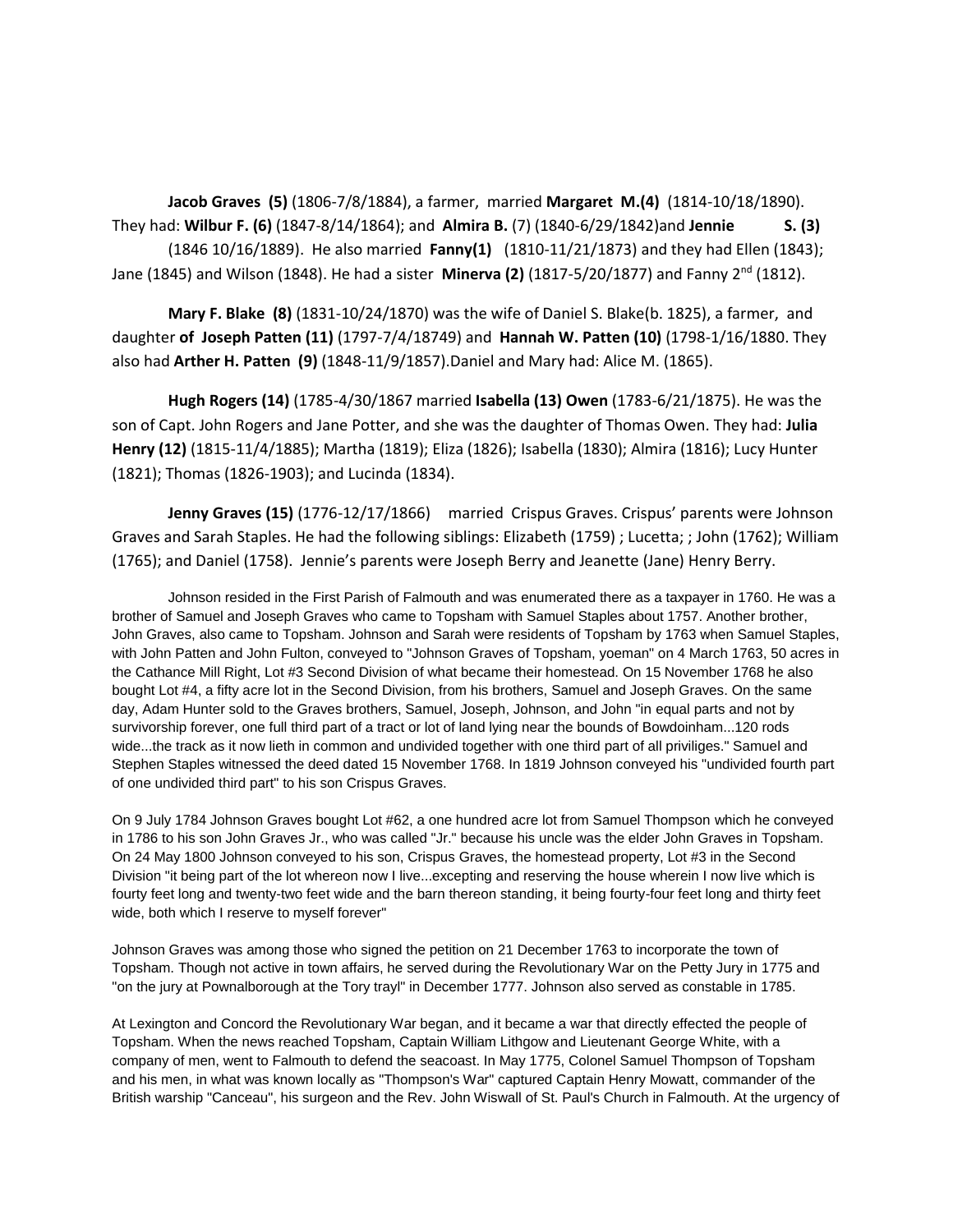several prominent men of Falmouth, Captain Mowatt and the others were released. When Mowatt left, he took the Rev. John Wiswall with him. A few months later, nearly all of Falmouth Neck (Portland) was burned at Mowatt's hand.

Johnson Graves and his brothers-in-law were in their forties when the war broke out, so it was the sons who first served in the Revolution. Stephen, the son of Samuel, and Joseph, the son of Stephen, served at Falmouth in 1776 and 1777. As the war dragged on, even the older men served, particularly when the action was close to home.

Johnson Graves, with experience as a Private in Captain Isaac Isley's Back Cove Company of Militia at Falmouth in 1757, served as a Private in Captain Actor Patten's Company, Colonel Samuel Cobb's Regiment, from 6 July 1779 to 25 September 1779. With many of his friends and neighbors, he participated in the ill-fated battle known as the Penobscot Expedition. This version of the action, described as the largest American naval engagement in the Revolutionary War, was taken from "A History of the Town of Unity, Maine" by James Vickery, 1954. "In June 1779 the British forces occupied the coastal town of Bagaduce (now called Castine) from which place they could prey upon American shipping. In an effort to oust them, the Americans sent a force of ships and men under General Lovell to besiege the place. The colonials were almost successful in capturing the poorly fortified town, but American naval forces delayed in giving assistance in destroying two British sloops. In the meantime, four British warships appeared and attacked the large American forces. The Americans seized with panic, ran their ships aground, or burned them and departed pell mell into the Maine woods...there were about 1,800 American Militiamen who were left to get home the best way they could."

At this time Unity was a fledgling community on the Sebasticook River and on a direct route through the wilderness from the Penobscot to the Kennebec River and then down river to the coastal towns. Many of the soldiers passed through the area on their way home. Among them was Johnson Graves. According to Moses Woodman in his "History of Topsham", Mr. Graves struck the Sebasticook where he was met by his brothers, Samuel and John, who on hearing that the remnants of the ill-fated soldiers were endeavoring to wend their way homeward had started on to meet and relieve their suffering brother and fellow patriots. He was found by his brothers much fatigued and in want, but suffereing more for the ill successs of the expedition. He was among the troops who first engaged in battle in the attempt to land at Bagaduce. When landing or going ashore in boats, the enemy overshot and the bullets flew like hail over their heads. For his service on the Penobscot Expedition, Johnson has been accepted as a Patriot by the Daughters of the American Revolution.

Johnson Graves' occupation was identified as a yoeman (a member of a former class of small freeholding farmers in England) in several deeds. The mark of his cattle was recorded on 2 April 1784 as "crop off the Right Ear and a slit under said ear". He was enumerated at Topsham in the valuation of 1771 with one poll and house valued at 2 pounds 15 shillings and 6 pence. In addition, he owned 2 oxen and 3 cattle; 2 acres of pasture that would keep two cows; 1 acre of tillage yielding 10 bushels of grain; and 6 acres of English and Upland mowing land that produced 8 tons of hay. Johnson was also enumerated at Topsham in the census of 1790 and 1800. In 1790 the household included two males over sixteen and two females. Sarah's mother, Elisabeth (Mariner) Staples, was perhaps the other female over 45 years of age residing with them in 1800. After Sarah's death, Johnson married Susanna (Hobbs) Staples. As noted earlier, Johnson conveyed his homestead property to his son Crispus in 1800. In the census of 1810 and 1820, Johnson and Susanna are probably the additional male and female over age of 45 years enumerated with Crispus Graves.

Prior to Johnson's death, his son John Graves Jr. released to his brother Crispus "all my right title and interest in and to the farm owned by my father Johnson Graves and now in his possession situated in said Topsham containing about fifty acres of land...with the buildings thereon" on 11 November 1822. Johnson left no probate record. On 5 May 1824, his son William Graves quitclaimed to Crispus Graves "all my right title and claim of any name or nature in and to the estate of my honoured father, Johnson Graves, late of Topsham, deceased." His wife, Katherine releasing her "Right of Dower". Their sister Elisabeth (Graves) Jaques and her husband Benjamin Jaques, "of Bowdoin, labourers, for twenty-five dollars well and truly paid to us in household furniture and clothing by our beloved brother Crispus Graves of Topsham...convey all our right and title, claim and interest of any name or nature in and to the estate of our honoured father, Johnson Graves, late of Topsham, deceased" on 21 June 1824.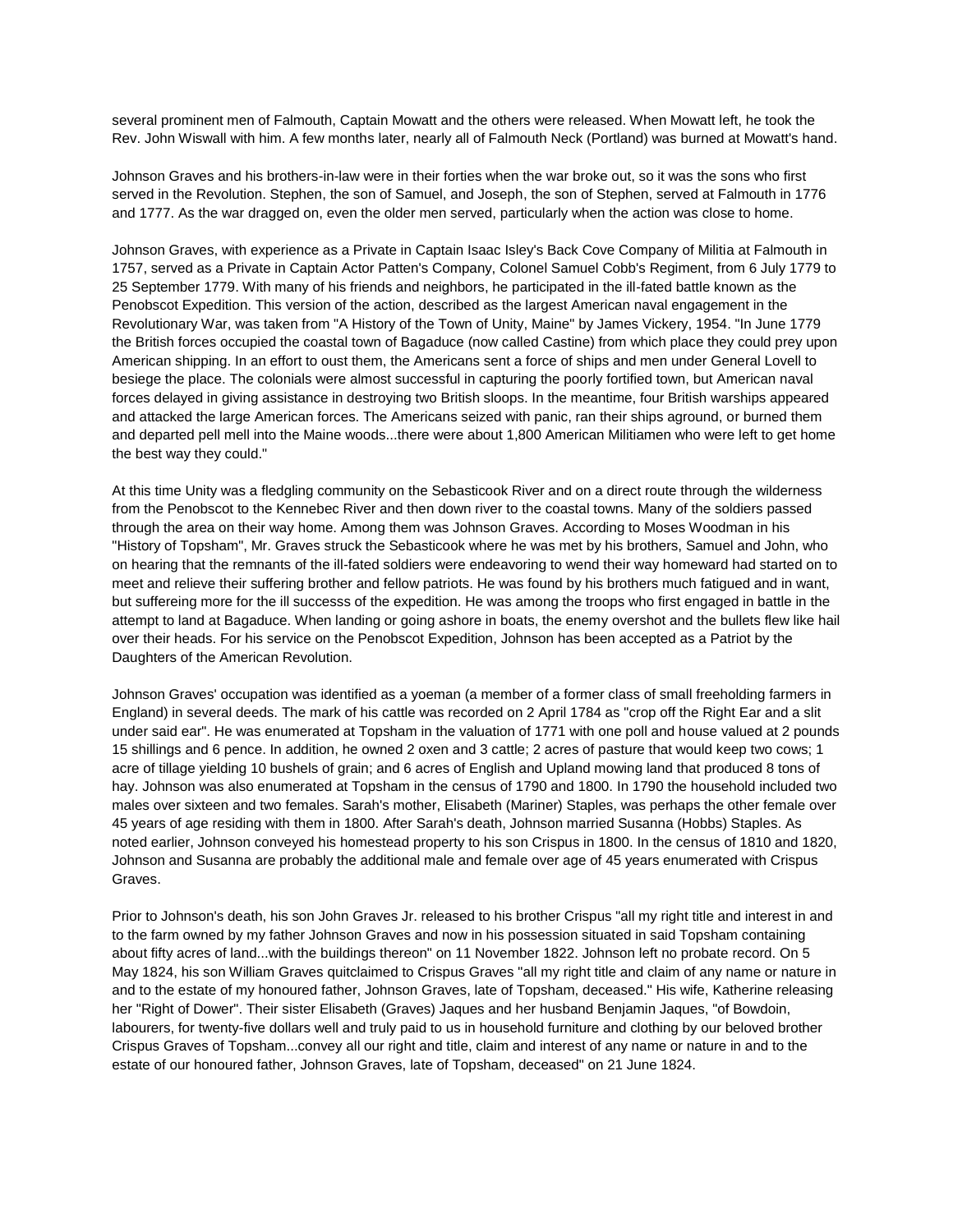**Hiram Henry (16)** (1807 -12/14/1890), a farmer, married **Mary Ellis Winchell (16)** (1805- 4/15/1893).They had: **Horace G. (17)** (1841-7/8/1872); **Mary S. (18)**(1843-10/25/1864); and **Sarah W.** (19) (1838-7/30/1856; and Ebenezer W. (1845).

**James Ernest Purington (20)** (1868-5/7/1888) was the son of James & Abbie (Abigail) F. (L) Graves Purington. His father was a farmer He had the following siblings: Wallace M. (1871-1896); and Susan Grace (1873). Abigail has two sisters: **Betsey (21)** (1800-2/23/1861) and **Mary (22)** (1805- 8/14/1880).

**Susan Graves (23)** (1825) married **John Graves (24)** (1808-10/30/1888) a farmer. He was the son of Ebenezer Graves and Abigail.

**Joseph Work (25)** (1839-7/5/1876), was a farmer. Albert J. Work, a ships carpenter married **Weltha L. Walker (26)** (1839-10/30/1866). They had: **Albert A. (27)**(1863-3/28/1864) . Joseph was in the 19<sup>th</sup> Regiment in the Civil War. Albert J. then married Helen Getchell and they had Ethnon P. Work (b. 1874) and Ella.

**Josiah Staples (29)** (1773-6/22/1858), a farmer, married **Lucy Mallett (28)** (1782- 3/25/1870).His father was Stephen and his mother Susanna Hobbs. Josiah and Lucy had Otis (1800- 1884); Horacio (1812); George R. (1817-1893); Horace (1821-1890); Josiah (1825-1905); **Lincoln (51)** (1804-11/2/1851), a farmer.; and **Holman (36**) (1908-1/12/1891), a farmer, who married **Lucy G. Moulton (35)** (1816-3/29/1888), daughter of Jebediah and Rachel Moulton. They had **Thomas M. (34)** (1846-2/27/1853); **Samuel F. (34)** (1849-2/12/1853); Mary (1839); Otis (1842); Emily T. (1844) Hannah (1847); Josiah (1851); Lucy Ann (1853) Sarah (1855); Fanny G. (1857) and Julia (1858-1925(.

**Capt. Samuel Douglass (30)** (1788-7/29/1868), a farmer, "Our Father", married **Esther B. (31)** (1783-7/28/1874, "Our Mother". They had **Paulina J. (32)**(1818-4/11/1818); **William B. (33)** (1825- 7/10/1881); Samuel (1819) and Ester (1829).

**James Rich (37)** (1810-3/17/1873), a farmer, married **Cassandara Rogers (218)** (1808-1871). She was the daughter of William Rogers and Martha Dunning. She had siblings: John D. (1801-1820); William R. (1803-1867); Mary Dunning (1808); Jane Porter (1810); Sarah Potter (1812-1898); and Harriet Newell 1814-1883).

**Mary S. Coombs (38**) (1811-9/22/1895) married Nathaniel Coombs, a farmer who died before she did leaving her a widow. They had: John H. (1837) a printer in Bath in 1860 with whom she lived; Abbie W. (1840) who married George M. Plummer, a teamster in Portland, with whom she lived in 1880; and Isaac (1826).

**Charles Hunter (39)** (1817-10/27/1862) married Sarah N. ? and they had Sarah Maria (1820) and Charles Crawford (1821).

**Hannah Winchell Gray (40)** (1801-5/13/1887) married **Capt. George Gray (41)** (1794- 12/24/1826) of Bowdoinham in 1826. She was the daughter of Samuel & Sarah Winchell. They had George (1826) who was a farmer. George Gray,born June 8, 1826 in Topsham, Maine, to Hannah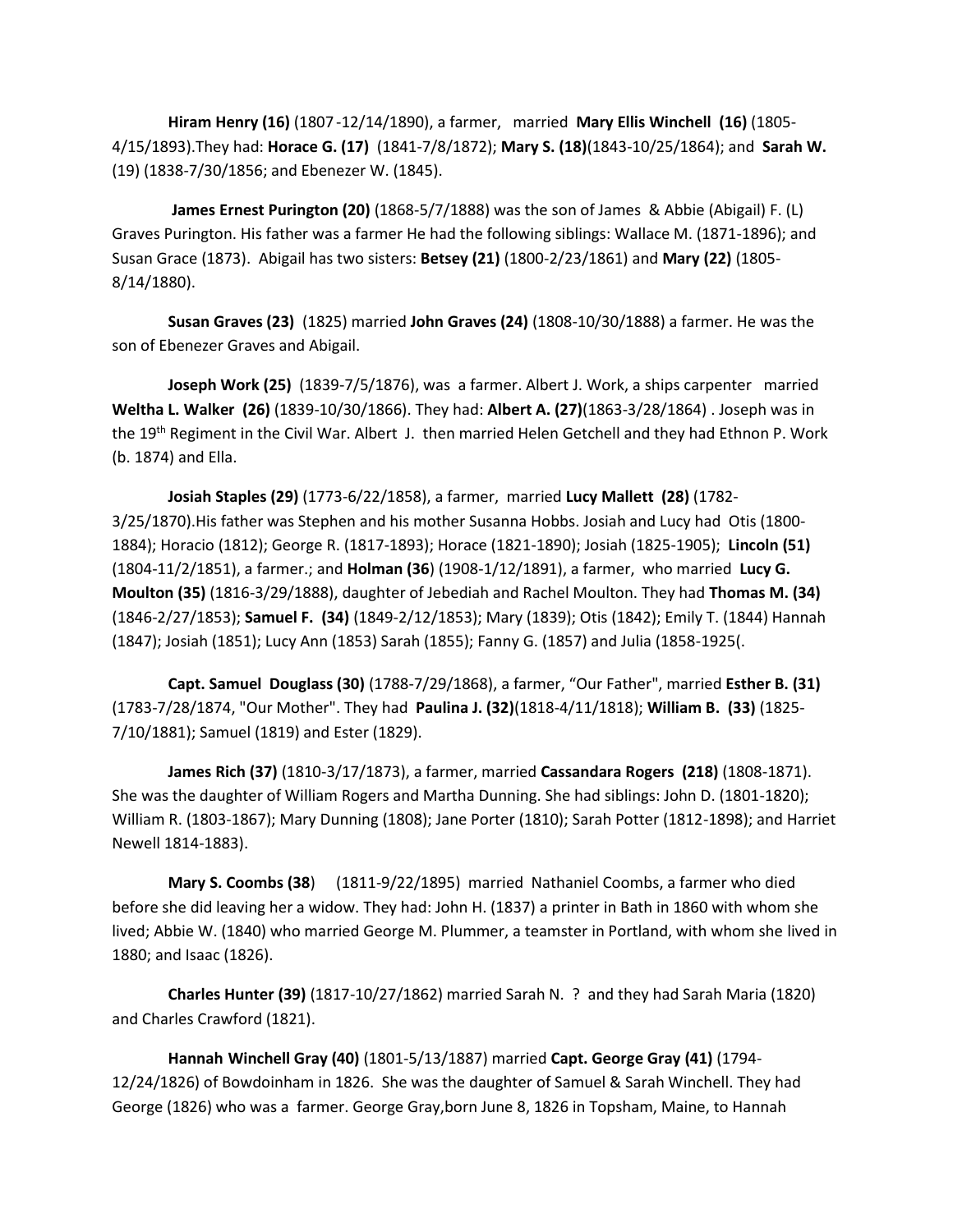Winchell Gray and Captain George Gray. He married Cynthia Ann Hammond, born June 19, 1840, in Newport, Rhode Island, to Moses Hammond of Sandwich, Massachusetts and Abby Marble Hammond of Newport, RI. George and Hannah Gray's children were born in Stockton, CA. Cynthia, in 1914 lost both of her legs in an accident in Stockton. She went to Stockton over the Isthmus by steamer in the summer of 1854. Her father and brother had gone to the Gold Rush. Gray was mayor of the pioneers in the years 1862-4, when California was torn by the Civil War. Mrs. Gray lost her legs trying to save her dog out the path of a streetcar. She left a \$90,089 estate. George was sent to a boy's academy in Topsham to be educated for Bowdoin College in Brunswick. Ill health prevented him from pursuing his studies; made an ocean trip and became a pioneer He arrived in1850 to Calf. With his uncle Capt. Winchell. He constructed a mansion in Stockton in 1872; fancy town down in 1953 for a planned medical center. Capt. George's grave with fancy fence around it in Topsham.

The lumber firm of Simpson & Gray, establish at Stockton in 1853 by the purchase of the interests of Simpson & Jackson, enjoys the distinction of being the oldest continuous co-partnership on the Pacific coast, and its members, A. W. Simpson and George Gray, are entitled to the highest credit for having built up from a small beginning, an industry of large dimensions and great importance. Meanwhile they have contributed to the general development of the city and have paid large amounts to aid in the task of street improvement, which work was taken up about the time their partnership was formed. Besides their city property, they own lands in the county and are rated among the successful and prosperous business men of Stockton.

A native of Maine, Mr. Gray was born June 8, 1826, in the town of Topsham, in what was then Lincoln, but is now Sagadahoc county. His father, Capt. George Gray, descended from an old family of Rhode Island, and his mother was a member of the Winchell family, colonial settlers of Maine. On both sides the ancestors were lumbermen, farmers and seafaring men. The boy grew up almost within sight of the great Atlantic and as he listened to the tales spun by the sailors of winter nights, there arose in his heart a desire to be a sailor, yet duties at home prevented for a time and, after he had attended the country school and an academy, he turned his attention to farming in Lincoln County. The land in that locality affords little encouragement to tillers of the soil and its sterile wastes provide a most meagre sustenance in return for care and cultivation; hence the young man indulged his desire to see something of the world and became a sailor on a vessel between Maine and New Orleans. While following the sea he learned of the discovery of gold in California. November 1, 1849, he sailed before the mast on the ship Birmingham, bound for the Pacific coast via Cape Horn, and after a voyage of one hundred and fifty days under Captain Winchell, an uncle, he landed at San Francisco April 4, 1850, to find himself in the midst of strange conditions and a cosmopolitan population.

Using some boards to construct a boat, Mr. Gray rowed from San Francisco to Stockton and then proceeded to the southern mines, but met with no success. A brief experience on the Feather river terminated his experience as a miner. For a shot time he operated a dray in Stockton, next he worked in a saw mill in Sonora, Tuolumne county, and during the summer of 1853 he became a permanent resident of Stockton, where his interests in the state had first centered and where previously he had made his headquarters and terminus. Among his recollections of early days here is the fact that a ferry was operated across a slough were now stands the hall owned by the Independent Order of Odd Fellows. For a time he served as president of the San Joaquin County Society of Pioneers and always he has maintained a warm interest in the reunions of the early settlers, with whom he enjoys exchanging stories of pioneer existence and frontier experiences. Since coming to the west he has made three visits to Maine, the first one being made via the Isthmus ten years after his arrival on the coast.

A house that was brought around Cape Horn to California and that is still occupied in Stockton, was the center of a gay circle of pioneers one night in September, 1858 when George Gray and Cynthia A. Hammond were united in marriage. The bride was a native of Newport, R. I., born in 1840, and had come to the western coast during childhood years. Their married life has been one of prosperity and happiness and they own a comfortable home on Fremont street, where their comfort is ministered to by their daughter, Hannah W., the other daughter, Abbie H., being the wife of John Garwood, of Stockton. Both daughters were educated in Stockton schools and are women of refinement and **George E. GRAY**, son of George GRAY and Hannah WINCHELL, was born on 8 June 1826 in Topsham, Sagadahoc, ME. He migrated in from Maine to Stockton, San Joaquin, CA on 5 April 1850 He appeared in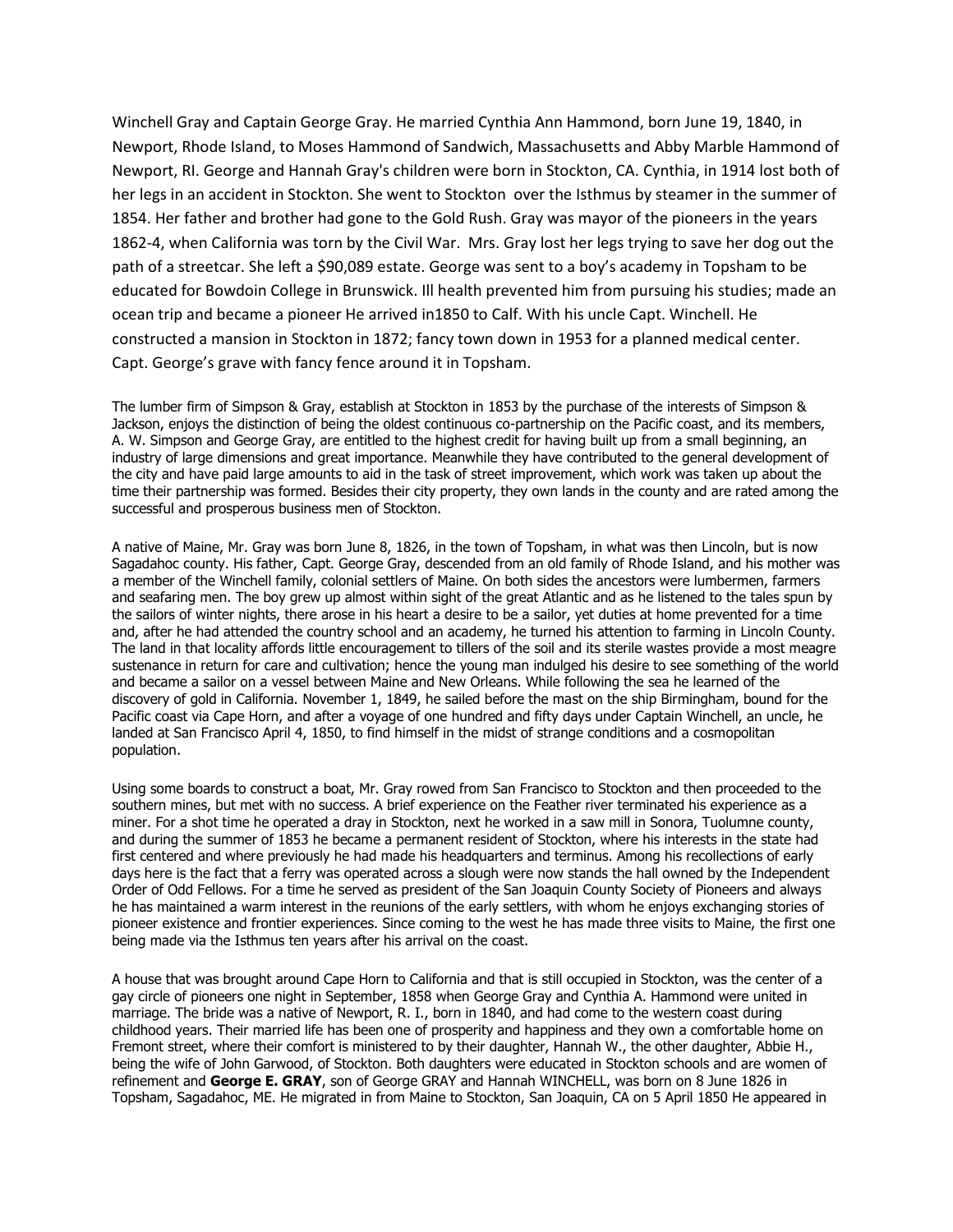the census on 9 December 1850 in Stockton, San Joaquin, CA. George appeared in the census in 1852 in San Joaquin Co, CA. In 1853 he was an est Simpson & Gray in Stockton, San Joaquin, CA. He was listed in the St. Louis City Directory in 1890 He First Annual Ball for St. Patrick's Birth Day on 17 March 1859 at City Hall in Stockton, San Joaquin, CA. On 5 April 1859 George acquired description unreadable from R P Hammond in Stockton, San Joaquin, CA On 11 November 1859 he acquired description unreadable from E B Bateman in Stockton, San Joaquin, CAHe was elected as Alderman - First Ward in 1860 in Stockton, San Joaquin, CA. George was elected as Union Democratic delegate on 8 June 1861 in Stockton, San Joaquin, CA. On 5 August 1861 he was a Gray & Hickman Store in Stockton, San Joaquin, CA. He was appointed surety for county surveyor on 9 October 1861 in Stockton, San Joaquin, CAGeorge was elected as mayor in 1863 in Stockton, San Joaquin, CA. He was elected as a treasurer of the Stockton and Copperopolis Railroad on 11 October 1865 in Stockton, San Joaquin, CA. About 1866 he was a Lumber dealer in Stockton, San Joaquin, CA. George lived Registered to vote in Stockton, San Joaquin, CA on 24 July 1866. He was listed in the St. Louis City Directory in 1890 He was listed in the St. Louis City Directory in 1890 He was listed in the St. Louis City Directory in 1890 He was listed in the St. Louis City Directory in 1890 He was listed in the St. Louis City Directory in 1890 He was listed in the St. Louis City Directory in 1890 He was listed in the St. Louis City Directory in 1890 In 1884 he was a Simpson & Gray in Stockton, San Joaquin, CA. He lived in Stockton, San Joaquin, CA on 17 September 1886. He was listed in the St. Louis City Directory in 1890 George was elected as president of the Pioneers of the County of San Joaquin in 1888 in Stockton, San Joaquin, CA. Pioneers who arrived in CA prior to the 1st of January, 1851 were eligible for membership in the Pioneers of the County of San Joaquin. George Gray was elected as president for the term 1888-89. He was listed in the St. Louis City Directory in 1890He registered to vote - Ward 2, Pct 3 in 1897 in Stockton, San Joaquin, CA. He was listed in the St. Louis City Directory in 1890 He was listed in the St. Louis City Directory in 1890 He died chronic enteritis on 15 November 1915 at the age of 89 in Stockton, San Joaquin, CA. George was buried on 18 November 1915 in Stockton, San Joaquin, CA. He was buried on 4 June 1929 in Rural Mausoleum, Stockton, San Joaquin, CA. He has reference number 427. handwritten record from Hannah Gray (dau of George and Cynthia Hammond Gray), written February 13th 1935.lture.

**Moses Graves (43)** (1778-1/5/1855), a farmer, married **Martha A. Mallett (44)** (1773- 7/12/1852) and they had **Joseph W. (45)** (1823-11/21/1868), a farmer; **Caroline Graves (42)** (1813- 9/19/1876); Stockbridge (1827), a farmer; and Bernice (1844); Alfred Collamore (1818-1884); Adams, Moses, Deborah (1807). Adams True Graves was born 1904 and married Katharine Hathorn and had Cyrus Edwin (1837), Angelia Catherine (1839), Bernice Mallett (1843) marr. Emery C. Mallett of Topsham. Deborah Graves married Asa Merrill Wood of Bowdoinham and settled in Gardiner dying in 1892; Moses Adams Graves married Ann Sawyer of Topsham; Caroline was unmarried; Collamer M. (1816-1816); Alfred Collamer Graves, b. 1818, married Susan B. Jack and lived in Topsham, they had Edgar Henry (1858-1879), Albert Moses (1860), Cora Estelle (1864-1884), Alfred C. (d. 1884); Joseph William Graves (1820) married Ann C. Berry of Topsham and had son Frank L.; Dr. Stockbridge P. Graves (1826) married F. Ellen Graves, daughter of David Graves of Bowdoinham , they had Martha Ella (1855) Dr. Roscoe S. (1858) and Fred Payne (1866). Moses and Martha has: Martha (1783); Adams (1804); Deborah (1807); Moses (1810); Caroline (1813); Collamore M. (1816-1816); Alfred, Joseph, and Stockbridge.

**Lewis M. Work (46)** (1823-2/22/1856), a farmer,"Husband and Father" was the son of David and Mary Eaton Work. His sister was Josephine Work who married Dennett and is buried in Riverview Cemetery. In 1853 was postmaster in Topsham and in Dec. 1853 took over the grocery store that had been operated by Mr. F. Littlefield in Topsham.

Abel E Work James Work the great grandfather of Capt Abel E Work of Bath was born in the City of Cork near Dublin his great grandmother was Elizabeth Work but no relation of her husband They came to America about 1722 resided thirteen years on Birch Island in 1735 they moved to Topsham and settled on a farm of one hundred acres bought of the Pejepscot Proprietors on the Bay road both died about 1760 They had two sons and three daughters The grandfather Ebenezer Work was born on the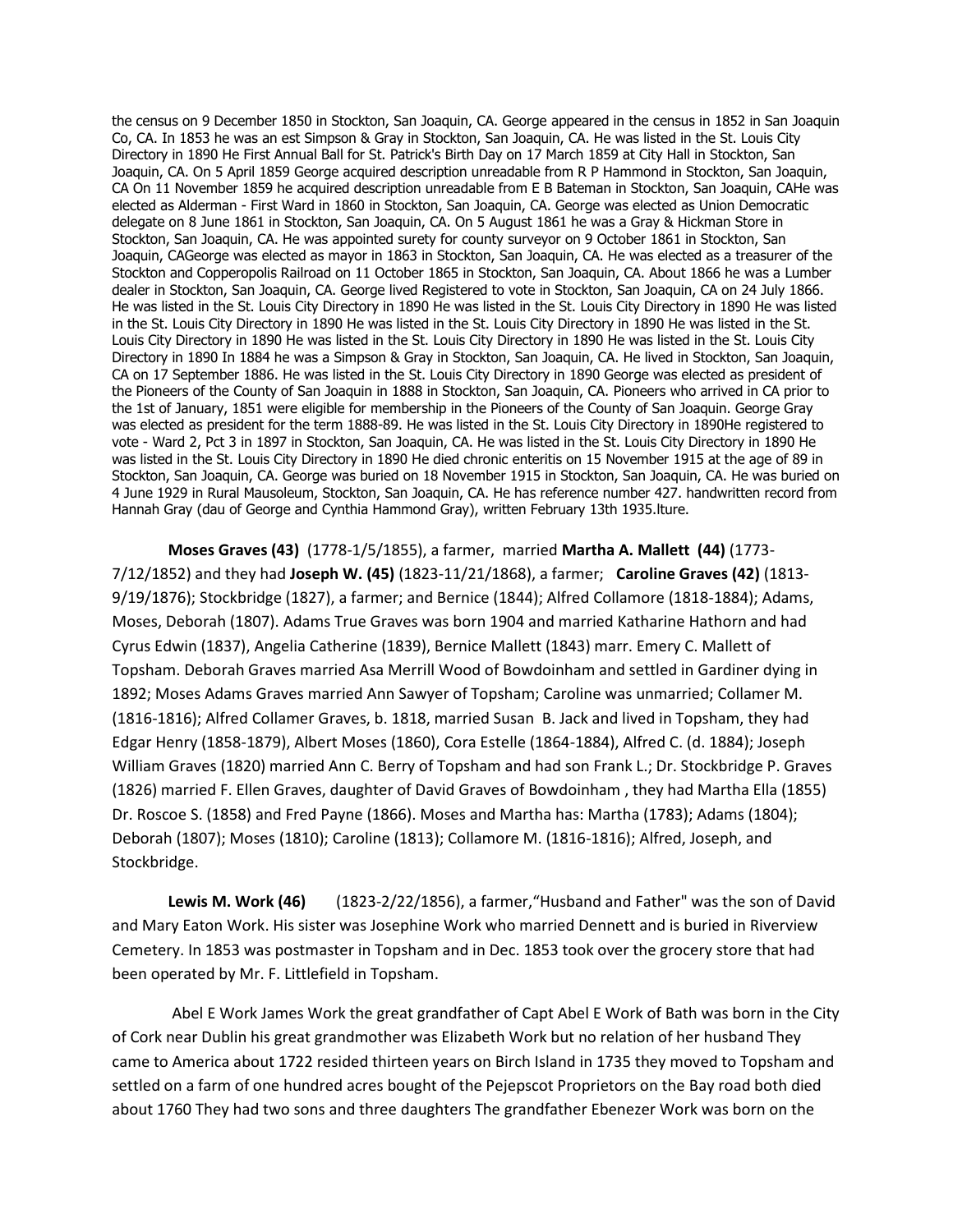passage from Europe in 1722 He married Olive Sullivan of Scituate Mass born in 1724 They lived and died on the old farm he in December 1826 and she in December 1827 Their children were John James David William Margaret Jane Mary Elizabeth Lydia and Mary The father David Work the third son of the above was born in Topsham in 1777 married Mary Eaton of Topsham 1801 or 1802 she was born in 1784 and died in 1876 he died in 1 861 when nearly 84 years of age They lived and died on the homestead farm Their children were fifteen of whom eleven lived to grow up Oliver Lucy David Joseph Benjamin Catharine Charles Susan **Lewis M** Harriet Humphrey Statira Abel E Those living are **David,** Susan, and Abel E David lives on the homestead and married Mrs Hannah Griffin of Topsham in 1882 Abel E was brought up on his father's farm and commenced going to sea in 1850 when sixteen years old and became captain in 1862 commanding successively the brig President Benson of Baltimore bark Halcyon and ships Bombay Oregon and Thomas M Reed of Bath never met with an accident in twenty six years only lost one man by sickness and one lost overboard On June 13 1874 he married Augusta Fisher who was born in Arrowsic September 11 1843 daughter of AD Fisher has one child Ruth Pearl born in Bath April 1 1877.

James Mustard (1788-1840)and Dorcas Gammon (1798-1840) Mustard had an **infant son , (47)** (9/3/1821) and **Elinor (47)** (1823-10/4/1825) and Abigail (1839-1840) along with an infant son (1821- 1821. James and Dorcas, and Abigail are buried in Haley Cemetery. Dorcas Gammon married James Mustard after she had married Enoch Perkins, son of Jabez Perkins and Nancy Pray. Dorcas and Enoch had: **Mary J. Perkins (48)**(1817-9/28/1825). Enoch had also married Sybil Walker (1794-1816).

**Fanny Jack Graves (49)** (1775-2/2/1856) married **Jacob Graves (50)** (1773-9/14/1855), a farmer. Fanny was the daughter of Andrew Jack and Frances Merryman. Fanny and Jacob had Andrew (1818- 1855); Minerva (1818) Fanny (1812) and Jacob (1806) who married Margaret Staples.

**Joseph Work (52)** (1813-12/16/1839) lost from the Brig Bidou (Epitaph from G. Pullen of Augusta)

**WilliamAlexander (53)** (1774-6/25/1793) Probably born in Harpswell after his family moved there from Topsham. His grandfather was William who married Jennett Wilson of Topsham. His parents were David Alexander and Anna Ewing. He had siblings: Joseph (1765); David (1767-1818); Anna (1769); Isaac (1774) and Isabella (1774).

**William Porter (54)**(1794-8/14/1794) was the son of Benjamin Jones & Elizabeth L. Porter. Dr. Porter was a Maine State House Rep. in 1800,01,03 and 04 as well as a State Senator from Topsham in 182,13. His house at 19-26 Elm Street was built in3 1802. He was a surgeon in the Revolutionary War. He was a prominent business man in Topsham before moving to Camden in 1829. William had a sister Mary (1792) and two brothers: Rufus King Jones (1799) and Charles Richard (1797).

Dr. Aaron Porter born in Boxford the 28th of March 1752 married Paulina King a daughter of Richard King She was a sister of Rufus King and half sister of Gov King and Elizabeth L who married Dr Benjamin Jones Porter The first settlement of Dr Aaron Porter was in Biddeford Maine in 1773 where he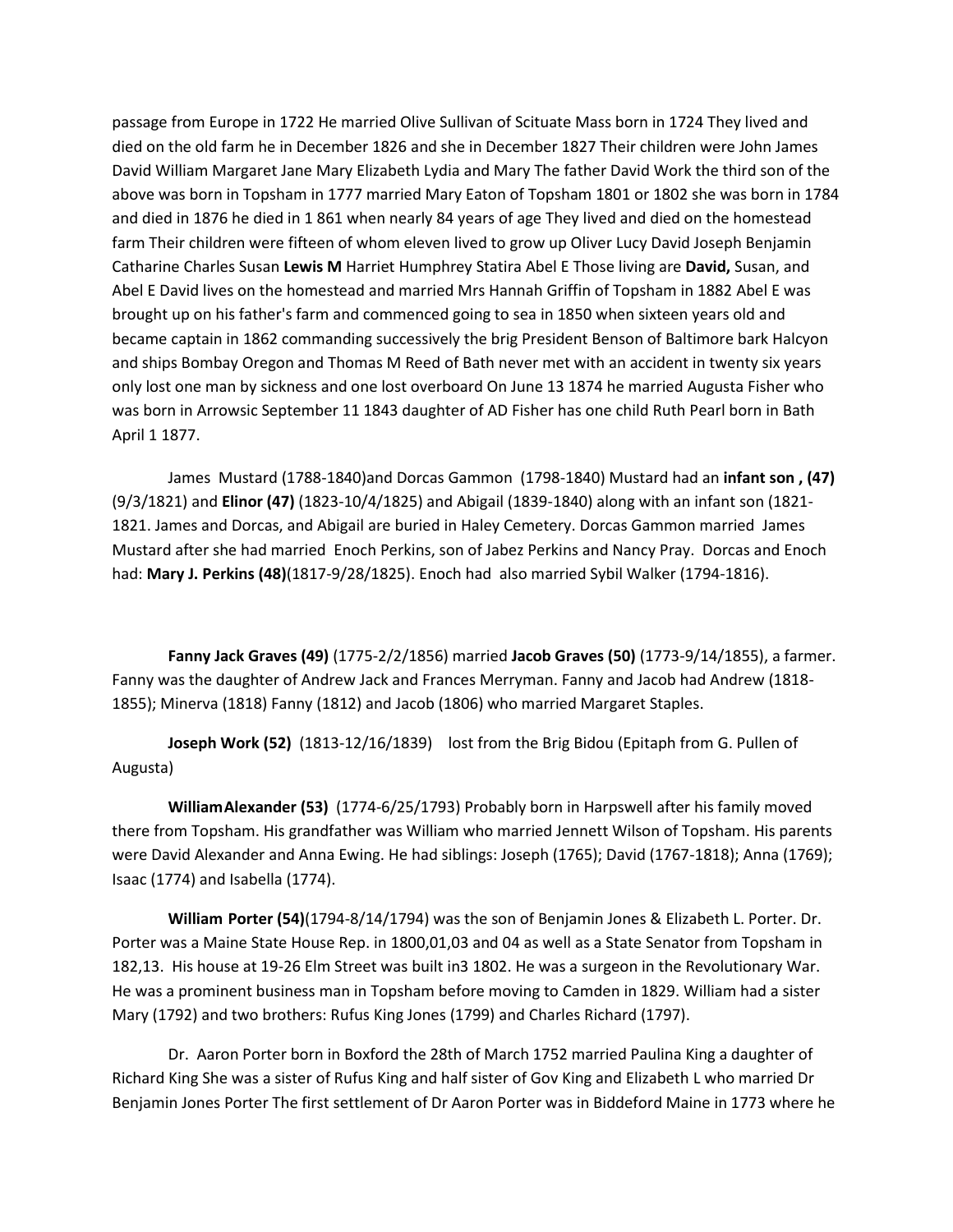had a large practice which he retained till his removal to Portland in 1810 He does not appear to have been drawn aside from his profession by the allurements of commerce although he was one of the early proprietors of Porterfield now the town of Porter in the county of Oxford Maine named in honor of himself.

Surgeon's Mate Porter went from Topsham He was the son of Capt Billy Porter of the 11th Massachusetts regiment from Beverly Massachusetts He married Elizabeth L King daughter of Richard King and practised medicine in Scarborough Westbrook and Portland He was a man of rare conversational powers and great suavity of manners was a member of the governor's council and senator from Lincoln County He removed to Camden in 1829 and died August 18 1847 aged eighty four years.

He was treasurer and on the Board of Trustees for Bowdoin College. He was in business with his brother William King (Gov.) In 1814 Bowdoin funds were found to badly involved in Porter's personal account and putting them in jeopardy. The Trustees attached the property of his bondsman William King. This included the ships at King's wharf already loaded ad ready for sea. They were held up and the wharf and store attached and all his business halted. King was incensed and declared he would have nothing more to do with the College. A long time later, after Porter was exonerated from any criminal action and all funds were restored, King was reconciled with Bowdoin and returned to its Board of Trustes and was a benefactor of the College to his death. At the end of his life he had financial troubles and his wife told the College he could not send any more funds. They name the chapel after him anyway. Porter as a State Commissioner that negotiated the statehood of Maine with Massachusetts at the Jameson Tavern in Freeport in 1820. The decidided to give MA \$180,000 for her part of public lands; \$30,000 of it in Indian Claims that Maine assumed and rest \$150,000 at 5% for 40 years.

**Thomas Hunter (55)** (1771-4/15/1846), a farmer, married **Sally Wilson Hunter (55)** (1779- 1/31/1865). He was the son of James (1735-1809) and Abigail Williams Hunter (1734-1829) and grandson of Adam Hunter and Mary Lithgow. Thomas and Sally had: Abigail E. (1757) Jane (1758); Adam (1759) Margaret (1759) James Jr. (1760); Mary (1762); Susanna (1763) and William (1765). Sally was the daughter of Thomas Wilson and Ann Cochran Wilson. Thomas was a sergeant in the first Topsham Militia.

**Alvin Hunter (55)** (1817-1/13/189?) served in the 1st Maine Regiment Cavalry in the Civil War and was a farmer. He was the son of Adam Hunter **(189), a farmer,** and Priscilla Foote **(190).** His sister was **Sarah Winchell Hunter (186)** (1814-1895) who was a widow when she died. He also had sisters: **Julia** F**oote (195)** (1812-1812) and **Martha (194)** (1811-1843) as well as **Charlotte A. (191)** (1829); Jonathan Hardy ; **George L. (192)** (1816-1854)); Arthur (d. 1829); and **Priscilla F. (188)** (1826-1896).

**Silence A. Hunter (55) (**1815-3/6/1865) probably another sister to Alvin and Daughter to Adam and Priscilla.

**Susan T. Hunter (55)** (1795-4/2/1868) Probably the mother of Silence A. Hunter.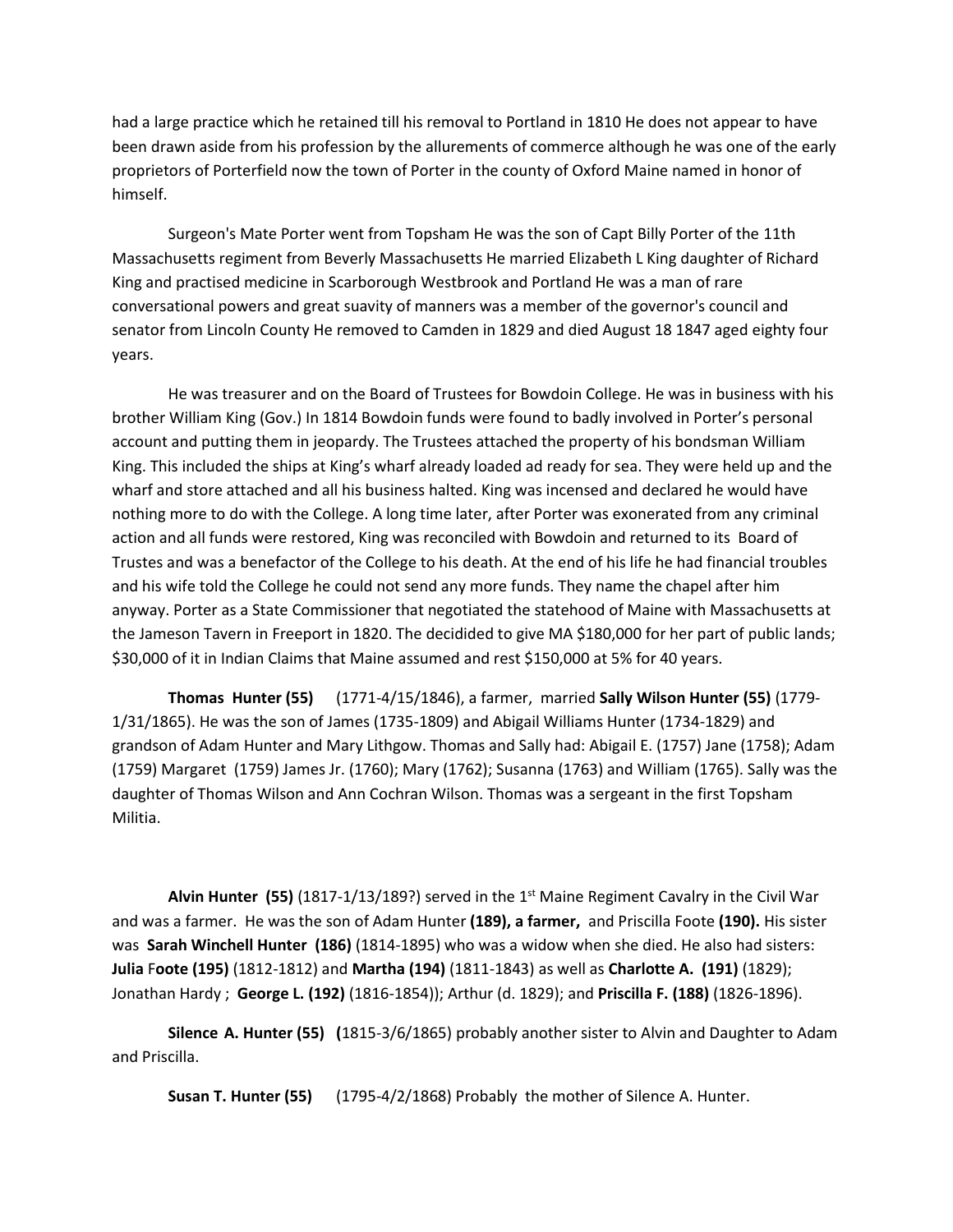**Samuel Mustard (61)** (1770-10/13/1791)

**Margaret Hunter (63)** (1763-1/17/1836) married **Robert Hunter (62)** (1745-2/19/1808).

Adam Hunter (1710-176) was a Revolutionary War Captain. He married, in Georgetown, in 1732, Mary Lithgow (1709).. He and Mary had: Elizabeth (1733) who married William Woodside of Brunswick; Col. James (1735-1809) who married Abigail Williams. He was buried in Rogers Cemetery; Susannah (1737-1799) who married Capt. Benjamin Lemont (1734) of Georgetown; Mary (1738-1780) who married Capt. James Lemont of Georgetown; Jane (1740) who married Joseph Berry; William (1741- 1766); John (1743) who married, in 1765, Margaret Wilson (b. 1745); Lt. Robert (1745-1808) who married (1) Mrs. Susannah Thompson and (2) Margaret Randall of Topsham; Margaret (1747-1831) who married Robert Patten (1743); Arthur (1749-1829) who married Sarah Winchell (1750-1840) and they had Samuel who is buried in the 1<sup>st</sup> Parish Cemetery in Topsham. No stone has been found. Col. James Hunter (1735-1809), son of Adam and Mary, married Abigail Williams (1734-1824) and they had: **Thomas Hunter (55)** who married **Sally Wilson Hunter (55).** Thomas and Sally had: Abigail (1757); Jane (1758); **Adam (1759) (189)**; Margaret (1759); James Jr. (1760); Mary (1762); Susannah (1763); and William (1765). **Adam Hunter (159)** was a farmer and married **Priscilla Foote (190)** and they had: **Alvin Hunter (55)** (1817-1/13/189?) who served in the 1<sup>st</sup> Maine Regiment Cavalry in the Civil War and was a farmer; **Sarah Winchell (186)** (1814-1843), a widow when she die **Julia** F**oote (195)** (1812-1812) and **Martha (194)** (1811-1843) as well as **Charlotte A. (191)** (1829); Jonathan Hardy ; **George L. (192)** (1816-1854)); Arthur (d. 1829); and **Priscilla F. (188)** (1826-1896).

**Abigail Graves (64)**(1790-2/22/1864) married **Thomas Graves (65) (**1783- 7/13/1826). They had: **Abigail I (66)** (1822-3/14/1831); **Martha J. (67)**(1817-4/18/1834). They had the following children: Melinda (1810); Harriet (1811) Harvey (1813); Albert (1815); Martha (1818); Louisa (1820; Abigail (1822) and Benjamin J. (1824). Thomas was the son of Samuel Graves and Mary Jack and had siblings: Mry; Jacob; Ebenezer; Samuel, Ann and Susannah.

**Maj. James Mustard (68)** (1857-4/5/1784) married Priscilla Hinkley and they had Charity.

**William Mustard (69)** (1855-7/7/1775)

**John Mustard (70)** (1754-2/21/1779)

**Capt. James Mustard (72)** (1725-8/16/1793) married **Charity Reed Mustard (71)** (1733- 7/21/1787). Charity was the daughter of **William (100) and Mary (99) Reed.** He was a woodmaker. They had John (1753-1779) who married Abigail Randall; William (1755-1775)**;** James (1757-1784); Mary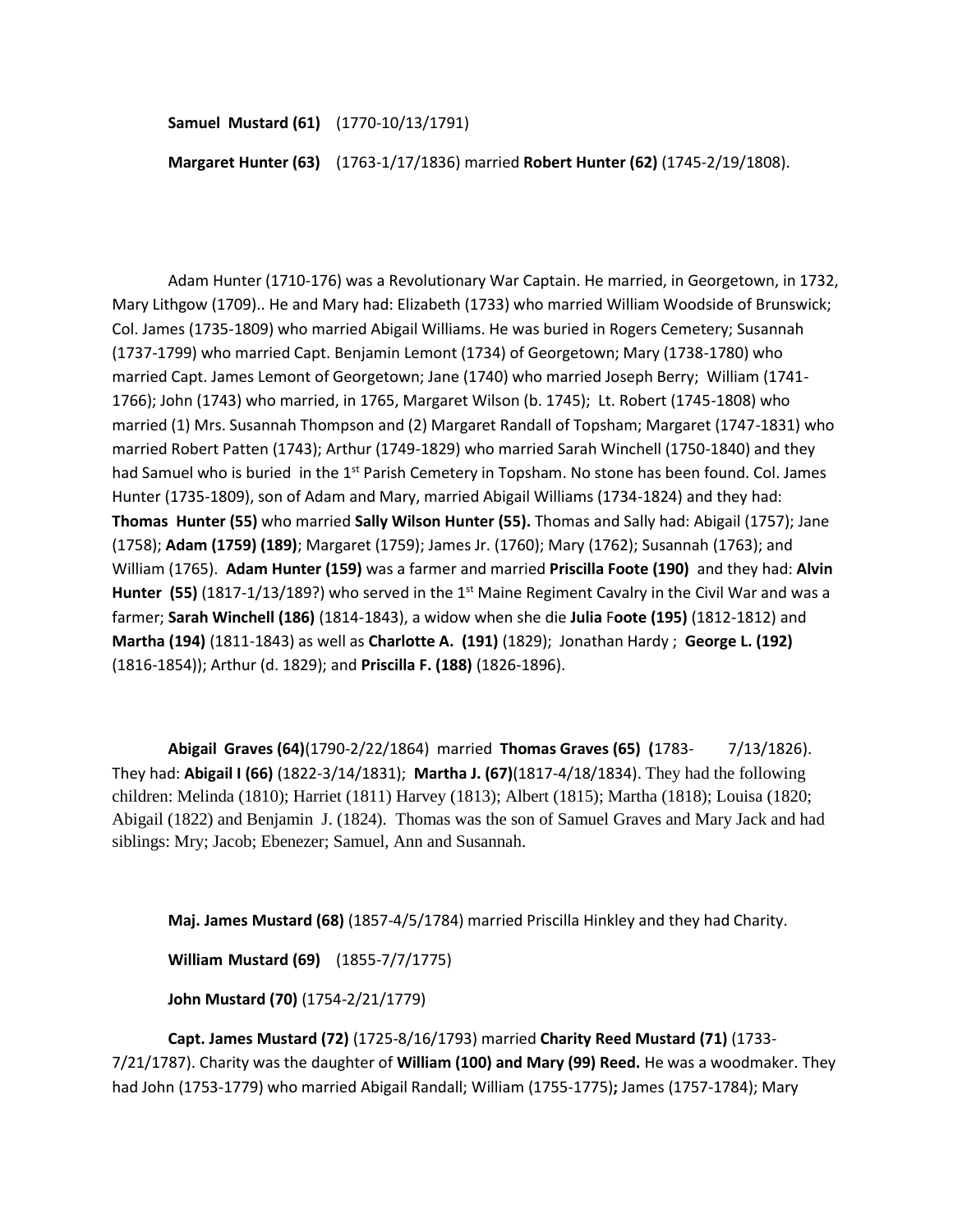(1759-1911); **Margaret Mustard (73)** (1763-9/25/1791) ; David (1765-1794) who married Elizabeth Stinson; Captain Charles (1767-1812); Same l (1770-1791); Joseph (1772-1833) who married Agnes Fulton; and Charity (1775) who married Samuel White.

**Philip Godfrid Hoyt (77)** (1754-6/24/1790) was the earliest physician in Topsham. He married Elizabeth (Betsey)Kinson in 1777. They had **John Hoyt (74)** (1786-8/27/1789); **Gustavus A. (75)** (1788- 1/27/1789) and **Betsey (76)** (1783-2/17/1783); Martha (1780); Philip (1781); Samuel (1779); Abigail (1777); and John (1786). When Philip died his widow married Dr. William Oliver and moved to New Hampshire. He had studied with her husband.

**Alexander Potter (78)** (1711-4/14/1800), son of Alexander, married **Jane Potter (79)** (1717- 4/15/1781).

**Eliza Holland (81)** (1786-9/16/1808) was the wife of Capt. John Holland. They had **Eliza (80)** (1807-9/7/1812). John was in the first Artillery Company in the Topsham contingent of the Massachusetts Militia.

On December 25, 1854, the Brunswick and Lewiston stage line was established, John Holland, Jr., being the agent. A passenger coach, capable of seating nine persons inside, left Lewiston for Brunswick every Monday, Wednesday, and Friday, and arrived at the latter place in season for the noon train for Bath and Augusta**.**

**Hugh Wilson (83)** ( 1729-6/9/1769) emigrated from Ulster, Ireland in 1719. He had: Jennett; **Hugh Wilson (82)** (1763-1/7/1799); Robert (1727); Samuel (1732) who married Mary Reed (1) and (2) Elizabeth Snow Holbrook. He was an innkeeper in Topsham (1762-1766); William 1734); Alexander (1736) Jane who married William Alexander and moved to Harpswell; Martha (1763-1838) who married Ebenezer Farrin; James; Betsey who married Jessie Davis; and William F. (1769-1837) who married (1) Sarah Chase and (2) Deborah Page. Martha is buried at Riverview Cemetery in Topsham.

James Wilson emigrated from Ulster, Ireland in  $1719<sup>th</sup>$  James settled with his family among a colony of Scotch-Irish immigrants in Topsham, Maine about  $1719.22$ 

Wheeler, in his subchapter *Family Histories* - "Wilson," says "A James Wilson was called<sup>[\(3\)](http://ralphinla.rootsweb.ancestry.com/wilsontm.htm#f3b)</sup> the father of Hugh, and so was probably father of Robert, Samuel, William, Alexander, and Jane, who m. William Alexander of Topsham, afterwards of Harpswell." All were called "early settlers of Topsham." Also among those early settlers was Thomas Wilson, who, "according to family tradition, was of no relation to others of the name."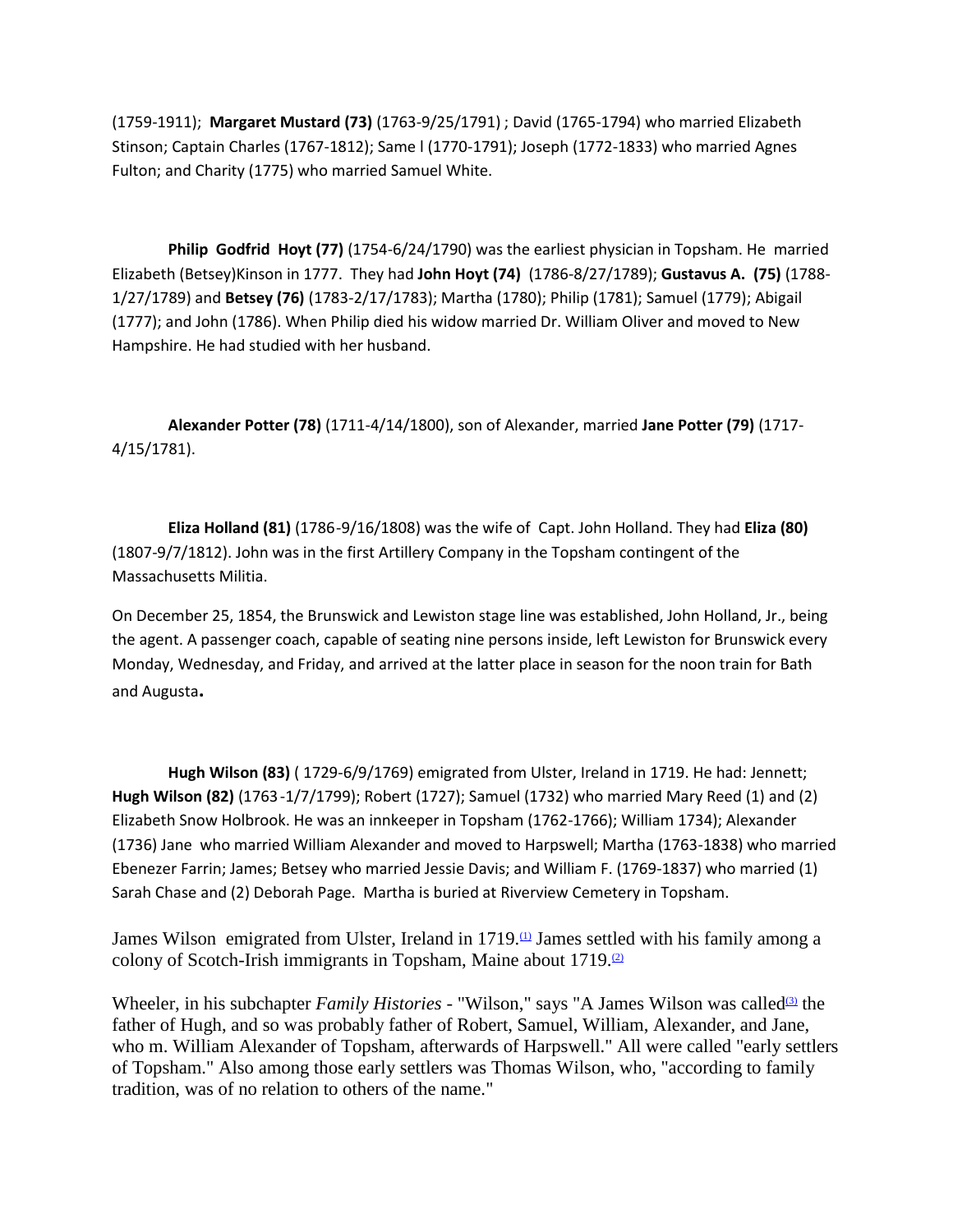**Josiah Sandford (85**) (1785-8/10/1855) married **Mary Wilson (84)** (1789-11/6/1856). He was a member of the Maine House in 1840-1) from Topsham. He was also a selectman from Topsham.

Thomas Wilson married Ann Cochrane of Londonderry, N.H. They had: William Wilson, who was born in Boston and came to Topsham when about one year old, and died here Apr. 15, 1826, aged 84 years. His wife was Mary Patten, daughter of Robert Patten of Kennebunk, who never resided here, and who was the father of Actor Patten of this Topsham. Actor Patten was the father of Hugh Patten and of Actor Patten, 3rd.

This William and Mary Wilson had eleven children: -Robert, married Margaret Owen of Brunswick for 1st wife; Mary Preble of Bowdoinham for second wife; Lettice, married David Owen of Wayne;Johnson, married Hannah, daughter of Gideon Walker and who afterwards abscended; Actor, of Bowdoin, married a Pennell; Ann, was wife of Actor Patten, 3rd, Esq., and mother of John S. Patten. Peter, who died non-sane idiot by fits;Thomas, of Bowdoinham, unmarried; Isaac, of Strong; **Mary,** married **Josiah Sandford,** a Selectman of Topsham; Rachel, married Joel Thompson of Lisbon; and Adam, a graduate of Bowdoin College in class of 1819, and editor of Zions Advocate, in Portland who married Ann Pullen; and Henry.

John Sandford was born I 1724 in Bridgehampton, NY. He had: Esther (1779); John (1781); William (1783); **Josiah** (1785); Lettice (1787); Susan (1789); Hezekiah (1791); James Wilson (1793); Mary Wilson (1795); Benjamin and **Thomas (1777).** Thomas married Esther Topping (1799) and had Benjamin Franklin Sandford (1816) who married Mary Minerva Thwing (1835) in Boston.

**Cordelia Rideout Sandford (86)** (1842-4/6/1848) married Capt. **Benjamin** Flanders Sandford in 1842, , who was a brick mason. He was born in Bowdoinham (1823-1914)); Benjamin's parents were Josiah (1785) and Sarah T. Flanders Sandford (1788).

**Gideon Owen (87)** (1742-7/8/1792) was the son of John Owen (1720) and Margaret Mustard (1735). He married Jane White (1743), the daughter of Hugh and Jane (Given) White. He was a boatbuilder and farmer. He had siblings: Thomas (1784); William (1739-1799) who married Mary Dunning from Brunswick (1740-1818); Samuel; and James (1746).

Gideon (John, Nathaniel, William) Owen was baptised in Falmouth in 1742, probably born in April, and died at Topsham 8 July 1792. He married 1 December 1763 Jane, daughter of Hugh and Jane (Given) White of Brunswick. Gideon was a boat builder and farmer. He was one of six sons mentioned in his father's will in 1752, and seems to have settled in Brunswick about the time of his marriage. A deed from Jane Spear conveying him his ten-acre home lot on Middle Bay, subsequently enlarged, is dated in April 1764. In 1775 Gideon was a member of the Committee of Inspection at Brunswick and in 1776 he was commissioned lieutenant in Capt. William Stanwood's 2nd (Brunswick) Company of the 2nd Cumberland County Regiment. In September, 1776, he purchased of William and Daniel Randall 79 acres on the west side of Muddy River in Topsham whereon he afterward lived, later enlarging his property there. His Topsham farm seems to have been part of lots 20 and 21 on the 1768 plan of that town. In 1786 he was a signer of the petition for the erection of a light house on Seguin Island. He appears as the administrator of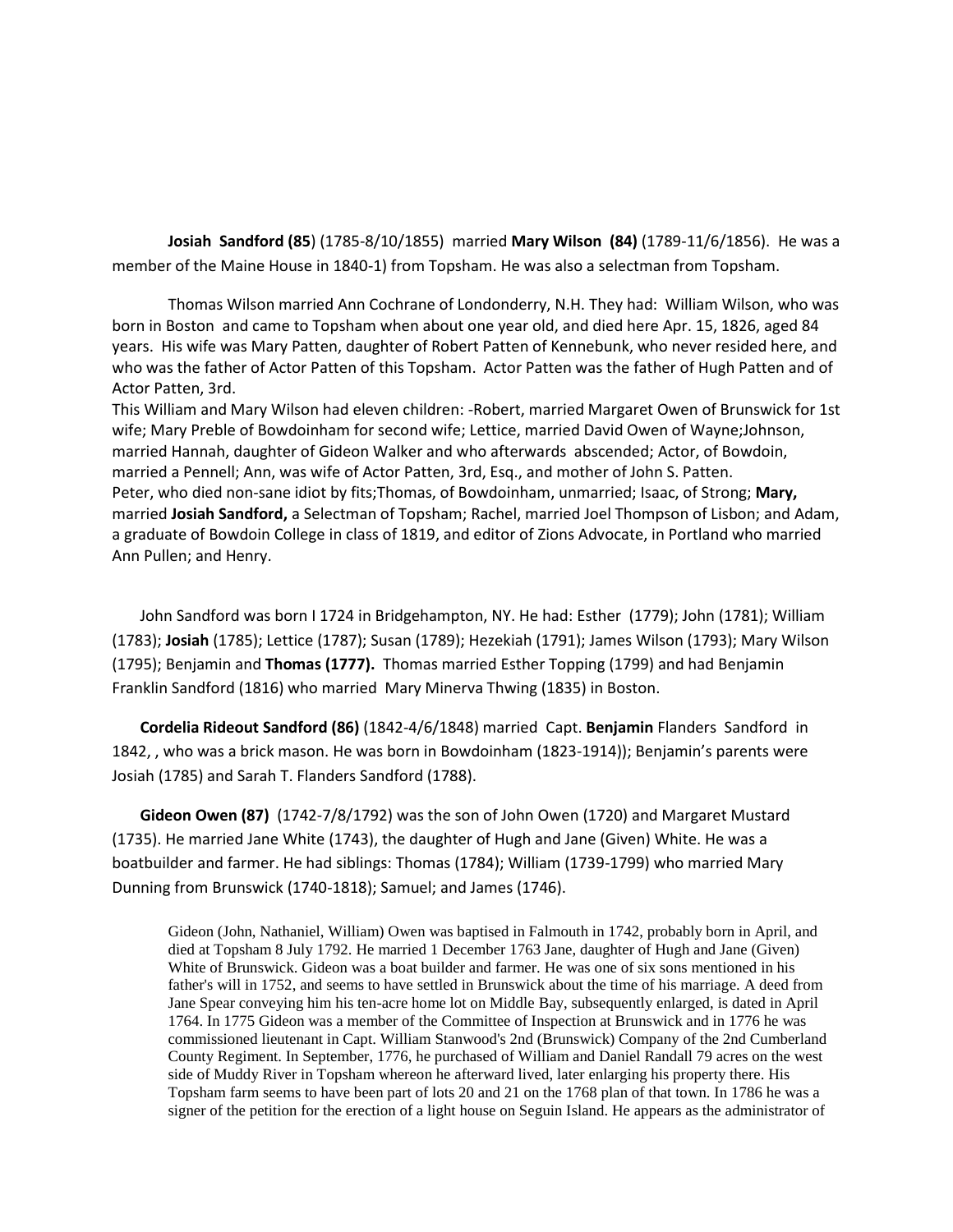the estate of his son-in-law, William Wilson, and at various times his name is connected with other matters in Probate Court; and there, are many real estate transactions to which he was a party. He was an active and substantial citizen and died possessed of a considerable estate. He died however intestate and on petition of his widow and sons Hugh and Thomas his son John was appointed administrator.

Gideon and Margaret also had Margaret (174-1840 who married (1) **Lt. William Wilson (88)** (1851-11/12/1786) and (2) David Perry, son of Jonathan Perry and Margaret Malcolm. Lt. William Wilson was the son of William Wilson and Isabella Larrabee. Margaret married (2) David Perry.

**Enoch Perkins (89)** (1791-8/5/1819) married **Sybil (90) Walker** (1794-3/19/1815). Enoch also married Dorcas Gammon who also married James Mustard. Sybil Staples was the daughter of Samuel Staples of Topsham and Sybil Winslow. She married William Walker (a shoemaker) in 1783 or 1785; They set the date and requested that Rev. John Miller of Brunswick officiate. The wedding was to take place in Topsham either at the house of her parents or the meeting house. No bridge across the river existed at this time and a sudden and unusual freshet prevented all crossings on the ferry. Rev. Miller was on the Brunswick side and communicate loudly with the bridal party on the Topsham side (Wheeler and Wheeler). William and Sybil joined hands and heard Miller's voice across the river pronouncing them man and wife. They had: (born in Falmouth and some died in Peru, Maine). Hezekiah (1784-1848) who married Dorcas Hobbs; Susanna (1785-1853) who married Jedediah White; George (1786-1866) who married Melinda Holmes; Sally (1788-) who married Josiah Hobbs; William (1790-1868) Jr. who married Martha Knight and was a shoemaker and hotel owner in Peru, Me.; Nathan (1792-1863) who married Francine Torrey; Rebecca (1795-1841) who married William Kyle; Charity (1787-) who married Amos Kyle; Mary 91800-1842) who marred Edsel Groves; Samuel (1805-1881) who married Mary N. Klye; Eliza S. (1808-1849) who married Joseph Ricker; and **Sibyl (1794-1816)** who married Enoch Perkins of Topham. She cut her own throat. Josiah Pierce (1792-1866) while at Bowdoin College wrote a letter to his sister Hannah in Baldwin about the suicide. "It was more astonishing as the subject of this unnatural act seemed to have everything that a female could wish for; she had been married but 3 weeks before to an amicable man, her own unbiased choice; a man too in affluent circumstances. She cut her throat in a most shocking manner and died in a few hours. Appelton  $(2^{nd}$  President of Bowdoin College and a Minister) preached the funeral sermon to a very great assembly. I am told she was a believer in the doctrine of universal salvatation.

**Jebez PERKINS** was born in 1755. He died on 26 Nov 1853 in Topsham,Me. He married Joanna PRAY on 14 Oct 1777. She was born in Berwick, me. She died on 24 Aug 1829 in Topsham, Me.

They had the following children: Jacob (1778); Joseph (1780); Samuel (1782-1831); Josiah (1785); Nahum (1787); Mary (1787); Noah (1791); **Enoch (1791);** Jabez (1795) and Wentworth (1799).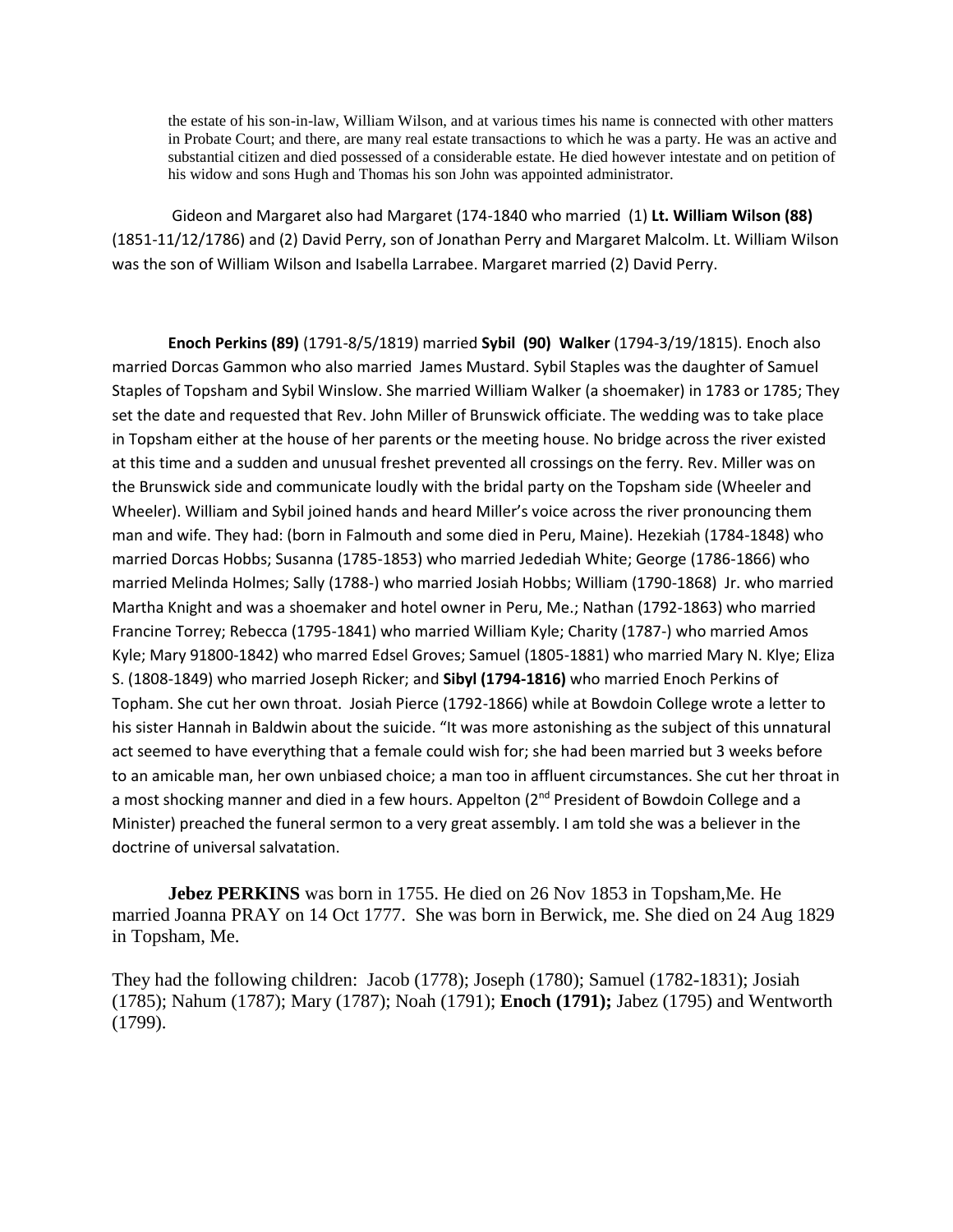**Sally Fulton Winchell (93)** (1773-10/6/1845) married **Samuel Winchell (94)** (1768-10/28/1819). He was the brother of Jennette (1769) who married John Perry. Sally and Samuel had **Capt. Robert Winchell (92)** (1796-5/14/1822) who at sea in St. Pierre Martinico; **Capt. Eben Winchell (91)** (1798- 5/1/1834) who died at sea; John (1803-1838) **John Winchell (92)** (1799-9/30/1822); Samuel (1805- 1805); Mary Ellis (1806) James Fulton( 1808) **Henry Winchell (91)** (1808-12/26/1838); Thomas Jefferson (1810); James Madison (1810) and Sarah Ann Fulton (1813.

**Daniel Winchell (95)** (1776-9/21/1812) was the son of Daniel & Ann Winchell.

**Rebeckah Tucker (96)** (1791-7/121796) was the daughter of Francis Peace Tucker (1762-1838) and Peace Emery (1769-1837. They are buried at Riverview Cemetery in Topsham. Their other children: Daniel (1794-1830); Sarah (1797-1799); Frances (1797-1808) and Rebecca (1800-1850). Francis was a blacksmith. Their other children are buried there in Riverview as wel.

Benjamin Randall and Sarah Oakman had: Paul (1736-1807); Benjamin (1725-1786); Daniel (1744-1816); Ezra (1729-1818), a shipwright; Elizabeth (1738); **Huldah Randall (97)** (1732-11/28/1782); Joseph (1723-1759); Isiah (1731);William; Sarah; Mary; and Josiah.

**Robert Reed (98)** (1777-9/7/1822) married **Hannah House (98)** (1786-5/27/1856). They had Matthew P. Reed (1816); Statira Reed (1835-1863) who married William Whitehead (1836-1812) and they had Myrtle (1864-1951); Sewall Reed (1813) who married **Jane (191).**

**William Reed (100)** (1720-11/10/1808) married **Mary Dunning (99)** (1732-10/1800). They had James T. (1757-1806) who married Hannah Merrill; William (1759) died a sea; John (1862-1832); Martha (1764-1842) who married William James Hunter; Robert (1770-1823); David Thomas (1777-1816) and David (1775-1843) who married Elizabeth Randall (1779-1853).

**Samuel Greaves (Graves) (101)** (1728-8/23/1792) Four Graves brothers came from Gloucestershire, England and went to Falmouth, Maine . Got 500 acres of land in Topsham and had a millwright. Samuel got SW division of 150 acres; Joseph got the next 100 Acres and Johnson and John got 250 Acres. They were convenient to the 2 branches of the Cathance River. William Graves married Elizabeth Bean, daughter of Capt. John Bean and Joanna Treaty of York and they had: Joseph (1728); Charles Johnson (1732) John (1735) Joanna (1737); John (1739) and Crispus (1742). Charles Johnson married (1) Sarah Staples and (1) Mrs. Susanna Hobbs Staples. They had Daniel (infant died); Elizabeth (1759); John (1762); William (1765) and Crispus (1767). His brother John married Sarah Boynton and they had: Daniel (1770); Sarah (1771); Johnston (1774); Elizabeth (1778); John (17800 who married Margaret Gray; Esther (1788); and Levi (1790). His other brother Samuel , a selectman in Topsham in 1773, married Mary Goding of Topsham and they had: Ebenezer (1775-1832); Jacob; Thomas; Jabez; Susan who married Joseph Jack; Molly who married Ephriam Marriner; and Ann who married Isaac Jacques. The other brother, Joseph was a Topsham selectman in 1770 .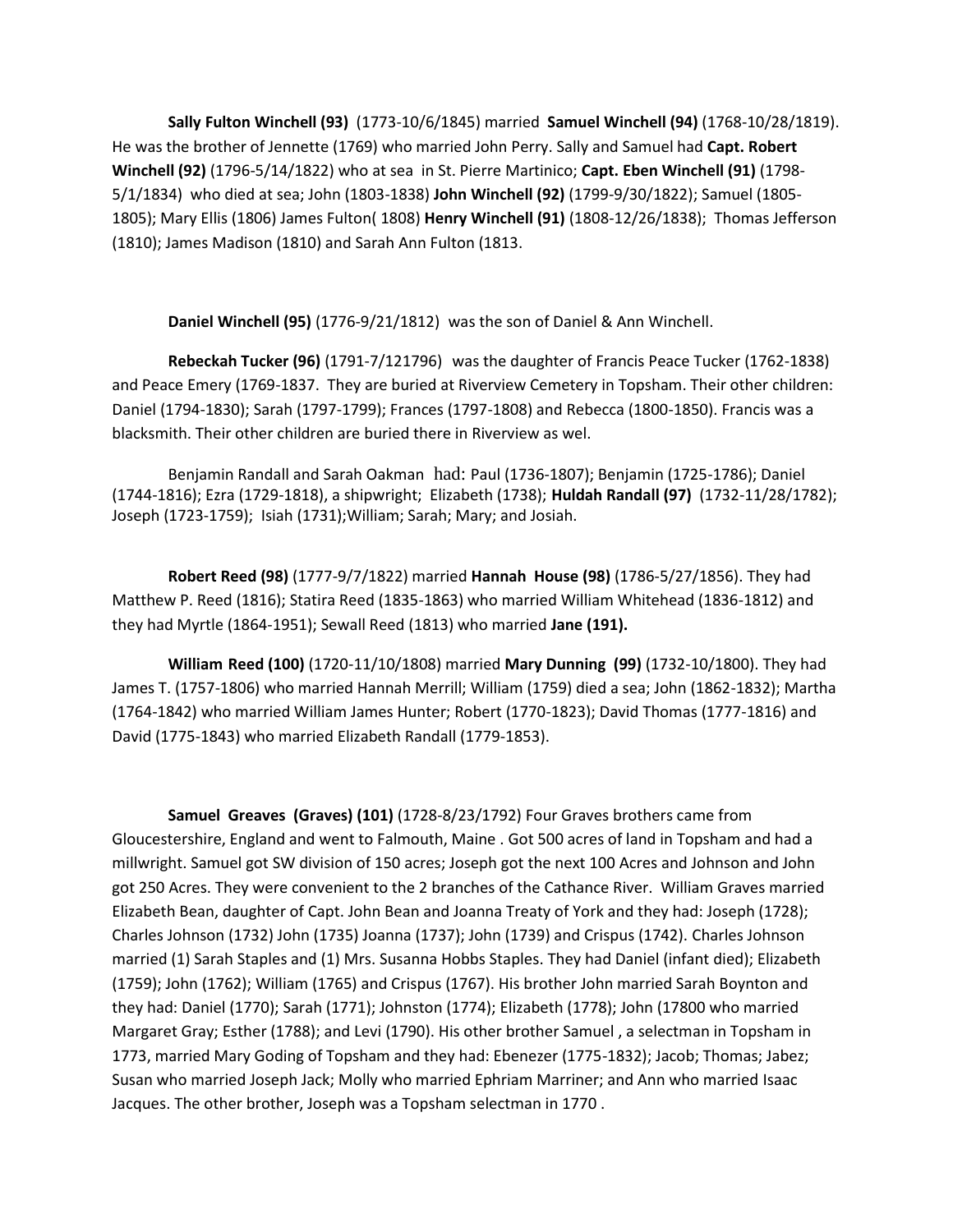**John Fulton (105**) (1729-6/28/1811) married **Hannah Maxwell (104)** (1741-4/1/1781) William (Gideon, John, Nathaniel, William) Owen was born in Topsham in November 1781 and died in Phippsburg, Me., 21 Nov ember 1843. He married in Topsham 25 November 1806 **Catherine (Fulton) Card, daughter of John and Hannah (Maxwell) Fulton** of Topsham and widow of Theodore Card of Bath. Catherine was born 1 April 1781 and died at Bath 7 November 1849. William was a boat builder. John and Hannah also had **Margaret (103)** (1762-2/17/1847) who never married ; **Sarah (102)** (1771- 3/11/1847) and probably **Jane Fulton (114)** (1771-3/24/1835).

Andrew Graves (1801-1885) married Roxanna in 1828 and they had: Royal Sandford (1828); Lucinda M. (1829); William Albion (1832); Mary Frances (1834); **Edward F. Graves (106)** (1837- 1/11/1849); George M. (1839); Samuel Patten (1842); Robert W. (1844); Antoinette A. (1846); and Roxanna E. (1850).

**Elizabeth Stockman (107)** (1750-1/8/1764) was the daughter of Thomas & Nancy Stockman

**John Winchell (108)** (1739-11/29/1791) married **Ann (109)** (1747-3/9/1792).They had Samuel (1768-2/4/1783) Ion (1769); Sally (Sarah) 1771); Ebenezer (1773) who was lost at sea; **Robert (110)** (1775-1/23/1792); Daniel (1776-1821); John (1779-1779); Silence (1786); David (1784) lost at sea; and Susan (1786).

**Col. Samuel Winchell (111)** (1711-1783) married **Sarah McNeiss of Harpswell (112).** They had John (1730) (drowned); Ann; Samuel (drowned); James; Martha; Sarah; Silence who married James Purinton; Mary; and **Hannah (113)** (1760-7/29/1823).

**Edmond Freeman (115)**(1765-6/11/1788)

**William Thorne Jr. (117)** (1751-7/6/1777) may have married Lucy Freeman. He was the son of William Thorne (1705) and **Martha (116)** (1713-3/1/1767).He had siblings: Katherine(1743) who married Reuben Freeman in 1764; Mary; Elizabeth (1740); Sarah and Martha (1738); Thomas 91736); Susanna (1751) who married Robert Sinclair; and **Lucy Thorne White (118**) (1753-3/31/1775) who married George White on Nov. 19, 1771. William Jr. and Lucy had: Sarah (1772); Thomas (1773); Elizabeth (1774); and Martha (1778).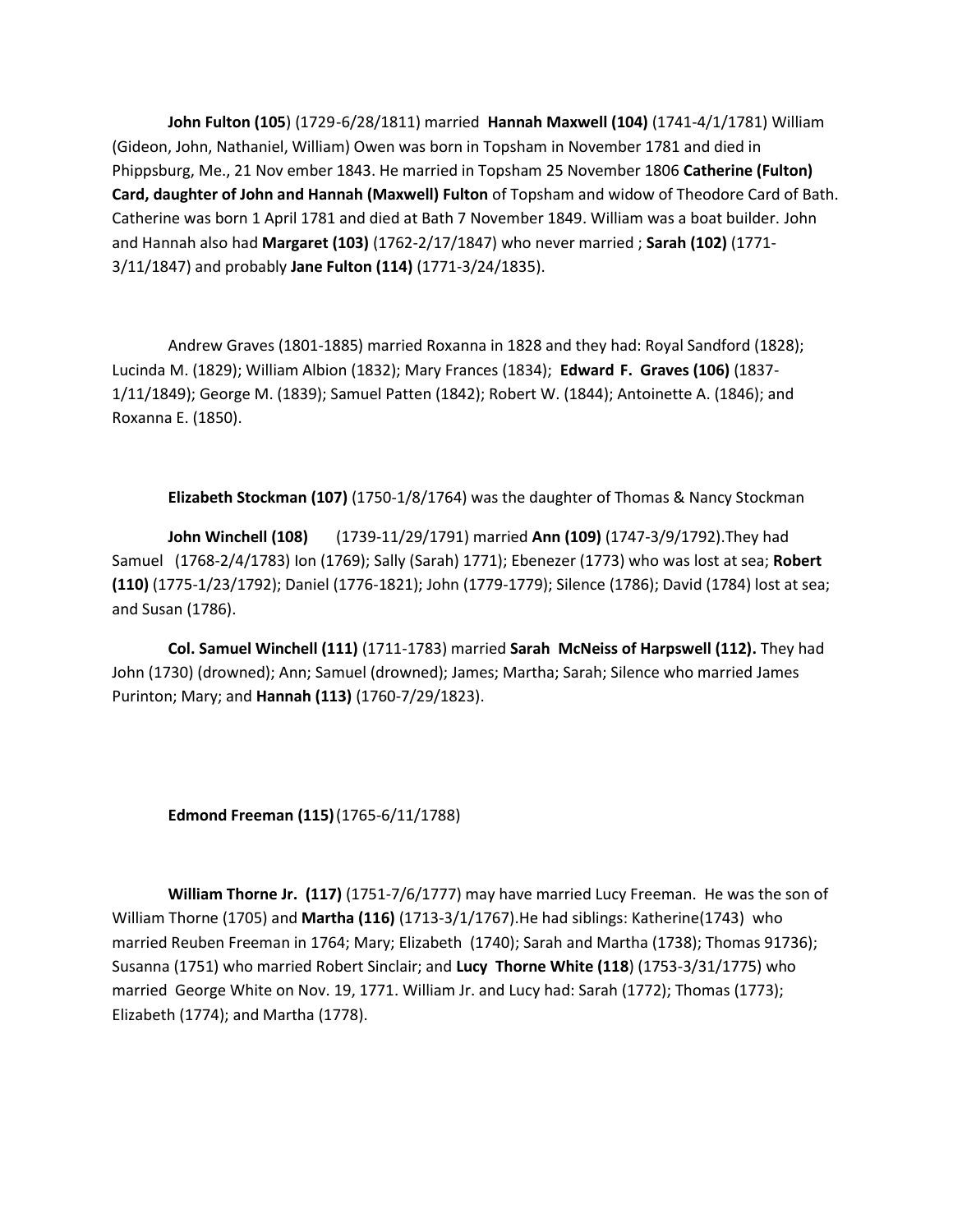**Elizabeth Malcom (119**) (1743-6/17/1769).There was a Jonathan Perry who married Margaret Malcom of Topsham and they had David. There was a John Eaton (b. 1703) who married Sarah Malcom (1730). John Haley married Mary Malcom and had Joseph. David Robinson married Sarah Malcom and they had son Charles (1770). Charles ROBINSON (d.abt.1758 killed by rolling log) m. Martha MALCOLM.

**Mary Reed (120)**(1692-9/11/1768) married **William Reed (121)** (1691-8/11/1773). They were from Ireland and came here in 1719. They had: **Lt. Col. John William (1719-1795)(174);** Mary (1723- 1752) who married David Stanwood; Elizabeth (1729-1819); Charity (1733-1782); and William Jr. (1733- 1808).; and David (1737-1809) who married Ann Diatha Rodgers (1741-) who settled in Orono and had: Deina (1760); Mary (1762) who married Nathaniel Hinkley; Margaret (1764-) who married (1) Robert Jck (2) Capt. Enoch Samson; Anna (1766); David 1767-1858) who married Nancy Phillip[s and went to Ohio; Capt. William David (1733-1816) Orono; George (1776-1836) California; John (1799-1865) Orono; and Lavinia (1781-1865).

**David Reed (122)** (1766-8/19/1795)was the son of John Reed (1729-1795) and his 2<sup>nd</sup> wife Susanna Stanwood (1729-1799). John's first wife was Hanna Savage (1724-1746). David married Jenney Dunlap and had an **Infant (122)** (12/19/179-). He had siblings: Jane (1749) who married Joseph Foster; Susanna (1754-1796); Martha (1756-1844) who married Joseph Randall; Margaret (1758) who married Robert Jack; Elizabeth (1758-1795) who married John Soule; Mary (1767) who married Samuel Wilson; Charity (1765) who married (1) Benjamin Randall (2) Prescott (3) John Hern; Hannah (1766) who married Robert Potter; and Col. John (1747-1797) who married Rachel Thorne (1746-1827) and they had Hannah who married David Potter; Mary who married Levi Petersen; Thomas who was unmarried and died at sea; Ebenezer (1784-1801) who married Jane; Lucy who married Edward Kellerer; Jane who married David Stinson; and Rachel who married Nehemiah Harding.

**John Reed (123)** (1729-1/12/1795) was the father of Col. John Reed (1747-1797) who married Rachel Thorne (1746-1827) daughter of William Thorne. Col. John and Rachel had: Hannah who married David Potter; Mary who married Levi Peterson; Thomas who was unmarried and died at sea; Ebenezer (1784-1801) who married Jane; Lucy who married Edward Kellerer; Jane who married David Stinson; and Rachel who married Nehemiah Harding. John Reed Sr. married Susanna Reed and they had, besides John: David; Mary, with wife of Samuel Wilson; Susanna; Martha, the wife of Joseph Randall; Elizabeth; Margaret; Charity; and Hannah. John Reed Sr. married Susannah and they had, besides Col. John; Mary, who married Samuel Wilson; Jane, who married Joseph Foster; Martha, who married Joseph Randall; Elizabeth; Margaret; Charity; and Hannah.

Thomas and Ann Wilson had William Wilson who married Mary and they had Rev. Adam Wilson. Adams married (1) **Ann F. Pullen Wilson (124)** (1794-5/28/1824)in 1823 and they had John Newton (1824-1824) and then he married (2) Sally H. Ricker (b. 1807) in 1833. He and Sally had John Butler (1834) who married Semantha T. Perkins. Rev. Wilson was a Baptist minister in Portland and graduated from Bowdoin College in 1819. He was the founder of the Zion's Advocate in Portland.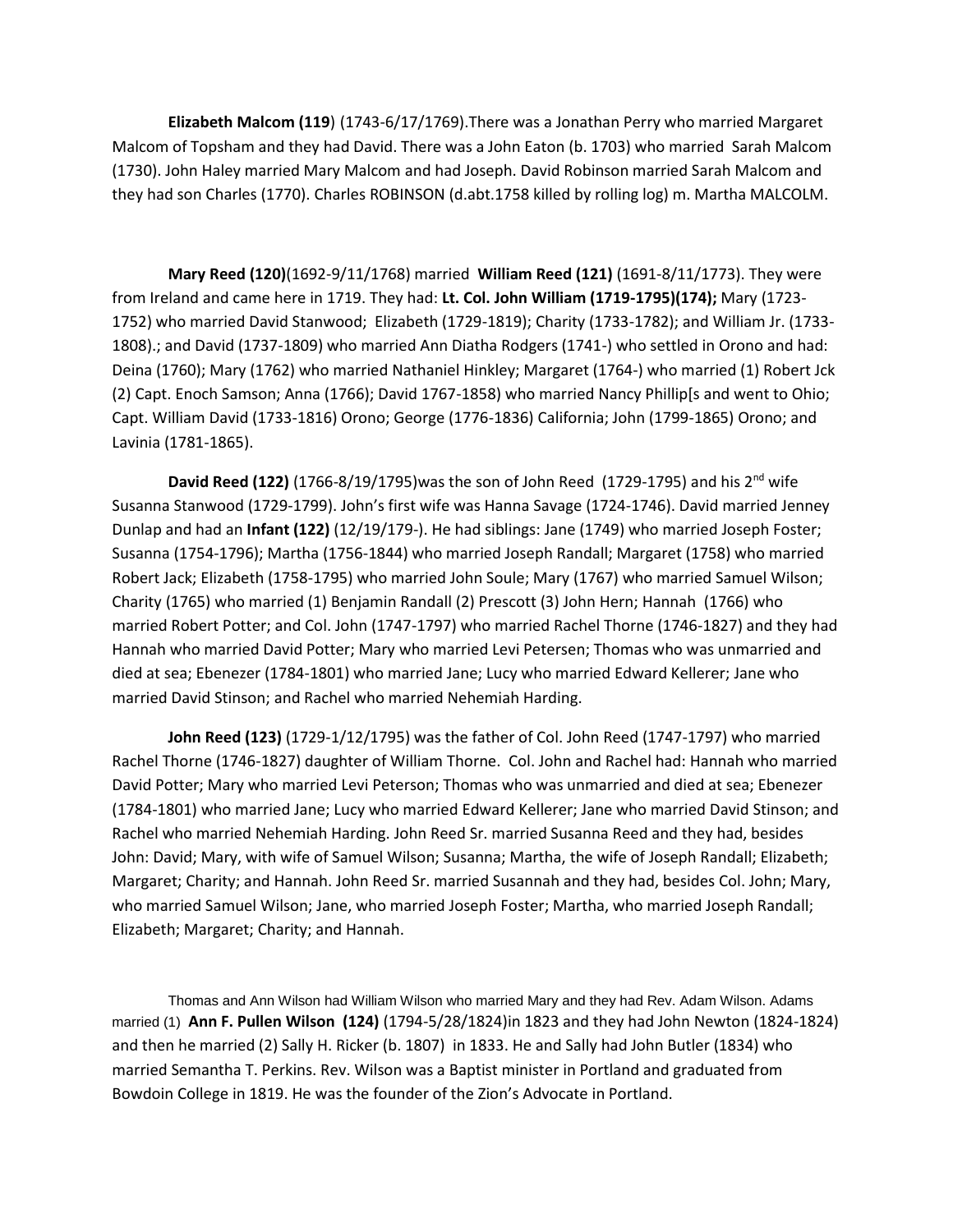**Thomas Patten (126)** (1761-5/20/1841) married **Catherine (127)Fulton Patten** (1766- 6/1/1816). They had **Thomas M. (128)** (1810-12/6/1816) and **Mary F. Means Patten (125)** (1804- 4/30/1823) Thomas was the son of John Patten(1717-1795) from Ireland and Mary Means (1723-1800). John was a farmer and blacksmith who came to Topsham In 1750. His father was Actor (Hector) Patten. A marble monument was put erected in 1863. John Patten and Mary also had; Sarah; Robert; Jean; William; Dorcas; Mary and Hannah. Thomas a Catherine had: George Ferguson, Capt. John, James, Fulton, Katherine, Thomas, Pauline M. and Statira.

Captain John (2), son of Thomas and Catherine (Fulton) Patten, was born in Topsham, Aug. 27, 1789, and died in Bath in 1887. During his earlier years he was a mariner. In the war of 1812-15 he was mate with Capt. Levi Peterson and was captured by the British five times. Through these mishaps he found himself penniless at the close of the war, and was obliged to use his month's advance to buy an outfit, but through his energy and ability he became in 1816 owner and master of the brig "Ann Maria," of 530 tons register, of Topsham.

In 1820 he settled in Bath, and there in 1821 he and his brother, George F., formed a partnership under the stule of George F. and J. Patten, ship-builders, which continued forty years. Their ship-yard was south of the present office of A. Sewell & Company. Their first vessel was the brig "Jasper," of 222 tons. Subsequently they built forty other vessels, most of which were ships. The firm was finally dissolved, and Capt. Patten took his son, Gilbert E. R. Patten, as a partner, and they occupied the yard adjacent to that of Major Harward. In 1869 they built their first vessel and called it the "Nimbus." Capt. Patten always retained an interest in other shipping, becoming part owner in steamers and ships built by other firms. It has been estimated that he was an owner in sixty-five vessels.

**Slilence Purinton (129)** (1818-12/29/1819) was the daughter of Capt. Ezekiel & Isabella Wilson Purinton. They are buried in Riverview Cemetery in Topsham . Silence had a sister Mary P. who married McManus.

**Rebeckah Purinton Melcher (130)** (1772-11/22/1802) was the wife of Capt. Nathaniel Melcher. There is a Capt. Nathaniel Melcher buried in the Maquoit Cemetery in Brunswick. (1765-1840).

**Lt. James Purinton (134)** (1742-12/7/1832 was born in Truro, MA in 1742 and died in Topsham in 1732. He was a 1st Lieut. in Capt. Actor Patten's 8th Company, Lincoln Co. (ME) Regiment, Massachusetts Militia Military Service 1 Jul 1776. He was a Revolutionary officer and supporter of the Repubican Constituion. He married **Priscilla Harding (132)** (1741-6/3/1786). **Silence**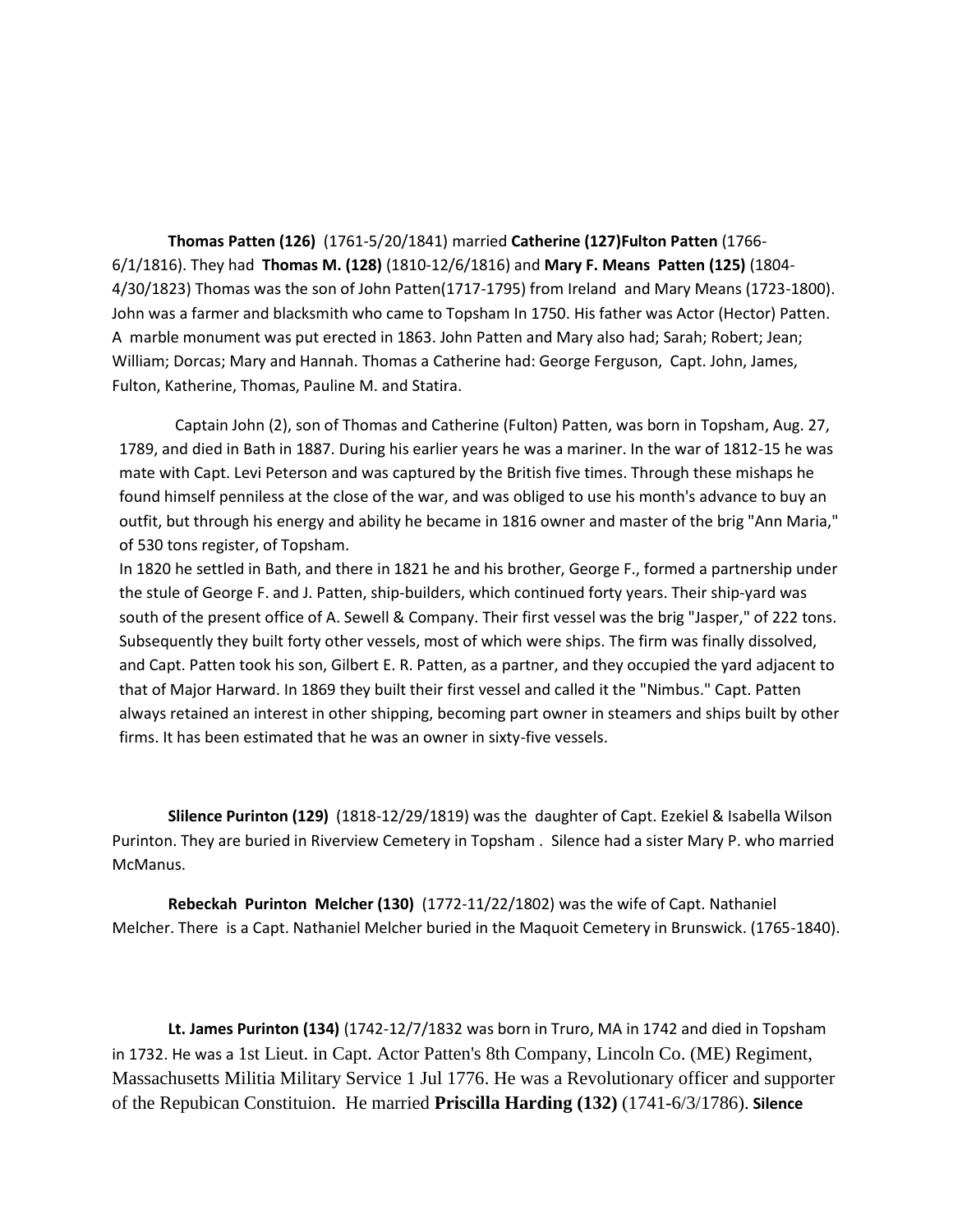**Winchell Purinton (133)** (1744-1/20/1829)was the 2nd wife of Mr. James Purinton. They had no children. They married in 1786. His parents were : Humphrey Purinton (1703) and Thankful Harding (1703). His first wife was Priscilla Harding (1743).He and Priscilla had: **Nathaniel Purinton (131)** (1780- 10/19/1795); an infant (1766); Rachel (1768); Susannah (1770); Rebecca (1772); Fannie (1775); James (1777); an infant (1779); and Ezekiel (1782).

**Rachel Smith Purinton (135)** (1767-12/28/1854) was a daughter of James Purinton and married Jasiel Smith (1763-1848)who was the son of Jasiel Smith and Anna Crossman of Massachusetts. Rachel and Jasiel lived in Buckfield, Maine. They had Isaac and Ann. Jasiel was a mail carrier.

**John Henry (136)** (1777-11/24/1780) was the son of James Henry Jr.

**Hannah McKness Henry (138)** (1721-9/16/1801) was the wife of **Deacon James Henry (137)** (1711-6/25/1785). James was a sea-faring man who moved from Providence, RI. Hannah was born in Ireland. James' parents were John Henry and Elizabeth Steward. They were the parents of 10 children: William (1743); **James (1743) who married Mercy** ; Mary (1745) wh married Robert Gower of Farmington ; Margaret (1747); Elizabeth (1749)who married Stephen Titcomb; Jennett (1751) who married Joseph Berry; Ann (1752); John (1753); Martha (1755); Francis who married Hezekiah Murdock.

**James Henry (139)** (1743-11/2/1831) married **Mercy Beveridge Henry (139)**(1753-10/26/1831). James was a cooper who purchased 57 acres from Adam and James Hunter in 1762. His lot was the first lot in the second division of the Cathance Mill right. He also purchased a 50 acre parcel referred to as the second lot in the second division from Samuel Winchell in 1765. James and Mercy had **Capt. Robert Henry (141)** (1779-1851) who married **Eunice Cooper Henry (140)** (1786-8/9/1844). They had: Mary Jane (1820-1896); Hiram (1807-1890); Thomas J. (1809-1891); John A. (1815-1847); Robert (1822-1895); Eveline B. (1805-1863); James (1809); Joseph C. (1813-1826) and **George F. Henry (141)** (1818- 9/8/1848)who died in Kronstadt, Russia.

**Capt. Thomas White (142)** (1713-4/7/1786) married **Ann Cochrane of New Hampshire (143)** (1712-11/4/1789).They had William (1732-1826) who married Mary Patten the sister of Actor Patten. They had: Robert who married (1) Margaret Owen and (2) Mary Preble; Lettice who married David Owen; Johnson who married Hanna Walker, daughter of Gideon, who left him; Actor who married Pennell; Ann who was the 3<sup>rd</sup> wife of Actor Patten and had John; Peter who died from non-sane mental fits; Thomas; Isaac; **Mary(85**) who married, in 1776) **Josiah Sandford (84)**; Rachel who married Joel Thompson; and Adam who graduated from Bowdoin College in 1819 and was editor of the Sion Advocate in Portland, Maine.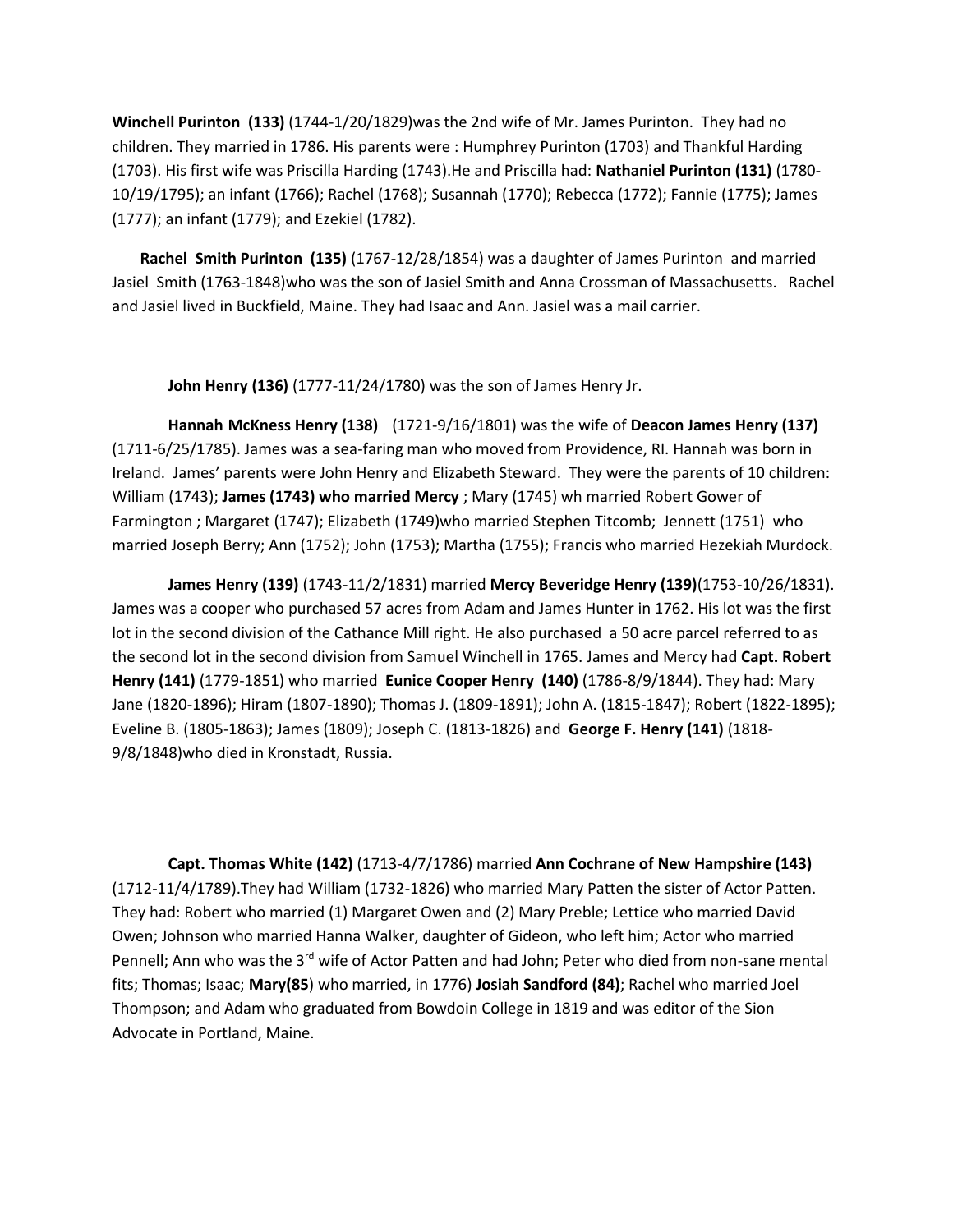**James Reed (144)** (1762-1/19/1808). Bethia Wenworth was born in Canton Mass 25 July 1755 and married 16 July 1783 James who was born in Boston Mass 4 February 1762 died at Topsham Me 19 January 1808 She died at Milton Mass 21 December 1843 They had Children all born in Canton Mass.

**Charlotte Patten (145)** (1801-1801)daughter of Actor Patten & Anna(h) Wilson Patten who also had Actor (1771-1829) who married Jane McLellan (1744-1835) and they had: **Robert Patten (146)** (1766-6/14/1767).

**Sally Emerson (147)** (1767-12/24/1791) was the wife of Doctor Ebenezer Emerson. Doctor Emerson came to Topsham prior to 1792. He came to Maine from Reading, Mass. At first he boarded with James Wilson, but he afterwards built and occupied a house later occupied by Swansey Wilson, just beyond Cyrus Purington's on the Bowdoinham Road. Sally was Sarah Stinson. She was born and died in Georgetown, Maine. Her parens were Rev. Samuel Stinson (b. 1741) of Georgetwon and Jane Robinson (b. 1741) in Topsham, Maine. She married Ebenezer in 1791 and they had Sarah "Sally" Emerson who was born in 1791 in Georgetown. Ebenezer married (2) Becky (Rebecca)Miller after 1794, the daughter of Rev. John Miller, a minister in Brunswick and his second wife. When Ebenezer died she married Stephen Calef. He married Sally Stinson, a sister of Captain John Stinson, of Woolwich, and afterward married Beckey, daughter of Reverend John Miller, of Brunswick. His intention of marriage to her was recorded December 20, 1792. His second wife survived him and married again. Doctor Emerson was a tall, raw-boned man. He was liberally educated, but was an odd character. He kept a span of mules with which he drove about to visit his patients. He died prior to 1798.

**Marcy Lemont (148)** (1762-2/10/1766) Could have been the daughter of Benjamin Lemont (1737) son of John Lemont and Elizabeth McLanathan of Georgetown, and Susanna Hunter (married in 1757). Susannah was born in 1736 and died in 1831. She was the daughter of Adam Hunter and Mary Lithgow. Benjamin and Susanna had: Thomas M. (1759); Adam (1761) Mary (Marcy) 1762; Betsy (1765); Susannah (1767) and Sarah (1769).

**Susannah Thompson Hunter (150)** (1742-11/5/1774) married Robert Hunter who married (2) Margaret Randall. Robert was the son of Adam Hunter and Mary Lithgow.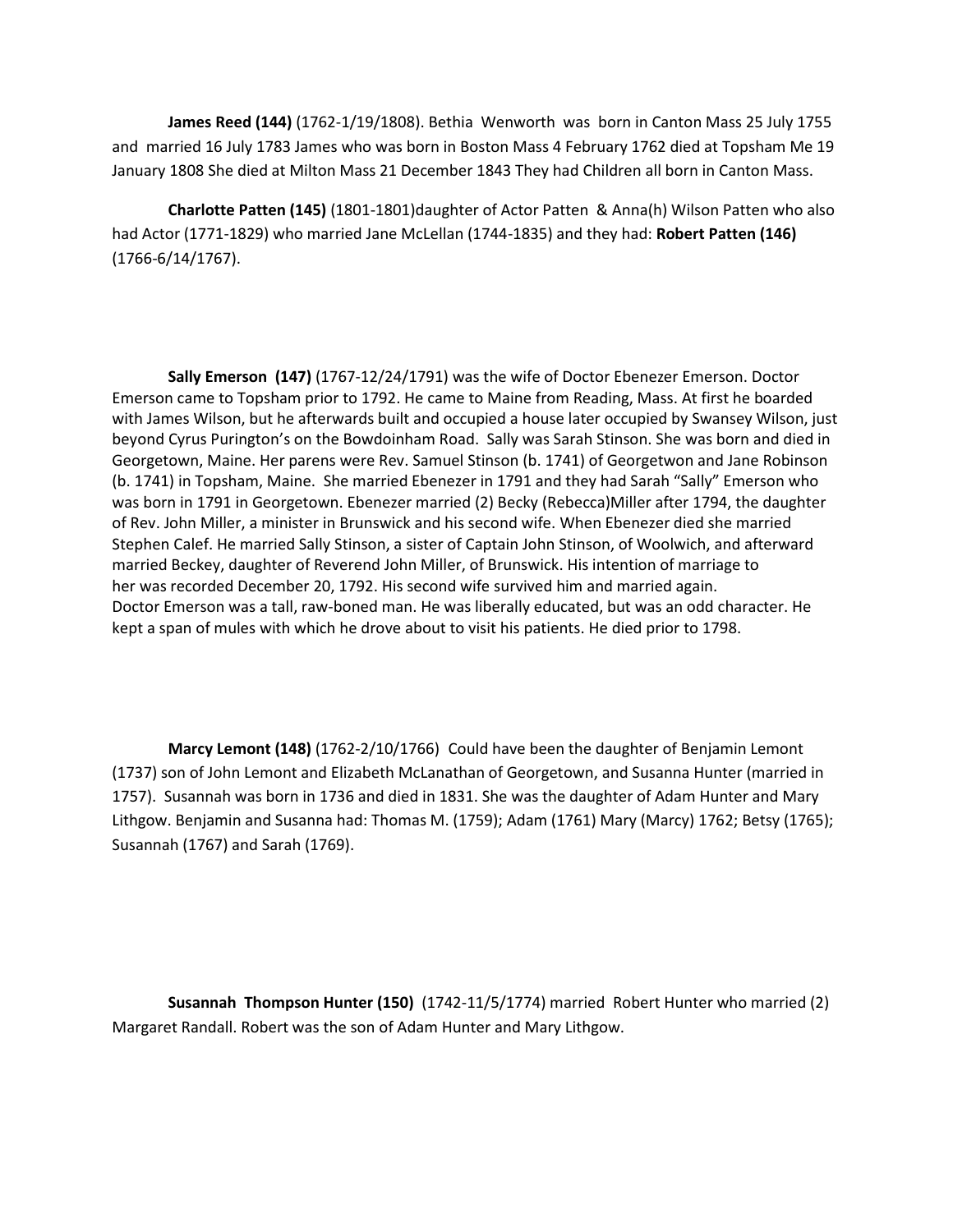**Adam Hunter (154)** (1709-2/27/1776) married Mary Lithgow. Adam Hunter settled in Topsham in 1718 (at 8 yrs old?) at which time he purchased 2 lots of land on 100 acres each at 5 pounds each (at 8 yrs old?). He was also one of the proprietors of the Cathance Millwright, owning 125 acres of land and 1/8 of the double saw mill. He later bought more land. He was evidently a man of wealth for those days. His house was deemed the best in town and to it strangers were directed for accommodation. He was a captain in the last Indian war, and a selectman in 1766. His wife was of Irish descent and came to this country when ten years old He died on a prison ship. They had: [Elizabeth](http://wc.rootsweb.ancestry.com/cgi-bin/igm.cgi?op=GET&db=zyg&id=I3646)  [Hunter](http://wc.rootsweb.ancestry.com/cgi-bin/igm.cgi?op=GET&db=zyg&id=I3646) b: 17 SEP 1733 in Topsham, Maine who married Wiliam Woodside Jr.; [James Hunter](http://wc.rootsweb.ancestry.com/cgi-bin/igm.cgi?op=GET&db=zyg&id=I3644) b: 15 APR 1735 in Topsham, Maine who was a Colonel and married Abigail Williams; [Susannah](http://wc.rootsweb.ancestry.com/cgi-bin/igm.cgi?op=GET&db=zyg&id=I3580)  [Hunter](http://wc.rootsweb.ancestry.com/cgi-bin/igm.cgi?op=GET&db=zyg&id=I3580) b: 9 FEB 1736/37 in Topsham, Maine who married Benjamin Lemont ; [Mary Hunter](http://wc.rootsweb.ancestry.com/cgi-bin/igm.cgi?op=GET&db=zyg&id=I3647) (1738-1780) who married Jams Lemont; [Jane Hunter](http://wc.rootsweb.ancestry.com/cgi-bin/igm.cgi?op=GET&db=zyg&id=I3651) b: 28 FEB 1739/40 in Topsham, Maine who married Joseph Berry; **William Hunter (149)**(1742-2/3/1766); **John Hunter (152)** (1743- 1/12/1776)who married Margaret Wilson daughter of Thoma Wilson and Ann Cochran; [Robert](http://wc.rootsweb.ancestry.com/cgi-bin/igm.cgi?op=GET&db=zyg&id=I3645)  [Hunter](http://wc.rootsweb.ancestry.com/cgi-bin/igm.cgi?op=GET&db=zyg&id=I3645) b: 15 JUN 1745 in Topsham, Maine who married Mrs. Susannah Thompson and (2) Margaret Randall daughter of Ezra and Margaret; **Margaret Hunter Rogers (151)** (1755-4/16/1831) who married Maj. **Alex Rogers (153)** (1754-3/10/1846).; **[Arthur Hunter](http://wc.rootsweb.ancestry.com/cgi-bin/igm.cgi?op=GET&db=zyg&id=I3649)** b: 5 APR 1749 in Topsham, who married Sarah Winchell. There is a mystery of when Adam (1709) was born. He married Mary Lithgow in 1732. There were other Hunters who came to early Topsham and dealth with the Pejepscot proprietors.

**Crispus Graves (Greaves) (155)** (1768-3/9/1850) married **Betsey (Betty) Jacques Greaves (Graves) (156)** (1770-1/18/1829). They had **Crispus Graves (Greaves) Jr. (157)** (1810-9/6/1825) and **Isaac Greaves (Graves) (158)** (1778-12/16/1796). Crispus (1768) was the son of **Charles Johnson Greaves (Graves) (159)** (1732-1/27/1824)and (1) **Sarah Staples Graves (Greaves) (161)** (1737- 7/27/1801). Charles Johnson Graves marred (2) **Sarah Hobbs Greaves (Graves)** (163) (1772-4/6/1816).

**Crispus** had siblings: Daniel (1758); **Elizabeth Graves Meserve (159**) (1799-1/20/1879) who married Joshua Merserve (b. 1794). He was a farmer in Richmond in 1860 and they had Elbridge (1827); George W. (1839); John Owen. (1839); Josephine (E. 1850); and **William Greaves (Graves) (162**) (1765- 10/12/1844)

**Adam Hunter (166)** (1770-8/9/1776) was the son of John & Margaret Wilson Hunter. He had siblings: Ann (1773); Adam (1771); **William Hunter (164)** (1766-12/10/1856) married **Mary Patten Hunter (165)** (1770-2/8/1830) in 1787. They had: Alexander (1794); Robert (1790); Ezra (1793); George (1800); Jane (1806); Nancy (1791) the 2<sup>nd</sup> wife of Joseph Whitney; Elizabeth (1814) and Mary P. (1804).and Thomas (1768;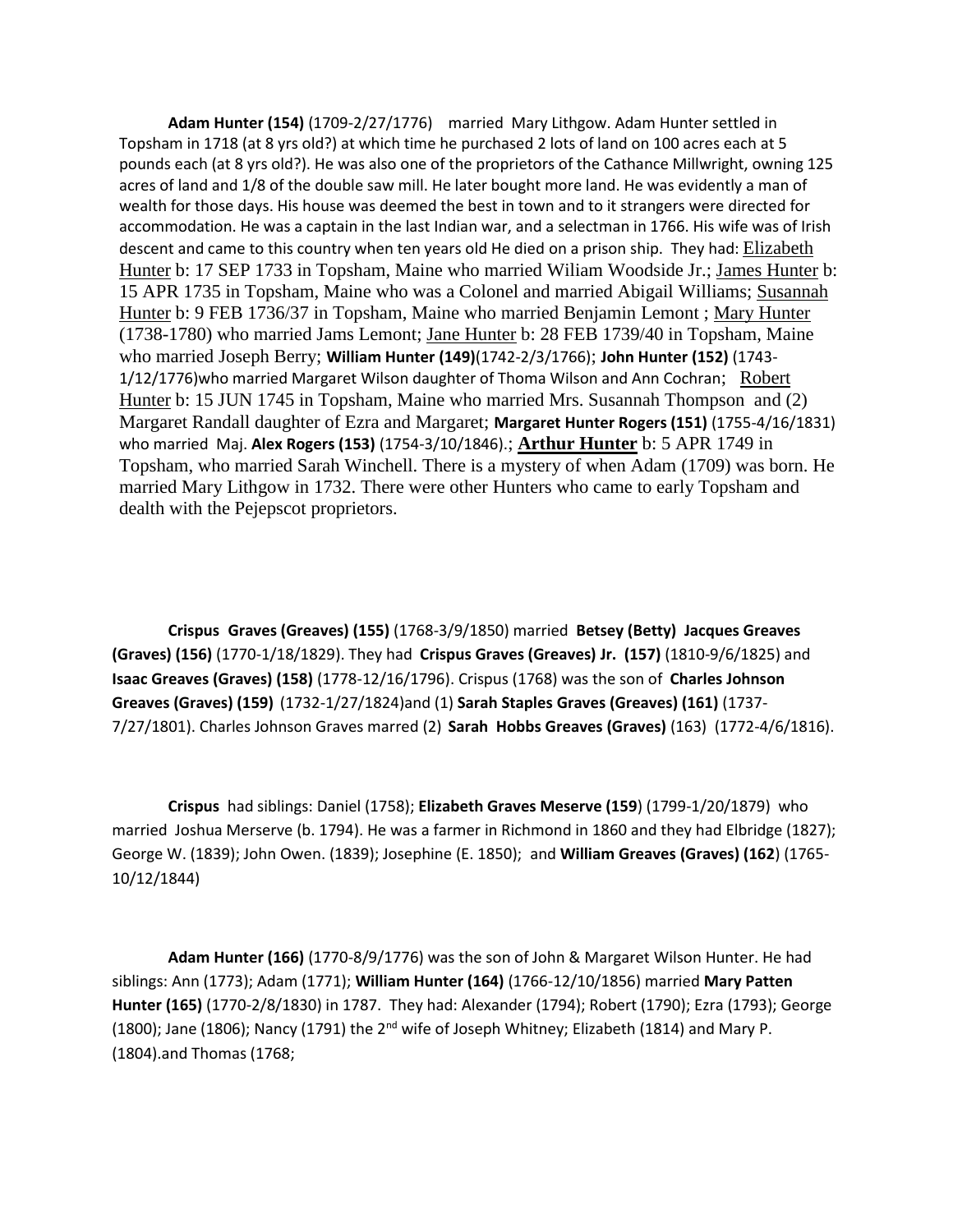**Campbell Rogers (167)** (1787-4/19/1789) was the son of Alexander (1754-1846) & Margaret Wilson Hunter Rogers. (b. 1745). They also had: Peggy Rogers , b. August 13, 1783 and George Rogers, b. 1786; d. November 18, 1865. Nathaniel Green b Bath/Topsham, ME where he m. 20 April 1808 Margaret Rogers, b. 13 Aug. 1783 in Topsham, dau. of Alexander and Margaret (Wilson) Hunter. He d. 3 Apr. 1848 in Topsham (age 66 ). She d. 14 Dec. 1875 (age 92).. 14 Aug 1782, went to

**Samuel Graves (170)** (1755-1/26/1802)married **Catherine Sutherland Graves (169)** (1777- 7/28/1857). They had **Patience (168)** (1802-9/9/1887) and Alexander who married Sarah Jacques.

**Robert McMollin (171)** (1755-8/16/1774) Could have been a servant of a Topsham Family. The name might have been McMullin or McMillan.

#### **Margarett Foster Randall (172)** (1734-1/26/1792) married Ezra Randall

**Ezra Randall**. Born on 9 Apr 1729 in Scituate, MA.<sup>[48](http://aleph0.clarku.edu/~djoyce/gen/report/rr_src/src001.html#C48)</sup> At the age of 1, Ezra was baptized in the Second Church of Scituate, on 4 Apr 1731.<sup>[48](http://aleph0.clarku.edu/~djoyce/gen/report/rr_src/src001.html#C48)</sup> Ezra died ca 1818 in Topsham, Sagadohoc Co., ME.<sup>[134](http://aleph0.clarku.edu/~djoyce/gen/report/rr_src/src001.html#C134)</sup> Occupation: shipwright.

Ezra moved to Topsham, Maine. $\frac{134}{1}$  $\frac{134}{1}$  $\frac{134}{1}$ 

On 14 Nov 1751 when Ezra was 22, he married **[Margaret Foster \(40176\)](http://aleph0.clarku.edu/~djoyce/gen/report/rr19/rr19_148.html#P12608)** , daughter of [Joseph Foster](http://aleph0.clarku.edu/~djoyce/gen/report/rr11/rr11_182.html#P6098)   $(24753)$  (8 Aug 1702-) & Abigail Steel, in the Second Church of Scituate.<sup>[48](http://aleph0.clarku.edu/~djoyce/gen/report/rr_src/src001.html#C48)</sup> Born on 20 May 1734 in Scituate, MA.<sup>[48](http://aleph0.clarku.edu/~djoyce/gen/report/rr_src/src001.html#C48)</sup> Margaret died in Topsham, Sagadohoc Co., ME, on 26 Jan 1792; she was 57.<sup>[134](http://aleph0.clarku.edu/~djoyce/gen/report/rr_src/src001.html#C134)</sup>

Children of Ezra and Margaret Randall, the first three born at Scituate, $48$  the others at Topsham, ME:

i. Joseph Randall, b. 24 Mar 1755, d. 27 Aug 1818, m. 6 Apr 1778 Martha Reed (d. 23 Feb 1844 æ. 86, bur. Bowdoin, ME, dau. of John Reed);

ii. Abigail Randall, b. 13 Dec 1757, m. 22 Jan 1778 John Mustard;

iii. Ezra Randall, b. 30 Nov 1758, d. young;

iv. Benjamin Randall, b. 13 Oct 1760, d. 10 Nov 1783 at sea, m. 8 Nov 1783 Charity Reed;

v. Margaret Randall, b. 6 Aug 1762, m. Alexander Potter (son of Alexander Potter of Bowoinham)1762;

vi. Ezra Randall, b. 28 Aug 1764, d. 10 Jun 1850 at Lewiston, ME, m. 17 Sep 1785 Mary Whitten (d. Oct 20 1805);

vii. Hatherly Randall, b. 26 Aug 1766, d. 19 Apr 1858 at Bowdoin, m. 29 Sep 1810 Elizabeth Stimson; viii. John Randall, b. 24 Feb 1769, m. 1 Mar 1792 Sarah Hewey;

ix. Isaiah Randall, b. 4 Nov 1772;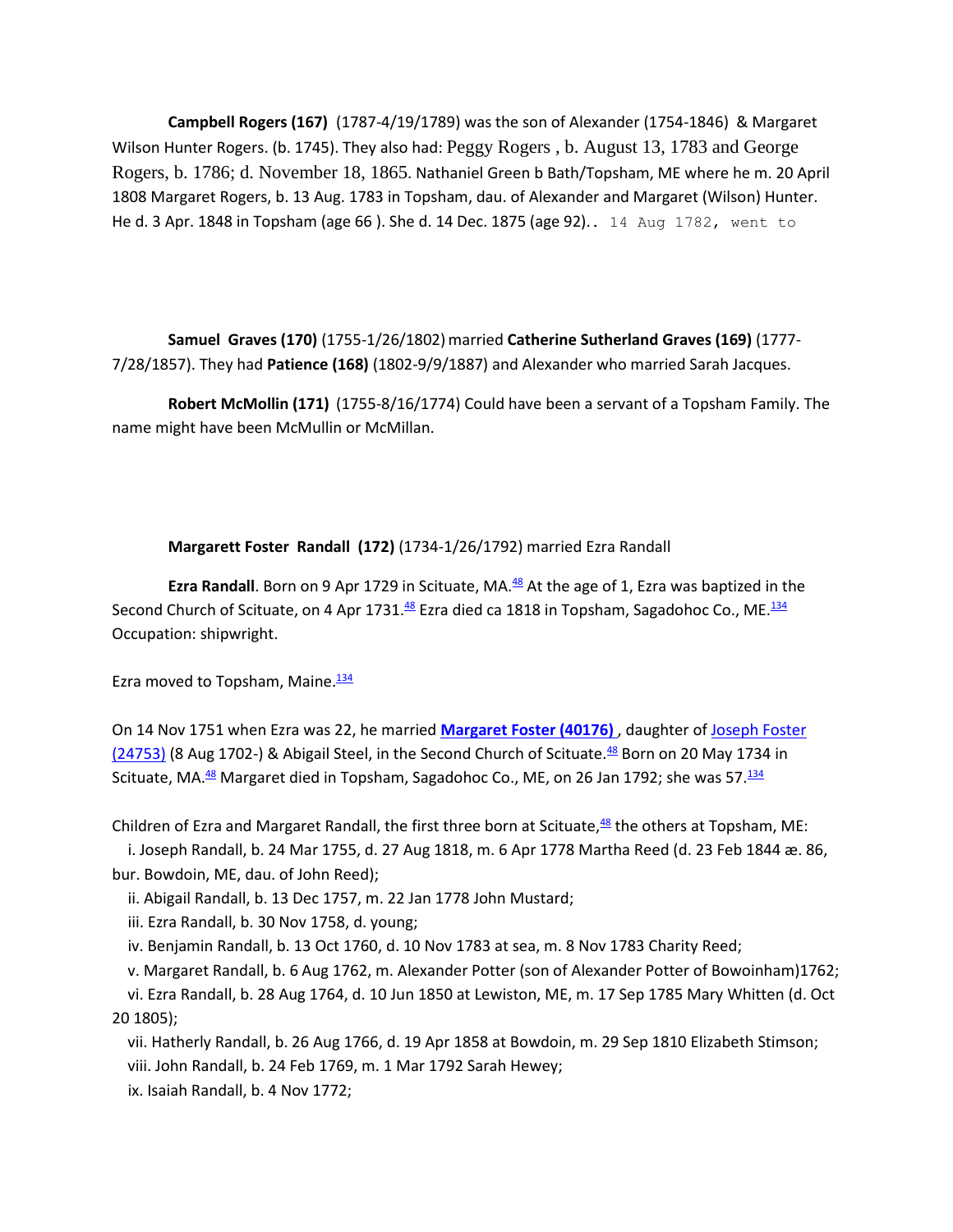x. Isaac Randall, b. 1 Jan 1776, d. 27 May 1852, m. Thankful Purrington; and xi. Elizabeth Randall, b. 28 Nov 1779, d. 4 Oct 1852, m. David Reed.

# **Abigail Foster (173)** (1771-4/4/1774)

**Joseph Foster**. Born on 8 Aug 1702 in Scituate, MA.<sup>[48](http://aleph0.clarku.edu/~djoyce/gen/report/rr_src/src001.html#C48)</sup>

Joseph and Abigail removed to Topsham, ME, after 1760.<sup>[39](http://aleph0.clarku.edu/~djoyce/gen/report/rr_src/src001.html#C39)</sup>

On 11 Jan 1727 when Joseph was 24, he married **Abigail Steel** in First Parish Church of Scituate. $\frac{103}{103}$  $\frac{103}{103}$  $\frac{103}{103}$ 

Their children include:

- **40176** i. [Margaret Foster](http://aleph0.clarku.edu/~djoyce/gen/report/rr19/rr19_148.html#P12608) (20 May 1734-26 Jan 1792)
- **40177** ii[. Hatherly Foster](http://aleph0.clarku.edu/~djoyce/gen/report/rr19/rr19_148.html#P135586) (21 Apr 1737-)
- **40178** iii. [Abigail Foster](http://aleph0.clarku.edu/~djoyce/gen/report/rr19/rr19_148.html#P22741) (2 Feb 1738-13 Apr 1764)
- **40179** iv. [Betty Foster](http://aleph0.clarku.edu/~djoyce/gen/report/rr19/rr19_148.html#P135585) (19 May 1741-)
- **40180** v[. Joseph Foster](http://aleph0.clarku.edu/~djoyce/gen/report/rr19/rr19_148.html#P135587) (27 Feb 1742-)
- **40181** vi. [Timothy Foster](http://aleph0.clarku.edu/~djoyce/gen/report/rr19/rr19_148.html#P135588) (23 Mar 1744-)
- **40182** vii[. Steel Foster](http://aleph0.clarku.edu/~djoyce/gen/report/rr19/rr19_148.html#P135589) (17 Dec 1750-)

**Col. John Reed Esq. (174)**(1747-10/20/1797) married **Rachel Thorne (175)** (1746-9/10/1827). They had Jane (1749) who married David Stinson; Hannah (1769-1828) who married David Patten; Lucy (1772) who married Capt. Edward Kelleran; Mary (1773); Rachel (1774) who married Nehemiah Harding; Thoams (1775) and **Ebenezer (176)**(1784-8/21/1801). John was the son of **William (100) and Mary (99).**

**Nancy Blake (177)** (1802-9/3/1879) married **Lemuel Blake (178)** (1798-2/23/1858). He was a farmer.

> **Father:** Lemuel Blake **[Birth/Chris:](http://www.mytrees.com/cgi-bin/yaodoqry?BLAKE+LEMUEL++1797+1799+++++++B++All+1+0+1+0+0+0)**  ... 1798 at ... **Death/Burial:** at ... **Mother:** Nancy Staples **[Birth/Chris:](http://www.mytrees.com/cgi-bin/yaodoqry?STAPLES+NANCY++1803+1805+++++++B++All+1+0+1+0+0+0)**  ... 1804 at ... **Death/Burial:** at ...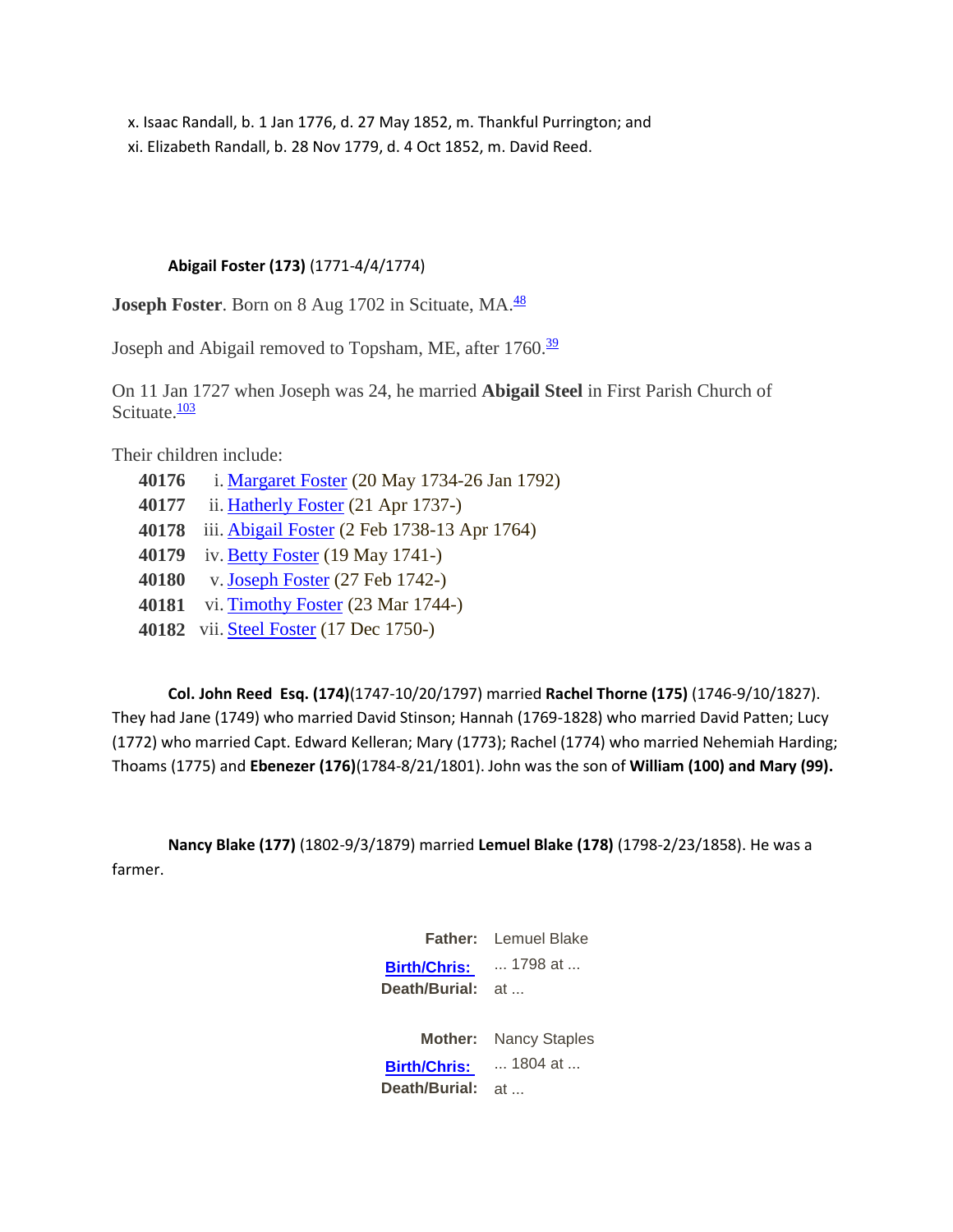### **Children:**

**1.** Blake, Priscilla S - at ... **2.** Blake, John F - **[Birth/Chris:](http://www.mytrees.com/cgi-bin/yaodoqry?BLAKE+JOHN++1830+1832+++++++B++All+1+0+1+0+0+0)** ... 1831 at ... **3.** Blake, Daniel S - **[Birth/Chris:](http://www.mytrees.com/cgi-bin/yaodoqry?BLAKE+DANIEL++1823+1825+++++++B++All+1+0+1+0+0+0)** ... 1824 at ... **4.** Blake, Rachel C - **[Birth/Chris:](http://www.mytrees.com/cgi-bin/yaodoqry?BLAKE+RACHEL++1824+1826+++++++B++All+1+0+1+0+0+0)** ... 1825 at ... **5.** Blake, Susan J - **[Birth/Chris:](http://www.mytrees.com/cgi-bin/yaodoqry?BLAKE+SUSAN++1826+1828+++++++B++All+1+0+1+0+0+0)** ... 1827 at ... **6.** Blake, Sylvanus - **[Birth/Chris:](http://www.mytrees.com/cgi-bin/yaodoqry?BLAKE+SYLVANUS++1827+1829+++++++B++All+1+0+1+0+0+0)** ... 1828 at ... **7.** Blake, William B - **[Birth/Chris:](http://www.mytrees.com/cgi-bin/yaodoqry?BLAKE+WILLIAM++1829+1831+++++++B++All+1+0+1+0+0+0)** ... 1830 at ... **8.** Blake, Priscilla S - **[Birth/Chris:](http://www.mytrees.com/cgi-bin/yaodoqry?BLAKE+PRISCILLA++1833+1835+++++++B++All+1+0+1+0+0+0)** ... 1834 at ... **9.** Blake, Thankful B - **[Birth/Chris:](http://www.mytrees.com/cgi-bin/yaodoqry?BLAKE+THANKFUL++1834+1836+++++++B++All+1+0+1+0+0+0)** ... 1835 at ... **10.** Blake, Rhoda L - **[Birth/Chris:](http://www.mytrees.com/cgi-bin/yaodoqry?BLAKE+RHODA++1837+1839+++++++B++All+1+0+1+0+0+0)** ... 1838 at ... **11.** Blake, Charles F - **[Birth/Chris:](http://www.mytrees.com/cgi-bin/yaodoqry?BLAKE+CHARLES++1840+1842+++++++B++All+1+0+1+0+0+0)** ... 1841 at ... **12.** Blake, Ruben - **[Birth/Chris:](http://www.mytrees.com/cgi-bin/yaodoqry?BLAKE+RUBEN++1841+1843+++++++B++All+1+0+1+0+0+0)** ... 1842 at ...

**Sylvanus C. Blake (179)** (1828-6/6/1864), a farmer, was the son of Lemuel Blake and Nancy Staples and married **Roxanna T. (180)** (1834-4/16/1875)

**Charles F. Blake (181)** (1841-6/22/1864) was the of Lemuel Blake and Nancy Staples.

**Thankful B. Blake (182)** (1836-1918) was a daughter of Lemuel Blake and Nancy Staples. She lived with her brother William's family. Willliam was a carpenter in Brunswick. She was a coat maker.

## **John Grover (183)** (1784-6/5/1853)

**38.** ANDREW JR.9 GROVER *(ANDREW*8*, BENJAMIN*7*, ANDREW*6*, THOMAS*5*, THOMAS*4*, LAZARUS*3*, STEPHEN*2*, THOMAS*1*)* was born 1764 in Georgetown, Sagadahoc, Maine, and died Bef. February 18, 1840 in Bowdoin, Sagadahoc, Maine. He married (1) SARAH. He married (2) MEHITABLE. More About ANDREW JR. GROVER: Fact 1: 15 JAN 1840 Will was signed. Fact 2: 18 FEB 1840 Appointment of executor (James). 21 Children of ANDREW GROVER and SARAH are: 50. i**. JOHN10 GROVER,** b. August 1785, Bowdoin, Maine ?; d. June 05, 1853, Topsham. 51. ii. ANDREW JACKSON GROVER, b. January 26, 1797; d. July 25, 1868.

iii. JAMES GROVER, b. January 26, 1790; d. March 26, 1849.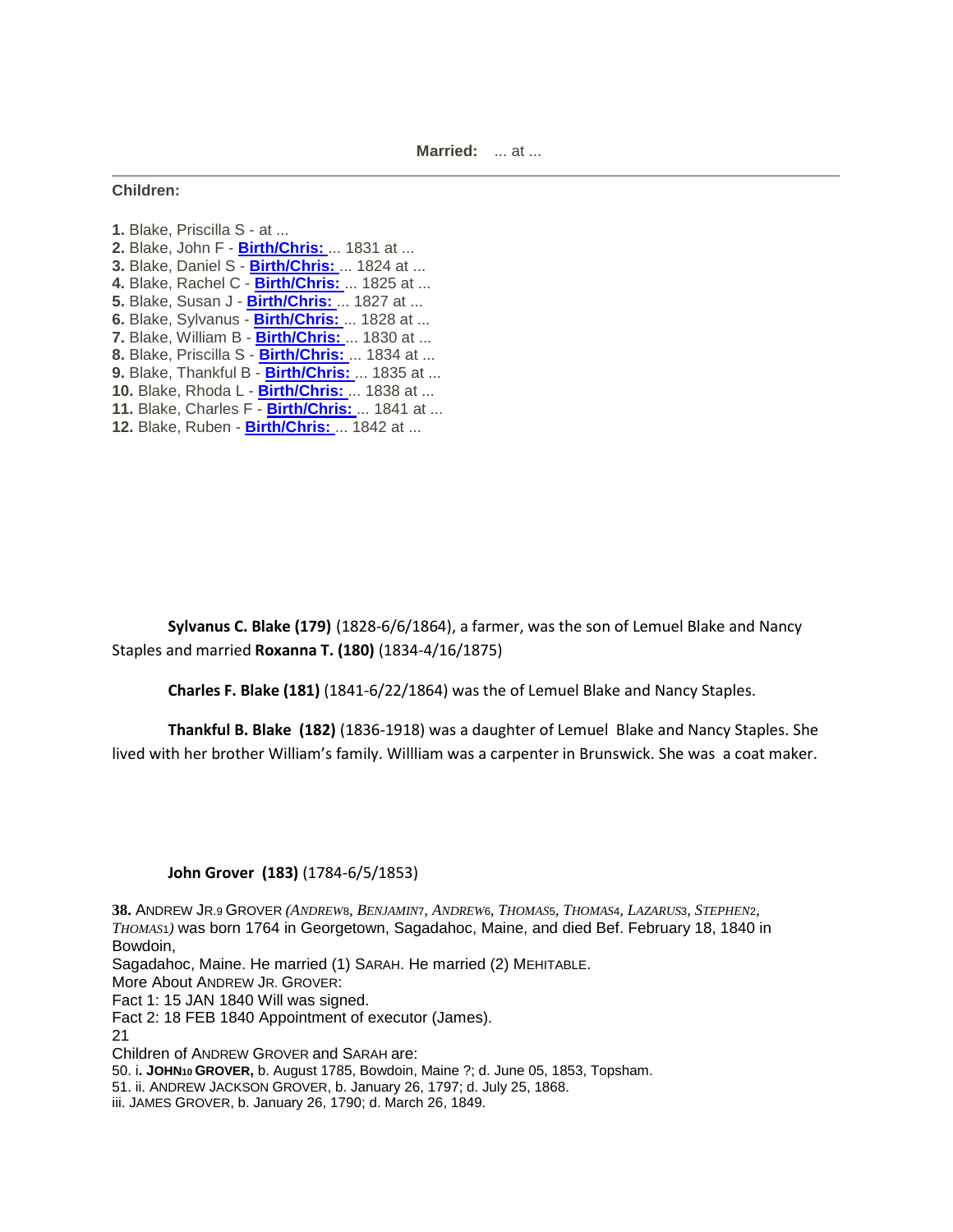iv. JORDON GROVER, b. March 09, 1786; d. February 02, 1845; m. DEBORAH G. TARR, November 16, 1809. More About JORDON GROVER: Fact 2: also found death 1/21/1841 v. BENJAMIN GROVER, b. Bowdoin, Maine; d. 1841. vi. JOSEPH GROVER, b. January 26, 1792; d. June 06, 1860. vii. DANIEL GROVER. viii. MEHITABLE GROVER. ix. SUSANNAH GROVER. x. SALLY SARAH GROVER. xi. HANNAH Grover 50. JOHN10 GROVER (ANDREW JR.9, ANDREW8, BENJAMINT, ANDREW6, THOMAS5, THOMAS4, LAZARUS3, STEPHEN2, *THOMAS*1*)* was born August 1785 in Bowdoin, Maine ?, and died June 05, 1853 in Topsham. He married (1) ELIZABETH STEWARD January 19, 1822. He married (2) HANNAH GRAVES February 03, 1822. More About JOHN GROVER: Fact 1: Buried on Great Island Fact 2: 68 years 10 mos. More About ELIZABETH STEWARD: Fact 1: of Bowdoin, Maine Fact 2: (Stewart) More About HANNAH GRAVES: Fact 1: of Bowdoin, Maine Children of JOHN GROVER and ELIZABETH STEWARD are: i. ELIZABETH11 GROVER, b. October 22, 1811. ii. DANIEL A. GROVER, b. August 04, 1814. iii. JOHN JR. GROVER, b. November 13, 1817; d. September 15, 1892; m. (1) JULIA RING, June 07, 1846; m. (2) ELIZA JANE TRUFANT, December 22, 1875. Children of JOHN GROVER and HANNAH GRAVES are: 65. iv. WILLIAM D.11 GROVER, b. July 03, 1825; d. August 27, 1874. v. GEORGE GROVER, b. 1829. vi. COOLEDGE GROVER, b. 1832.

## **Charlie B. Grover (184)** (1871-11/11/1882) was a son of W.D. & P.S. Grover

65. WILLIAM D.11 GROVER (JOHN10, ANDREW JR.9, ANDREW8, BENJAMIN7, ANDREW6, THOMAS5, THOMAS4, *LAZARUS*3*, STEPHEN*2*, THOMAS*1*)* was born July 03, 1825, and died August 27, 1874. He married PRISCILLA BLAKE January 19, 1854 in Thopsham. She was born February 28, 1834, and died February 05, 1908. Children of WILLIAM GROVER and **PRISCILLA BLAKE** are: 80. i. JOHN F.12 GROVER, b. July 26, 1869; d. July 29, 1943. ii. **CHARLES B. GROVER,** b. January 08, 1871; d. November 11, 1882. iii. CLARA P. GROVER, b. May 16, 1867; d. August 19, 1867. iv. WILLIAM L. GROVER, b. April 14, 1863; d. December 09, 1921. v. SUSAN A. GROVER, b. May 07, 1860; d. February 07, 1866. vi. R. ANNA GROVER, b. October 03, 1857; d. June 29, 1928. vii. N. MEDORA GROVER, b. January 31, 1856; d. May 06, 1905. viii. MARY E. GROVER, b. November 10, 1854; d. June 30, 1900.

**Jeremiah H. Grover (185)** (1821-11/18/1846) married Mercy S. Hulett and they had Clara Elzabeth (1847).Could have been **John and Elizabeth's** son.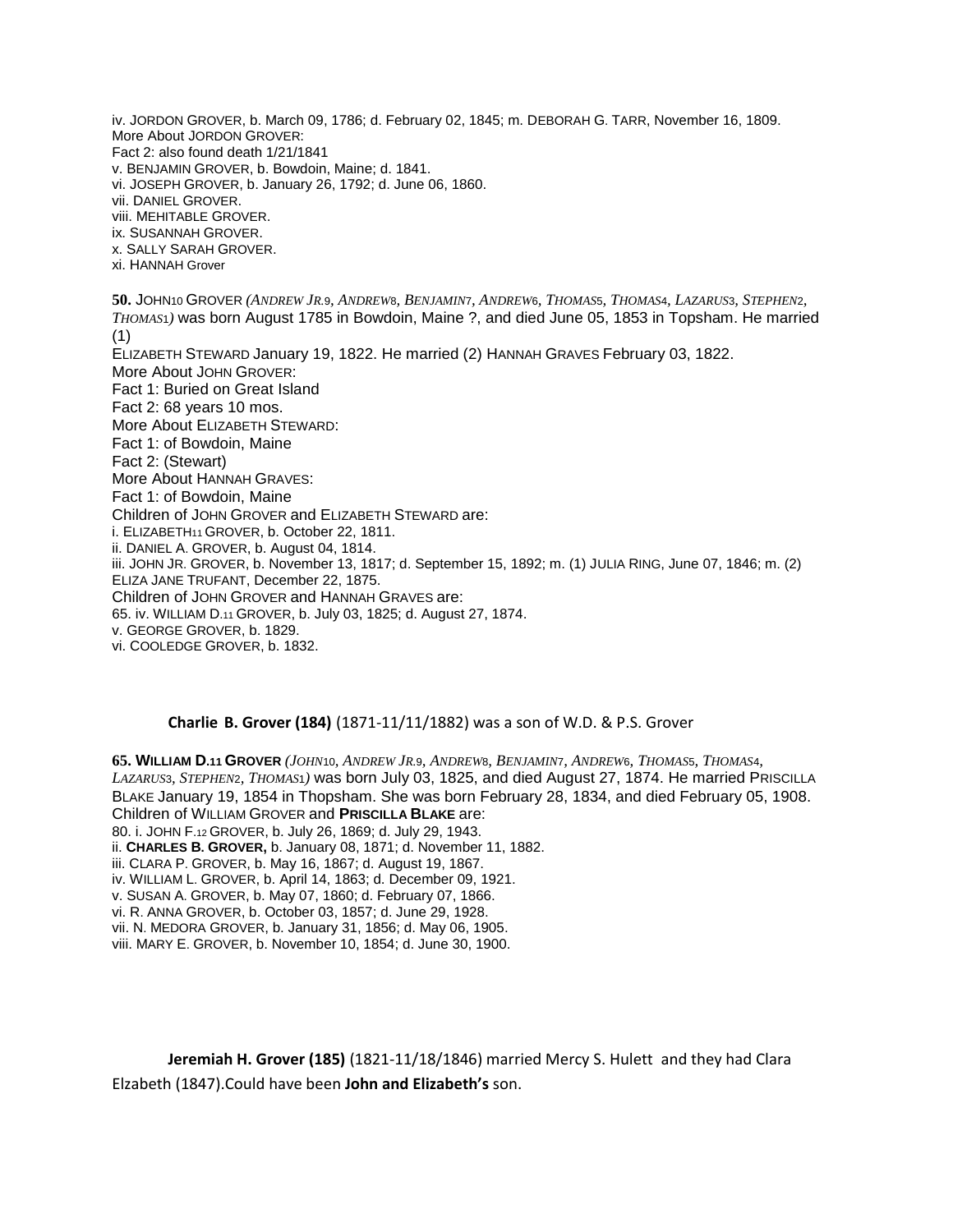**Sarah Winchell Hunter (186)** (1814-2/4/1895) was a housekeeper and was the daughter of Adam Hunter and Priscilla Foote.

**Parlin Springer (187)** (1809) married **Anicus (Annis) D. Small (187)** (1812) in 1832. They had Charlotte A.H. 1842-1916; Sarah C. who married Gowen in Lewiston; Ann S. (1838) who married Charles Strout in 1858; and Ellen A.P. (1838-1905) who is buried at Pine Grove Cemetery in Brunswick. Parlin was a hatter in Lewiston Ellen A.P. Springer,"Nellie" kept house in the home of Horatio Patten. They also had a servant Mary McKinley and a boarder Crossman. In 1870 she worked in the cotton mill in Lewiston and lived at the home of the Erastus Hibbard family. Her father was Parlin A. Springer, a mariner and hatter from Topsham, Maine. She died in Yarmouth, Maine.

**Adam Hunter (189)** (1786-2/16/1870) married **Priscilla Foote (190)** (1786-5/23/1870) They had: **Sarah Winchell (186); Huldah** (1818); **Julia Foot (195)** (1812-5/11/1812) **Charlotte A. (191)** (1828- 8/18/1869); **Priscilla A. (188)** (1826-6/28/1896); Jonathan Harding (1820); **Martha A. (194)** (1811- 8/16/1843). and **George Lithgow (192)** (1816-11/5/1854). Adam was the son of Arthur and Sarah Winchell Hunter. **Huldah Grace (193)** (1818-7/3/1851) married Lewis Farrington (1815-1903) a farmer. He died in Jay, Maine and they had Adam Hunter Farrington. He married after her death Adeline Thompson of Jay, Mane in 1858.

**Capt. Joseph O. Reed (199**) (1786-3/1/1829) married **Nancy Stover (198)** (1790-6/27/1845). They had **Jacob G. (197)** (1826-9/21/1839) and **Mary Ann (196)** (1824-3/28/1824). Lettice Reed, who on September 10, 1837 was given away by one Topsham captain, her father Joseph O. Reed, to another Topsham captain, Joseph Harding Purinton. The bride was 20, the groom 24. They also had Joseph S. Reed (1820-1903). LETTICE H. ORR married JOHN Sr. REED 1762-1832, son of Capt.(RevWar) WILLIAM REED 1730-1808 and MARY DUNNING. LETTICE H. AND JOHN REED had: Joseph Orr Reed 1786-1829, no wife found, stuck around HCM.; Captain William Reed 1788-1817, same; Mary Reed 1790-1868 married Samuel Skolfield; Lettice Reed 1792-1855, married Joseph Harding Purinton; JOHN Jr. REED 1795-1868 m. ALICE ALEXANDER; Charles Reed 1797-1867; Susannah Reed 1807-1869; Arthur Reed 1810-1879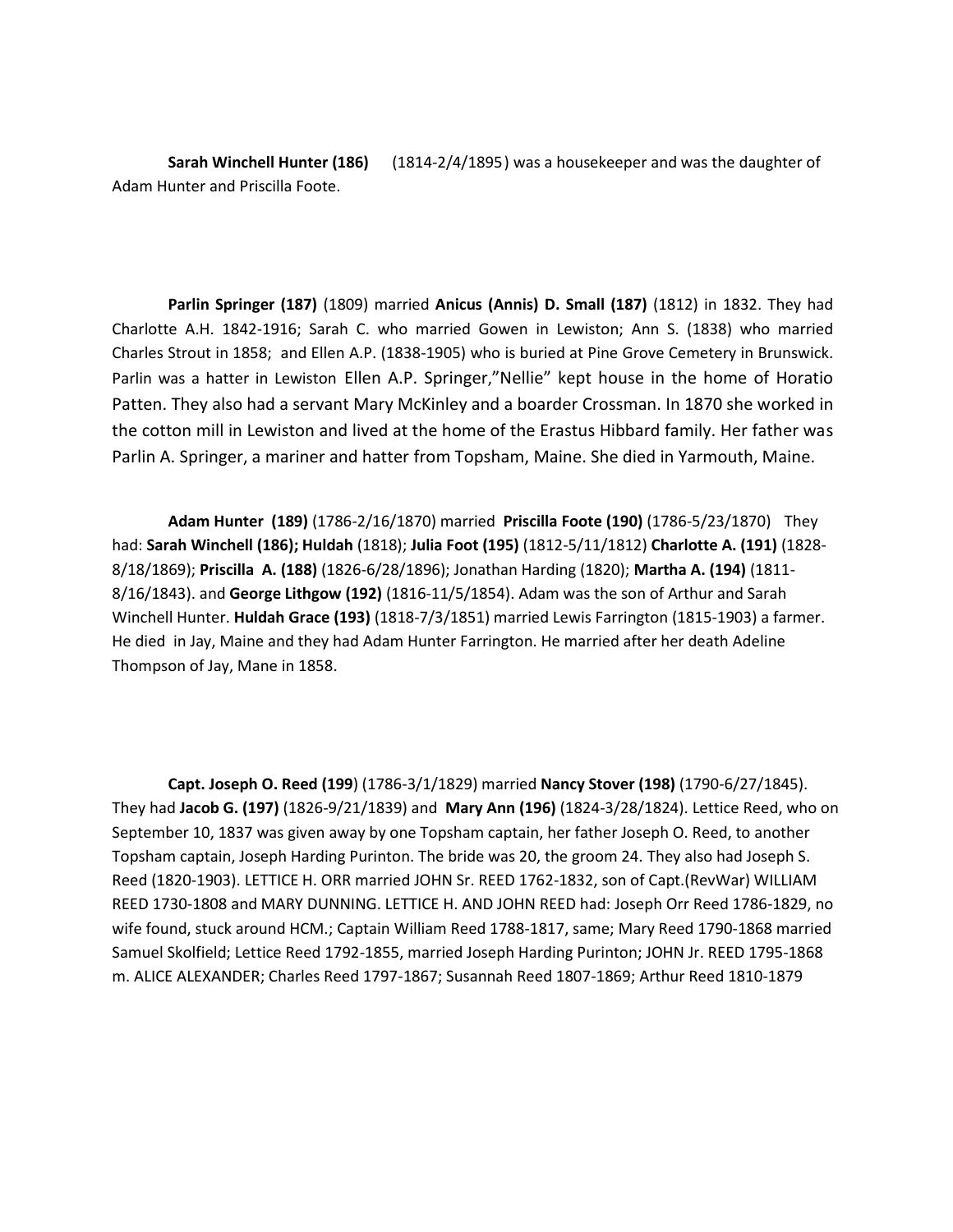**Francis Small (200)** (1770-8/16/1848) was the son of John Small and Hannah Preble. He married Silence Winchell. They had Alvicia (1820) who married Capt. Horatio A. Patten and had no children but adopted her sisters yuoungest daughter Mary Emma Patten; David Winchell (1810) who drowned as a boy; Samuel W. (1823) unmarried; **Anicus (Annis) D. Small (187)**who married **Parlin Springer (187)** (1809) who was a hatter in Lewisto; and Granville W. (1808);

**Adam Patten (201)** (1779-1/8/1856) married, in 1805, **Hannah Small** (1779-12/4/1850) and they had **Henry (202)** (1808-3/21/1848) . Adam was the son of [Robert Patten \(1743 -](http://www.findagrave.com/cgi-bin/fg.cgi?page=gr&GRid=38021778) 1841) and Margaret *Hunter* [Patten \(1747 -](http://www.findagrave.com/cgi-bin/fg.cgi?page=gr&GRid=38021794) 1831). Hannah went insane in 1850. Hannah and Adam had, besides Henry, Mary L. (1810); Adelade (1813-14); Gilbert (1812); Robert (1811-12); Lucy Ann (1815; Francis S. (1817); Wesley (1820-88) and Alexander (1823-1843).

Joseph Foster was born on 8 Aug 1702 in Scituate, MA. and he married **Abigail Foster (173)** (1771-4/4/1774). Joseph and Abigail removed to Topsham, ME, after 1760. On 11 Jan 1727 when Joseph was 24, he married **Abigail Steel** in First Parish Church of Scituate. They had: [Margaret Foster](http://aleph0.clarku.edu/~djoyce/gen/report/rr19/rr19_148.html#P12608) (20 May 1734-26 Jan 1792) married Ezra Randall of Topsham; [Hatherly Foster](http://aleph0.clarku.edu/~djoyce/gen/report/rr19/rr19_148.html#P135586) (21 Apr 1737-)[;Abigail Foster](http://aleph0.clarku.edu/~djoyce/gen/report/rr19/rr19_148.html#P22741) (2 Feb 1738-13 Apr 1764); [Betty Foster](http://aleph0.clarku.edu/~djoyce/gen/report/rr19/rr19_148.html#P135585) (19 May 1741-); [Joseph](http://aleph0.clarku.edu/~djoyce/gen/report/rr19/rr19_148.html#P135587)  [Foster](http://aleph0.clarku.edu/~djoyce/gen/report/rr19/rr19_148.html#P135587) (27 Feb 1742-); [Timothy Foster](http://aleph0.clarku.edu/~djoyce/gen/report/rr19/rr19_148.html#P135588) (23 Mar 1744-); and **Steel Foster (203)** (1750-12/10/1816) who married **Martha (204)** (1749-1/21/1832).

**Albert Pullin (205)** (1819-6/30/1820) was the infant son of Actor & Ann Pullin.

**Catharine E. Sutherland Graves (206)** (1777-1857) married Samuel Graves (1755-1803).Samuel was the brother of Johnston Graves. They had: **Ebenezer (207)**; Patience; Alexander; William; John; Mary; and Joseph.

**Eben Graves (207)** (1776-8/14/1833) married **Abigail Graves (208)** (1776-1/16/1860). They had: Ebenezer (181); Mary (1805); Elizabeth (1799); Thankful (1801); John (1808); Joel (1815); Samuel (1811); Merit (1807) and **Ezekiel (207)** (1804-6/2/1840) who was lost at sea. Eben's parents were Samuel and Catherine.

**Maria F. Otis (209)** (1828-8/31/85) married Harrison G. Otis, a farmer and son of Samuel and Sarah Otis. His siblings were **Statira P. Otis (210)** (1822-10/16/1849) ; Marcia (1827) Thankful (1827) and Albion (1830).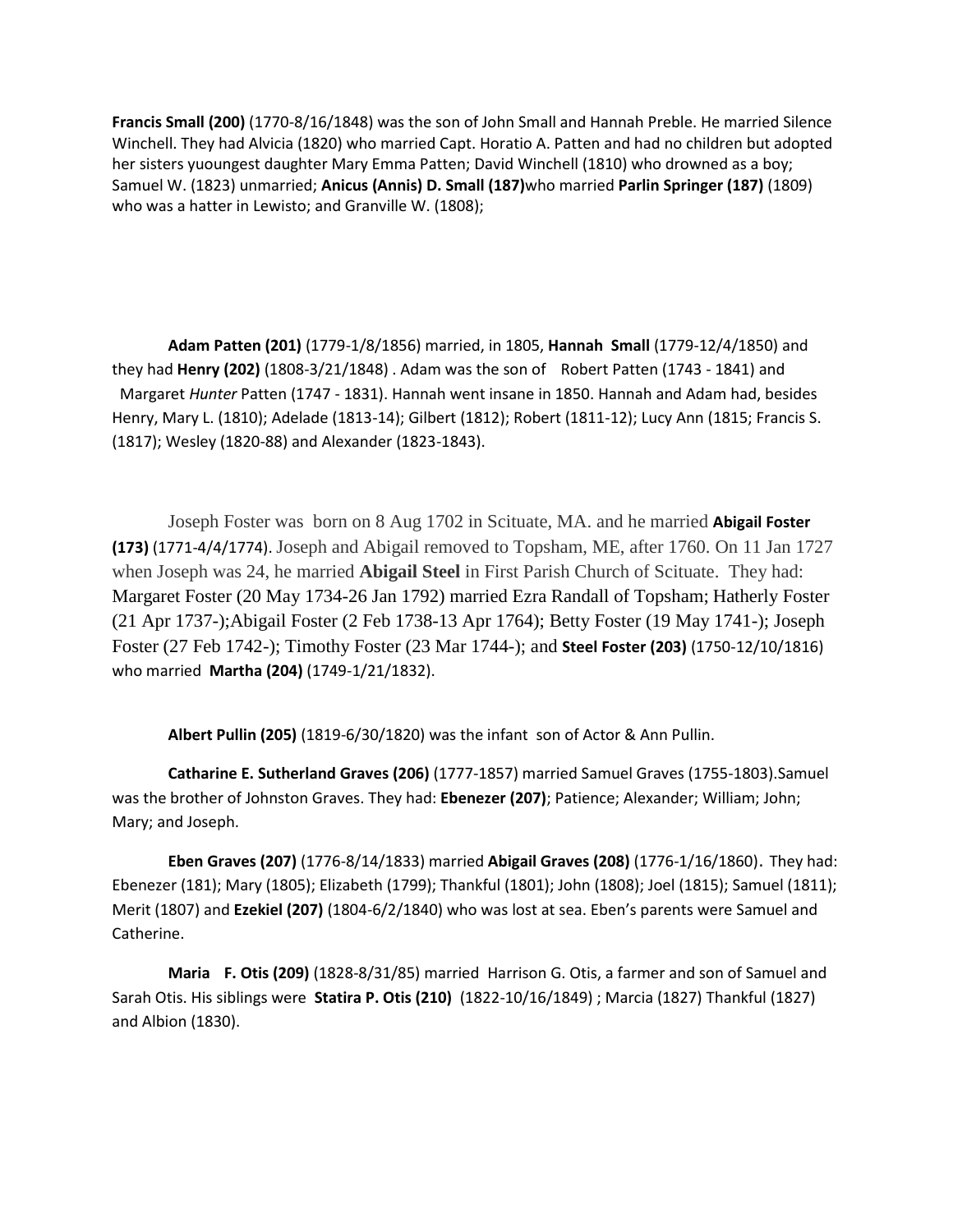**Procinda M. Fulton (211)** (1819-7/2/1853) married Dan Fulton(1818) . They had **Procinda M. (211)** (1853-10/11/1853). They had: Nancy (1848) and James M. (1850).

**James Fulton (214)** (1732-2/4/1820) was the son of Gowen Fulton, of Coleraine. N. Ireland , and Margaret Caswell. He married **Mary Ferguson Fulton (215)** (1738-3/15/1817). He had siblings: John; Hannah; Sarah; and Robert.They had **Capt. James Fulton (213)** (1769-3/16/1839) who married **Sarah (Sally) Sampson Fulton (212)**(1780-8/28/1868) and they had **James Fulton (216)** (1816-4/13/1818); George Ferguson (1822) and **Daniel** (1818).

**Jane Porter Rogers Delano (217)** (1811-1/4/1865) married, in 1839, Capt. Ira Bradford Delano (b. 1812), a carpenter and lumberman, from Bath. She was the daughter of **Capt. William Rogers (224)** (1762-7/10/1847) and **Martha Dunning Rogers (224)** (1772-7/5/1858). She had siblings: John D. Rogers (1801-1820); William R. Rogers (1803-1857); **Cassandana Rogers Rich 218)**(1808-4/11/1871) who married James Rich ; Mary Dunning Rogers (1808); Sarah Potter Rogers (1812-1898); and Harriet Newell Rogers (1814-1883).

**Jane Tarbox (219)** (1853-9/3/1855) was the daughter of James Tarbox & **Susan H. Randall Tarbox (220)** (1807-1/18/1856) who was the daughter of William Randall .

**Capt. William P. Patten (221)** (1776-4/27/1821) married **Sarah (222)** (1771-8/5/1868).They had: their eldest daughter, **Nancy Patten (223)** 1800-4/22/1816).

**Sarah Baker (225)** (1820-2/1/1821) Daughter of Jonathan Baker and Betsey N. They also had John (1822) and George (1818). From 1820 to 1834 Jonathan kept a store right across from the Bank in Topsham .Dr. Isaac Lincoln, when he was in Topsham had his office over Jonathan's store.

**John Graves (227)** (1739-5/4/1818) married Sarah Boynton of Falmouth (b. 1747) and they had **Elizabeth Greaves (Graves) (226)** (1778-1/7/1807); Daniel (1770) ;Sarah (1771); Johnston (1774); John (1780); Esther (1788) and Levi (1790). John's brotrher was Johnson Graves (1732-1842) who married (1) Sarah Staples and (2) Mrs. Susannah Hobbs. He and Sarah had: John (1767); William (1765); Danie who died as an infant; Elizabeth (1759); and Crispus (1767). John's other brother was Samuel who married Mary Goodwin and had Ebenezer (1775-1832); Jacob; Thomas, and Jabez.

**Ann Henry Wilson (228)** (1747-3/3/1841), daughter of James Henry of Providence, RI who moved to Harpswell and then Topsham, married **James Wilson (229)** (1752-6/27/1802. James was the son of Thomas Wilson and Ann Cochran. They had Henry (1775); Thomas (1778); John (1780); Hannah (1783); and Charles (1785). James had siblings: Lettice; Elizabeth; Margaret; May; Thomas, William and John. James Wilson built the Wilson homestead still standing in Topsham selecting himself every stick of timber in it From the land which he received from his father he gave the land for the county buildings in Topsham then the shire town of Lincoln County .The lot given to the county was one of the finest in the village. James Wilson was one of the selectmen of Topsham from 1782 to 1788 inclusive and again in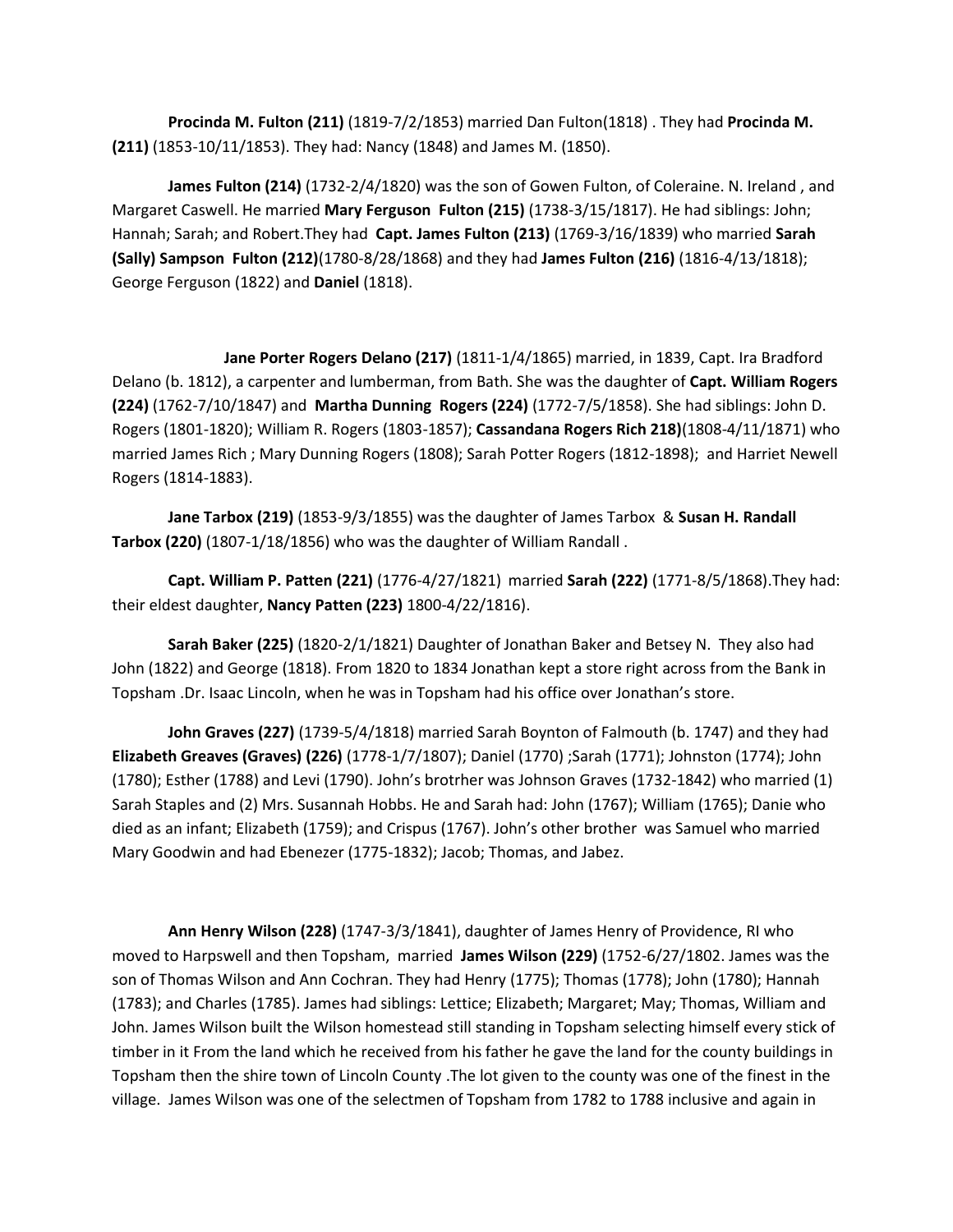1798 He died in Topsham in June 1803 and his widow March 3 1840 Their children were first Henry born September 25 1775 He was a merchant in Topsham and died unmarried in 1813 second Thomas born January 14 1778 He was engaged in mill operations and died unmarried in 1810 third John who commanded the force at the mouth of the Kennebec in the war of 1812 He was born April 8 1780 and married in 1818 Eunice daughter of Alexander Thompson of Topsham a Revolutionary soldier He died February 6 1832 Mrs Eunice Wilson widow of Gen Wilson died in Topsham in December 1878 aged ninety years and nine months Fourth Hannah born January 6 1783 fifth Charles born December 15 1785 and died unmarried July 8 1812 while a member of the junior class in Bowdoin College He was a young man of promising abilities amiable manners and correct habits Sixth James born July 30 1789 and died in Topsham October 17 1880 in the ninety second year of his age.

**Hannah Owen (231)** (1774-12/28/1806 ) married John Owen (1772-1850) who was the son of Gideon Owen (1742-1792)and Jane White (1743-). He and Hannah had: Margaret (1796); Samuel (1797- 1818); Charles M. (1800-1887); William (1805-1897); Mary J. (1796-1873); and John (1792-1872). He then married (2) **Abigail Curtis Owen (230)** (1768-7/4/1862) and had: Isaac ; Julia (1813) and Hannah (1810-1878). John Owen passed away in Brunswick and may be in Pine Grove Cemetery.

## **Margaret Jameson (232)** (1776-11/25/1841)

**Mary Lowell Foy (233)** (1765-4/8/1848) married Samuel Foy in 1838.Shewas born in West Bath. They had: Mary, who married her cousin John Lowell; Emily (1839); Edgar (1845); Samuel, a farmer, (1844-1900) who married Nancy (b. 1845) and lived in Revere, MA. Samuel and Nancy had: Alfred (1864); Anna M. (1868); and Minnie F. (1873). Mary was the daughter of John Lowell and Martha Currier.

**Capt. John Sandford (234)** (1753-4/17/1840) married **Mary Wilson (235)** (1746-1/25/1832). Mary was the daughter of Thomas Wilson and Ann Cochran. John was the son of John Sanford and Esther of New York. They had: Thomas Sandford1777-1854; [Esther Sandford1779-1855;](http://records.ancestry.com/Esther_Sandford_records.ashx?pid=150838500) [John](http://records.ancestry.com/John_Sandford_records.ashx?pid=13164096)  [Sandford1781-1840;](http://records.ancestry.com/John_Sandford_records.ashx?pid=13164096) **[William Sandford1783-1847](http://records.ancestry.com/William_Sandford_records.ashx?pid=44298494)**; [Josiah Sandford1785-1855;](http://records.ancestry.com/Josiah_Sandford_records.ashx?pid=13159866) [Lettice Sandford1787-](http://records.ancestry.com/Lettice_Sandford_records.ashx?pid=106740040) [1855;](http://records.ancestry.com/Lettice_Sandford_records.ashx?pid=106740040) [Susan Sandford1789-1865;](http://records.ancestry.com/Susan_Sandford_records.ashx?pid=83977839) [Hezekiah Sandford1791-Unknown;](http://records.ancestry.com/Hezekiah_Sandford_records.ashx?pid=108134853) [James Wilson Sandford1793-1858;](http://records.ancestry.com/James_Wilson_Sandford_records.ashx?pid=64573951) [Mary Wilson Sandford1795-1837;](http://records.ancestry.com/Mary_Wilson_Sandford_records.ashx?pid=56841101) and [Bernice Sandford1797-Unknown.](http://records.ancestry.com/Bernice_Sandford_records.ashx?pid=85183109) John next married Priscilla Delano and they had: [Judah Delano Sandford1812-1870](http://records.ancestry.com/Judah_Delano_Sandford_records.ashx?pid=103950404)[;William T Sanford1818-1886;](http://records.ancestry.com/William_T_Sanford_records.ashx?pid=43714292) [Mary Elizabeth](http://records.ancestry.com/Mary_Elizabeth_Sanford_records.ashx?pid=76566061)  [Sanford1820-1913;](http://records.ancestry.com/Mary_Elizabeth_Sanford_records.ashx?pid=76566061) [Susan S Sandford1823-1891;](http://records.ancestry.com/Susan_S_Sandford_records.ashx?pid=63738577) [Harriet P Sandford1825-1911;](http://records.ancestry.com/Harriet_P_Sandford_records.ashx?pid=53087787) [John Q Sandford1829-](http://records.ancestry.com/John_Q_Sandford_records.ashx?pid=84401569) [1868;](http://records.ancestry.com/John_Q_Sandford_records.ashx?pid=84401569) [Henry Cutler Sanford1831-1917;](http://records.ancestry.com/Henry_Cutler_Sanford_records.ashx?pid=43718065) [Lucia M Sandford1834-1914;](http://records.ancestry.com/Lucia_M_Sandford_records.ashx?pid=62908081) an[d Thomas Sandford1836-1889.](http://records.ancestry.com/Thomas_Sandford_records.ashx?pid=91334051) **Thomas Sandford** Esther Topping (1777-1864) and they had, among other children, James Madison Standford (1816-1877) who married Mary Jane Stinson (1823-1902) and they had, among other children: Frank Weston Stanford of Bowdoinham the founder of **the Shiloh Movement.** 

Thomas Wilson, was another son of Thomas and Ann Wilson. He was unmarried, went to sea, and was never heard from. (A Torey) Capt. John Sandford went to New York City to hear of Wilson's fate. Mary Wilson, was another daughter of Thomas and Ann, and was the wife of John Sandford, married June 18, 1776, was living in Feb. 1803.

**William Wilson (237)** (1741-4/15/1826) married **Mary Wilson (236)** (1802-4/20/183). William was the son of Thomas Wilson and Ann Cochran. He was born in Boston and died in Topsham. They had: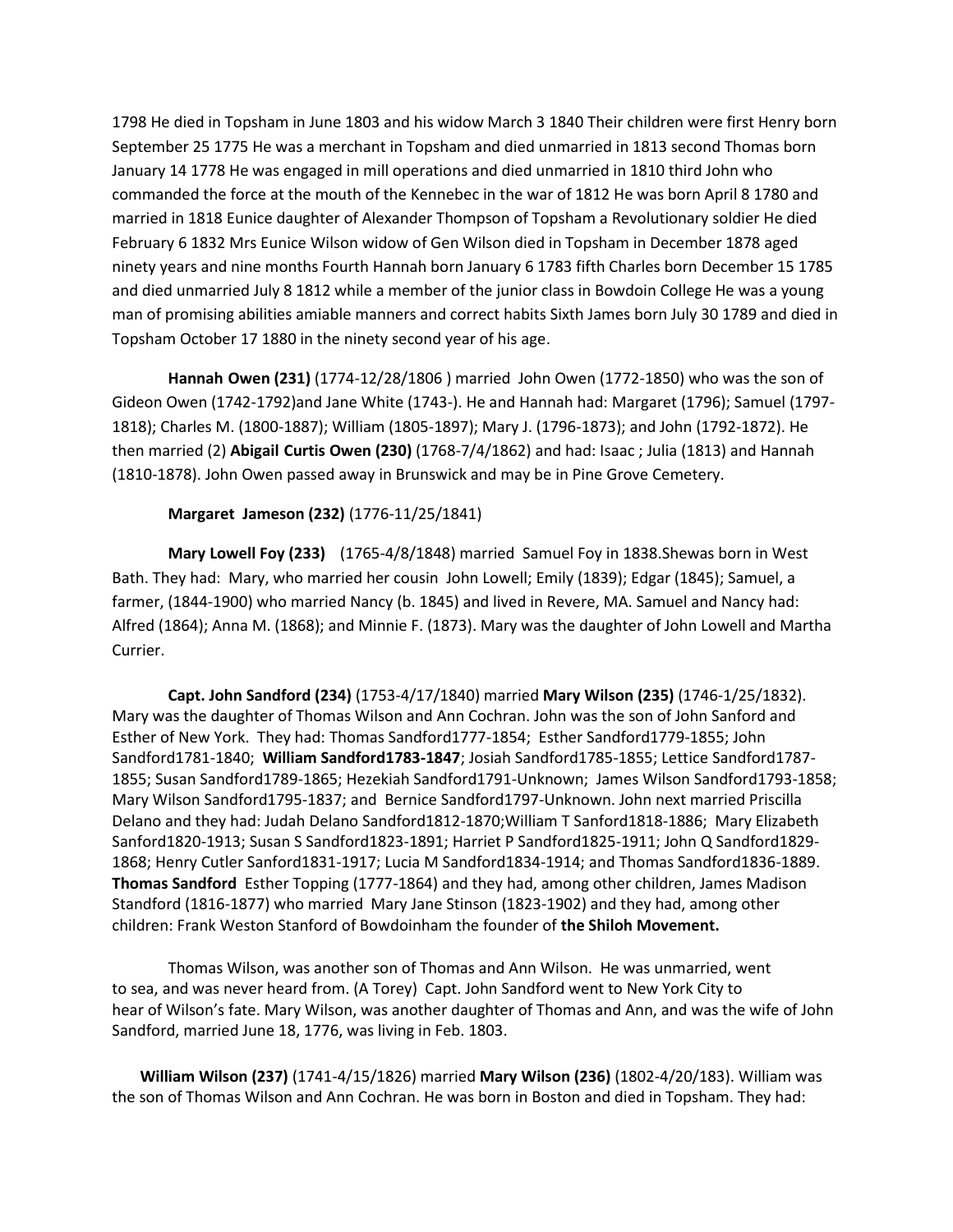[Rachel Wilson1792-1853;](http://records.ancestry.com/Rachel_Wilson_records.ashx?pid=42785058) [Actor Wilson1777-Unknown;](http://records.ancestry.com/Actor_Wilson_records.ashx?pid=42802297) [Adam Wilson1769-Unknown;](http://records.ancestry.com/Adam_Wilson_records.ashx?pid=42853892) [Ann Wilson1772-](http://records.ancestry.com/Ann_Wilson_records.ashx?pid=35487921) [1832;](http://records.ancestry.com/Ann_Wilson_records.ashx?pid=35487921) [Mary Wilson1774-Unknown;](http://records.ancestry.com/Mary_Wilson_records.ashx?pid=42731763) [Lettice Wilson1775-Unknown;](http://records.ancestry.com/Lettice_Wilson_records.ashx?pid=42760733) [Johnson Wilson1776-Unknown;](http://records.ancestry.com/Johnson_Wilson_records.ashx?pid=42769292) [Peter](http://records.ancestry.com/Peter_Wilson_records.ashx?pid=42753537)  [Wilson1779-Unknown;](http://records.ancestry.com/Peter_Wilson_records.ashx?pid=42753537) [Robert Wilson1780-Unknown;](http://records.ancestry.com/Robert_Wilson_records.ashx?pid=42751249) [Thomas Wilson1782-Unknown;](http://records.ancestry.com/Thomas_Wilson_records.ashx?pid=42772174) [Isaac Wilson1783-](http://records.ancestry.com/Isaac_Wilson_records.ashx?pid=42819679) [Unknown.](http://records.ancestry.com/Isaac_Wilson_records.ashx?pid=42819679)

**Capt. Robert Patten (240)** (1743-3/14/1841) married **Margaret Hunter (239)** (1747-6/25/1831) and they had **Robert Jr. (238)** (1790-6/7/1811). Capt. Robert was born in Biddeford and died in Bowdoinham. He was married in 1768 in Topsham. His father was John Pattern and mother was Mary Means. They also had: John (1785-1865); **Susan (1774-1860**) who married Capt. John Rogers; Jane or Jenny (1772-1822); Margaret (1781-1865); Mary Patten (1769-1830); William (1776-1821); and Adam (1779-1856).

#### PATTEN, CAPTAIN ROBERT.

Robert Patten was the eldest son of the subject of the preceding sketch (John Patten), and came to Topsham with his father while a boy. When about twenty-five years of age he married and settled on a lot of land about a mile from his father's. His farm and residence at that time was in Topsham, but by a change of the boundary line his farm afterwards came within the limits of Bowdoinham.

Mr. Patten was an industrious, hard-working man, possessed of a great amount of perseverance in the accomplishment of whatever he undertook. His chief employment for some time was farming. Besides the management of his farm he built, during his lifetime, a number of vessels, and was always more or less engaged in navigation. In his business concerns, while he met with much success, he also met with many losses. He was interested in six vessels, which were lost in the course of his business life. Of one of these he was sole owner; of the others, part owner only. Twice he suffered the loss of his dwelling-house by fire. Yet notwithstanding these serious checks to his prosperity, he succeeded in maintaining himself through life in good circnmstances as to property, and died possessed of a considerable estate. The advantages for an education were of course very limited at that period. A few weeks' schooling was all that was enjoyed by the subject of this sketch, when young; yet by his own application, with what aid he received from members of the family, he acquired a decent education for that day. When about the age of thirty he was chosen captain of a militia company by his fellow-citizens. This country being then under England, his commission was from the king's "Council of the Colony of Massachusetts Bay," and was dated July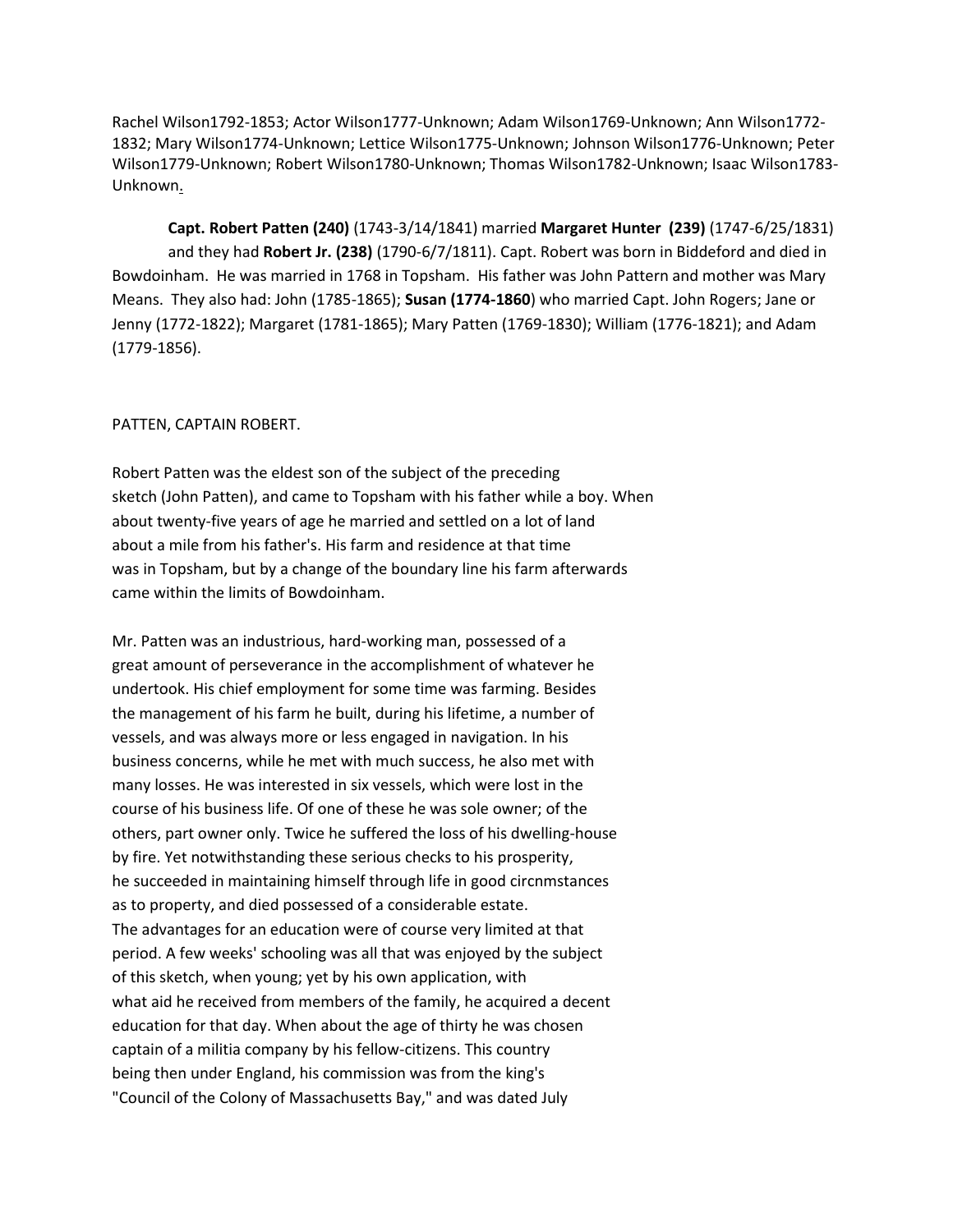1, 1776, just three days before the declaration of our national independence. He was a person of remarkable health. He was never confined a day by sickness for nearly or quite ninety years, never took any medicine during that long period, and retained all his teeth, fair and sound, until within a short time of his death, in his ninety-eighth year.

**John Rogers (241)** (1771-6/14/1846) married Susannah (Susan) Patten (1774-1860) in 1799. Susannah was the daughter of Robert Patten. They had : Col. John Rogers and Margaret Green who died in Buchanan, MI. Col. John's son Rankin (became Governor of the State of Washington. They also had: [Margaret \(](http://www.gustafsonfam.com/genealogy/wc07/wc07_132.html)1804-1881) who married Hugh Curtis; [Robert Patten\(1806-1883\)](http://www.gustafsonfam.com/genealogy/wc07/wc07_133.html) ; [Maria](http://www.gustafsonfam.com/genealogy/wc07/wc07_136.html) [Died as Child]; Rebecca (1813-1894); Rankin (1808-1844) who married Ellen Sanders; and Maria [\(1815-1902\)](http://www.gustafsonfam.com/genealogy/wc07/wc07_138.html) **.** Col. John and Margaret had: Rev. Robert Henry; Cornelia G.; Margaret Green; Rev. Joseph McKeen; George Gardner; and Gov. John Rankin (1838-1901) Governor of Washington State.

**Lt. Daniel Baker (242)** (1780-9/12/1814) Whose life,at a millitary parade in Bath, was by the casual discharge of a pistol, suddenly brought to his end...Served in the Army during the War of 1812. Buried right next to :

**Sarah Baker (225)** (1820-2/1/1821) Daughter of Jonathan Baker and Betsey N. They also had John (1822) and George (1818). From 1820 to 1834 Jonathan kept a store right across from the Bank in Topsham .Dr. Isaac Lincoln, when he was in Topsham had his office over Jonathan's store.

**William Randall (246)** (1785-2/20/1867) married (2) **Margaret Hunter (248)** (1803-1/6/1841). His parents were William Randall (1741) and Jane Patten (1746). He married (1) **Susannah (Susan) (245) Hunter** ( 1787-1/12/1825)in 1807. He and Susannah had: [Susanna C.](http://wc.rootsweb.ancestry.com/cgi-bin/igm.cgi?op=GET&db=stephcarson&id=I9270) (1807); [William](http://wc.rootsweb.ancestry.com/cgi-bin/igm.cgi?op=GET&db=stephcarson&id=I9271) (1809); [Robert](http://wc.rootsweb.ancestry.com/cgi-bin/igm.cgi?op=GET&db=stephcarson&id=I9269) (1811); [Elbridge L](http://wc.rootsweb.ancestry.com/cgi-bin/igm.cgi?op=GET&db=stephcarson&id=I9267) (1813); and [Margaret J \(](http://wc.rootsweb.ancestry.com/cgi-bin/igm.cgi?op=GET&db=stephcarson&id=I9268)1816). He and (2) Margaret Hunter were married in (1826) and they had: **Ann Francis (243)** (1832-8/28/1858) **Belvill (245)** (1830-2/15/1832..

**Capt. Charles Mustard (249)** (1767-5/2/1812) married **Margaret Fulton (250)** (1771-5/6/1837) they had **Charles Mustard (251)** (1800-4/24/1861). Capt. Mustard's parents were: James Mustard (1725-1793) and Charity Reed Mustard (1771-1837).

**John Given (252)** (1799-1/29/1867) was the son of **John (256)** (1743-11/10/1819)and **Mary (257) Winchell** (1753-1851), daughter of Samuel Winchell and Sarah McNess. John had siblings: Sally who married Enoch Eaton; Mary (1804-1845); William (1772); **Jane Eaton (253)** (1776-1/25/1858) **Hannah(158)**(1779-10/18/1819); **Annie (254)** (1780-2/22/1836) who married (1) Caleb Curtis and (2) William Foote; Susanna (1791); and Silence (1793-1885) who married Thomas Powers and and **Peggy (255)**(1776-1819).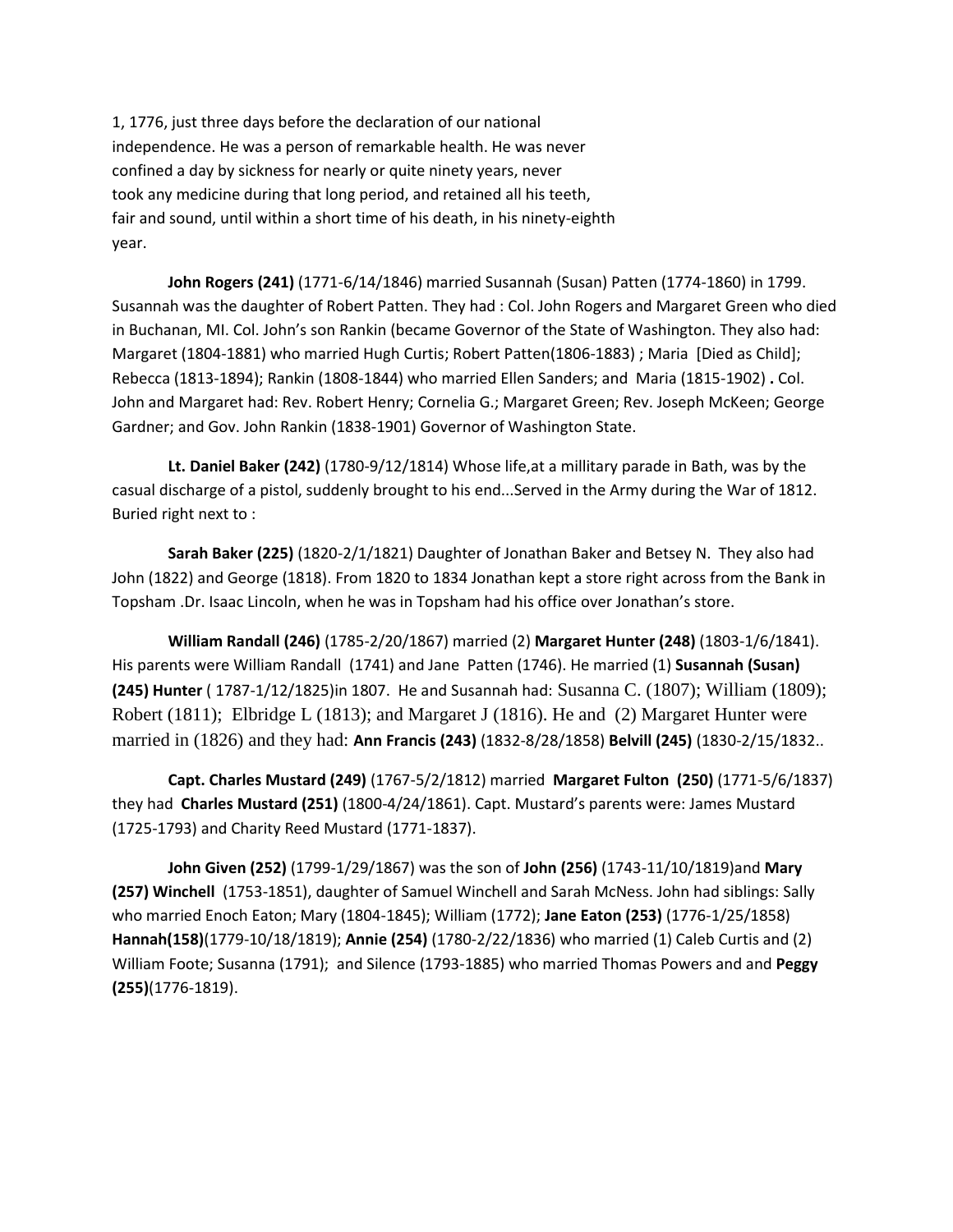**Prudence N. Given (260)** (1826-6/9/1832) was the daughter of Samuel, a farmer, and son of John Given and Mary Winchell, who married Ruth Booker (17887-1886) Given. She had siblings: Roxana; [Simeon Booker 1813-1881;](http://records.ancestry.com/Simeon_Booker_Given_records.ashx?pid=99335386) [Rebekah J 1815-1841;](http://records.ancestry.com/Rebekah_J_Given_records.ashx?pid=173510565) [William R 1817-1903;](http://records.ancestry.com/William_R_Given_records.ashx?pid=152339954) [Harriet 1820-](http://records.ancestry.com/Harriet_Given_records.ashx?pid=159478168) [Unknown;](http://records.ancestry.com/Harriet_Given_records.ashx?pid=159478168) [Eliza 1825-Unknown](http://records.ancestry.com/Eliza_Given_records.ashx?pid=143057775).

**Capt. Joseph Sprague (265)** (1757-6/23/1807) married **Ruth Hunt (264)** (1764-4/1/1916). Capt. Joseph Sprague went to Bowdoinham, ME in 1787. He settled in 1791 or 1792 in Topsham, ME., where he bought a large farm. He was a shipbuilder and mariner. His wife had one vessel built while he was away at sea. Capt. Sprague was a member of the Masonic order. CAPT. JOSEPH SPRAGUE came to this vicinity from Duxbury in 1787. Settled first in Bowdoinham; moved to Topsham in 1791 or 1792. He was b. in 1757; m. Ruth Hunt, of Duxbury. Ch. were:- **James (266)** (1783-9/5/1802) and his twin **Daniel (267)** (1802-1802); Oakman, (b.1786) ; Joseph, (b.1788); Elizabeth,( b.1790); **Ruth (265)** (1793- 7/20/1803); Mary, b. Aug. 27, 1794; **Samuel (268)** (1796-4/19/1803); Willis; David; Frances; **Willis (Deacon) (263)** (1800-9/29/1867) who married **Mary L. (262)** (1798-10/14/1860) and had B. Sprague (261) (1803).

**Mary Blish Hallet (270)** (1797-5/27/1821) was the wife of Watson F. Hallett. Watson married Mary Blish in 1820. She was the daughter of Stacy and Mary Blish of Vassalboro, Maine . After she died he married, in 1836, Priscilla Purinton (1800-1880) and he became President of the Freeman's Bank in Augusta. He and Priscillar had: Mary (1825); Julia (1845); Watson P. (1842-1853); Francis (1827); Sarah E. (1831); and Ocatavia (1833). Priscilla still had a bank account in the Androscoggin Bank in Topsham in 1839. She was the daughter of Humphrey Purinton and Sarah Emery of Topsham. He was the son of Zena and Lydia Hallet of MA. and had several siblings: Walter, Thacher; Bartlett, Fanny; Frederick; and Thatcher Clark. Priscilla Purinton Hallet had siblings: [Woodbury Bryant Purington1806-1895;](http://records.ancestry.com/Woodbury_Bryant_Purington_records.ashx?pid=41693822) [Ann Emery](http://records.ancestry.com/Ann_Emery_Purington_records.ashx?pid=88220433)  [Purington1802-1873;](http://records.ancestry.com/Ann_Emery_Purington_records.ashx?pid=88220433) Samuel E Purington1804-1821 [Sarah P Purington1806-1844;](http://records.ancestry.com/Sarah_P_Purington_records.ashx?pid=151564450) [Hannah E](http://records.ancestry.com/Hannah_E_Purington_records.ashx?pid=137354455)  [Purington1809-1850;](http://records.ancestry.com/Hannah_E_Purington_records.ashx?pid=137354455) and [Francis T Purington1813-1857](http://records.ancestry.com/Francis_T_Purington_records.ashx?pid=166998655)

**Howard Palmer Dearing (271)** (1866-7/24/1867) was the infant son of Albert L. & Sarah Howard Palmer Dearing. Albert was the son of John and Caroline Perry Dearing. He had sibling Charle E. and went to California where he died. John was for many years a stage driver from Augusta to Brunswick. Albert Lincoln Dearing, b. 1835 Webster, ME., was a Rev. in the Methodist Episcopal Church. He served as preacher in CT in the 1870's. Was a Capt. in Co. G 5th ME. Albert, due to health, removed to Orange Co., CA. in 1882. He and Sarah had the following children: William S. a clergyman, John A. a clergyman, Addie P., and Harry L. of the Santa Fe Railroad Co. Also Charles B. from third wife. Albert's father was John Dearing, mother Caroline (Perry) Dearing. Grandfather, Samuel Dearing of the Pine State. Albert Lincoln was in Co. I of the 5<sup>th</sup> Maine Infantry. He enlisted in the US Army in the 1<sup>st</sup> Regiment Mounted Rifles and went to SW to fight Indians. He was discharged in 1859 in NM and returned to Maine and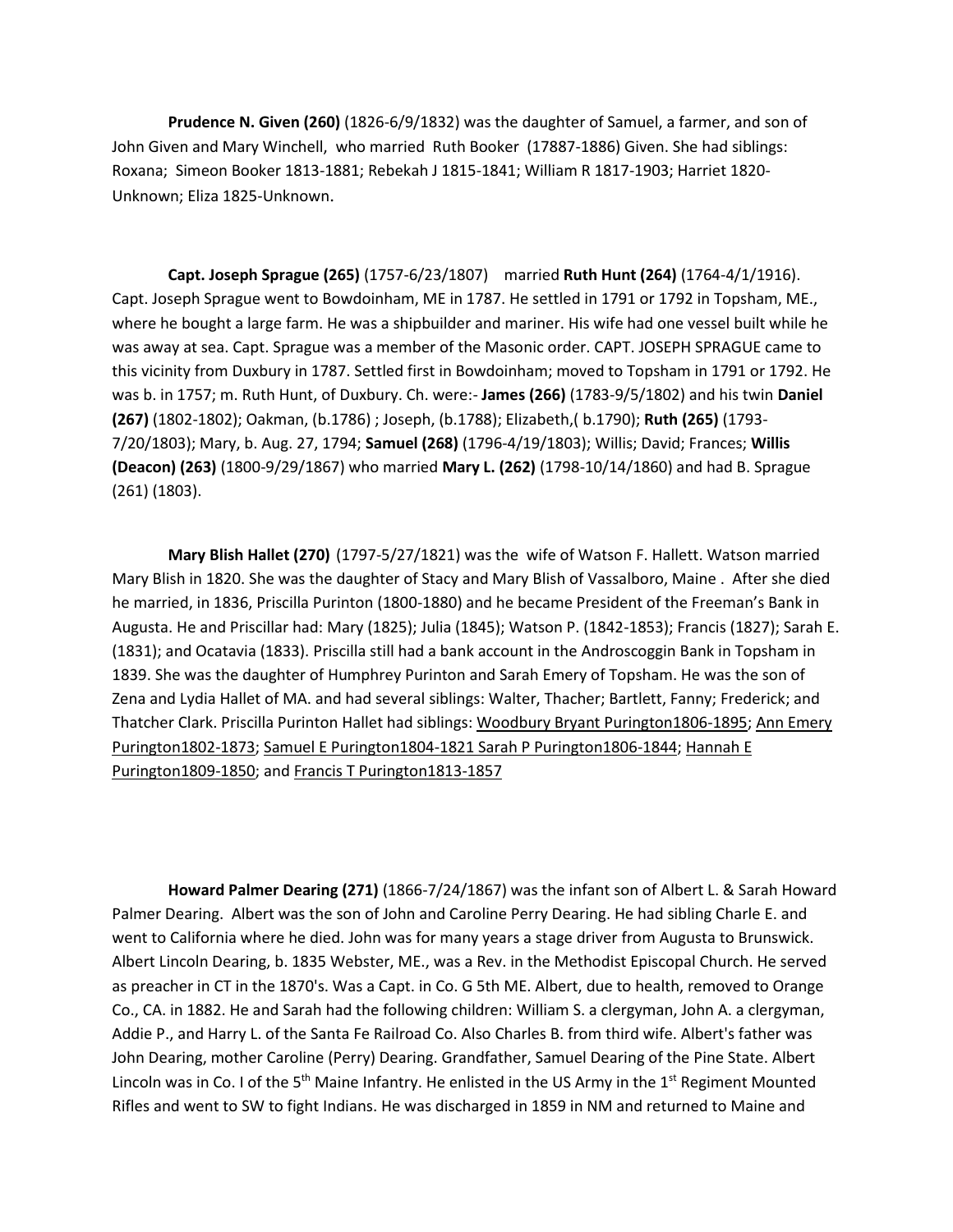became a carriage maker. In the Civil War he enlisted in the 5<sup>th</sup> Maine Infantry and in 1861 was mustered in as a sergeant. Was at the 1<sup>st</sup> Battle of Bull Run (1861) and promoted to 2<sup>nd</sup> Lt. Stationed in DC. He was arrested for dereliction of duty when a surprise night-time inspection found the sentry gruard house empty and the officer of the guard Lt. Dearing asleep in his tent. After a brief confinement and investigation he was cleared of the charge. He next was in the Peninsula Campaign and in 1862 promoted to  $1<sup>st</sup>$  Lt. and detached and placed in charge of the ambulance corps of his division. He witnessed the bloody battle of Antietam. Promoted again to Captain, he returned to his Regiment. Was at the battle of Fredicksburg and Chancellorsville in Col I where the war ended for him because a musket ball tore into his left hip and shattered his hip bone. After 5 months in the hospital he was discharged and returned to Maine and married Miss Susan Palmer in the late 1860s. He started a 7 year study of the ministry and graduated from the Theological Seminary of Massachusetts. Sarah died in 1878 and they had John Anthony (1869). He married (2) Clementine (d. 1880) and in 1882 he married (3) Lydia and had 5 children. He moved to Santa Ana and bought a 20 Acre ranch. He accepted an appointment to  $1<sup>st</sup>$ Methodist Church as Pastor in Santa Ana. Lydia did in 1910 and he married (4) Matilda and sold his ranch. He died of stomach cancer in 1924 and Matilda died in 1933; They are interred in a beautiful mausoleum at Fair Haven Park in Santa Ana.

**Rhoda Perry (272)** (1809-7/16/1810) was the infant daughter of Joseph M. & Sarah Perry. They also had: Caroline (1806) who married Albert Dearing; Elijah (1804); Mary Jane (1813); John (1817); Lincoln (1815); Joseph (1811) and Bradford (1819). Their son Capt. Joseph was a retired mechanic from Gardiner who married Olive Gilpatrick and had Clara E. and Anna J. and (2) Mrs. Arin M. Felker Petrerson of Wiscasset. His title came from the bloodless fields of the Aroostook War where he commanded the Kennebec Guards.

Jonathan Perry (1730-1816) who was born in Topsham and died in Topsham married, in 1762, Margaret Robeson and they had: David (1762)who married Margaret Owens Wilson (1764-1840); Sarah (1765-1792); John S. (1768); Charles (1773-1863); and **Joseph M**. (1778-1820) who married , in 1804, Sarah Whitmore and died in Salisbury, NH. Joseph and Sarah had: Mary Jane (1813); **Rhoda (1809-1810);**  Caroline (1806) John W. (1817)(Brunswick); Joseph (1811) Bradford(1820); Eliza (1804) who married Henry Foy of Gardiner; and **Lincoln (1815-1890)**

**Lincoln Perry** was born in Topsham Me July 25 1815 and died in Gardiner Me August 28 1890 His father Joseph M Perry of Topsham had four sons and four daughters. Joseph and Lincoln settled in Gardiner. John W in Brunswick Me and Bradford settled first in Gardiner afterward in Boston One daughter Eliza married Henry Foy of Gardiner and resided in that place Lincoln Perry came to Gardiner in 1831 In 1842 he purchased a mill on dam No 3 and engaged in the lumber business afterward owning and operating two mills on that dam for the manufacture of lumber He continued in that business until 1867 when he retired In the mill purchased in 1842 had been placed the first planing machine introduced into the county which he operated for a while and which up to that time and later was the only planing machine in the county He married Mary Languon Reed of Dresden Me They had three children Mary Adelia Arthur L and Sarah W Perry The two former lived and resides in Gardiner Lincoln Perry served in the city government in 1867 68 69 and 70 He was a prominent member of the Congregational church and throughout life one of its most earnest supporters .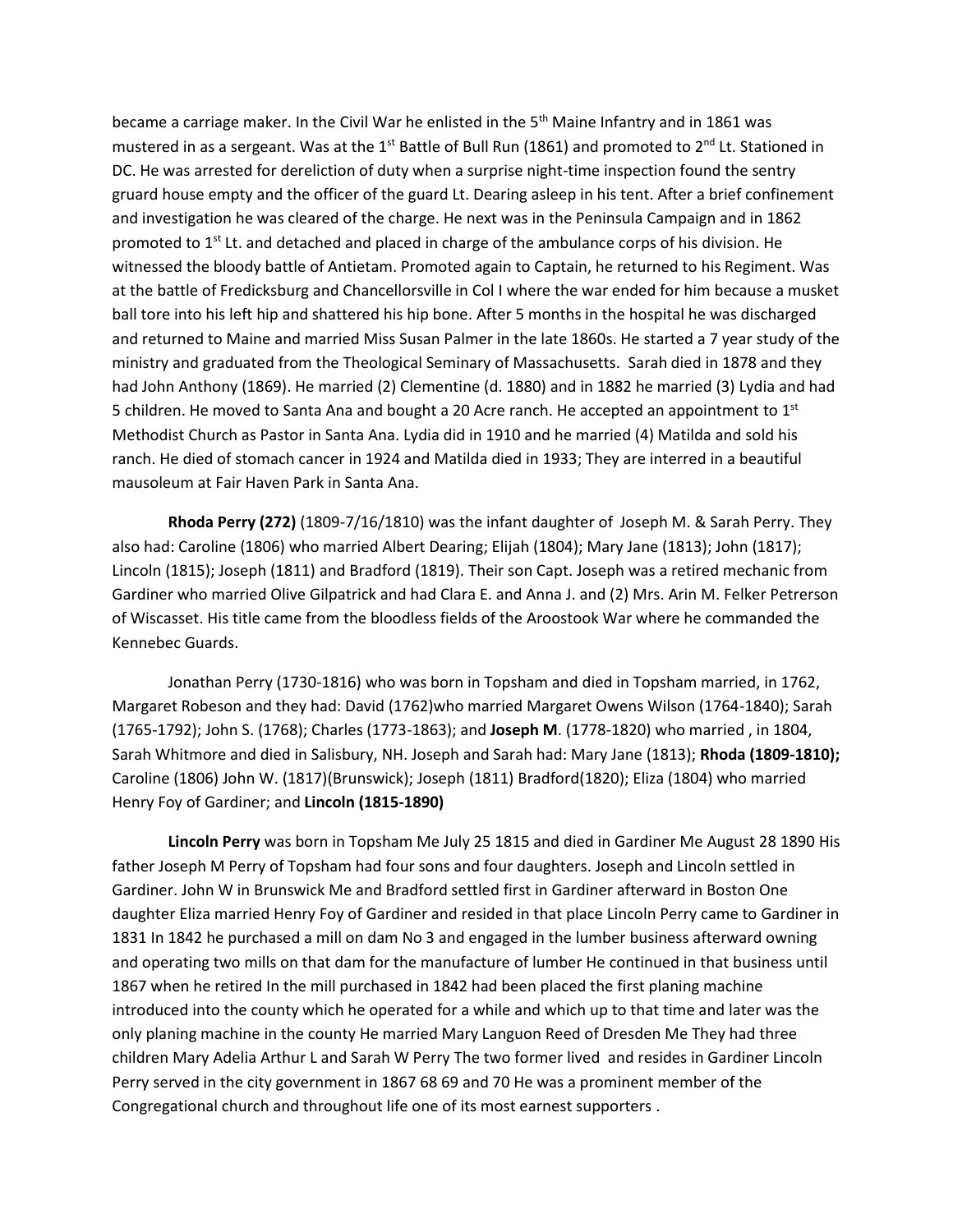**Samuel Dearing (273)** (1825-10/22/1840) was the son of Joseph & Sarah Perry Dearing

**Sarah Perry Dearing (274)** (1783-8/26/1854) married Joseph Dearing ( 1778-1820) .

**John Tarbox (277)** (1773-1/9/1844), a farmer, married **Lucy Card (276)** and they had: **Zechariah (275)** (1818-11/27/1850), a sailor, and Huldah (1806) who married William Small; and James (1813), a farmer. John was the son of Cornelius Tarbox of Saco and Bethiah Tyler Tarbox from Biddeford.

**Capt. John Rogers (279)**(1746-10/19/1832) married **Jane Potter Rogers (278)** (1744- 6/131/1828). They had: **[Hugh Rogers \(1785-1867\)\(](http://www.findagrave.com/cgi-bin/fg.cgi?page=gr&GRid=65300244)14).;** Jenney (1775); Dinah (1781-1826); John (1771- 1849) William (1773-1857) and Alexander 1778). John was the son of William Rogers and Dina Rankin of Georgetown and Jane was the daughter of Alexander Potter and Abigail of Topsham.

**Actor Patten (280)** (1767-8/21/1855), a farmer, married **Ann A. Hunter (281)** (1779-8/11/1858). They had: **Nancy (282)** (1803-11/16/1839). Actor was the son of John Patten and Mary Means. Actor and Ann had, besides Nancy: Peggy (1796); Louisa (1815); Penelope (1812); John (1808); Isaac R. (1810); Freeman (1801); Albert (1818); Alexander P. (1799); and Rufus (1806-1895).

**Calvin Dearborn (283)** (1791-12/9/1808) was the son of Benjamin & Mary (Polly) Perkins Dearborn. Benjamin and his wife Mary moved to Winthrop, Maine from Brunswick, Maine in 1814. He was the miller who built and operated the Perley mill on the canal and later the sawmill. He also carried on farming to some extent. They had,besides Calvin,: John Dearborn, born January 05, 1794 in Topsham, Sagadahoc, Maine; died May 04, 1857; married Susannah Keith Hinds March 30, 1817 in Livermore, Maine; Mary Polly Dearborn, born August 19, 1798; died July 09, 1877; married Col. George Washington Stanley 1821; born March 11, 1800; died November 27, 1881 in Augusta, Maine; Harriet Dearborn, born June 1801 in Topsham, Sagadahoc, Maine; died May 19, 1897; married David Stanley 1837; born September 10, 1808; died May 18, 1875; and Nancy Dearborn, born 1807 in Topsham and died September 8, 1837. He family is buried in Kennebec County.

**Jane Jameson (284)** (1784-3/27/1827) married Capt. James Jameson.

William Randall. was born on 20 Jan 1741[/2] in Scituate, MA. William died in Jun 1826 in Topsham, Sagadahoc Co., ME. William moved to Maine after his brothers; bought 50 acres of brother Ezra; with his brother Daniel bought 85 acres of brother Paul and 50 acres from William Thorne of Topsham; selectman Topsham 1776. On 21 Aug 1783 when **William** was 41, he married **Jane Patten**, daughter of John Patten (1717-7 Apr 1795) & Mary Means (1722- 5 Oct 1800), in Topsham, ME. Born on 13 Sep 1746, Jane died in Topsham, Sagadohoc Co., ME, on 16 Nov 1833; she was 87. The children of William and Jane (Patten) Randall, were born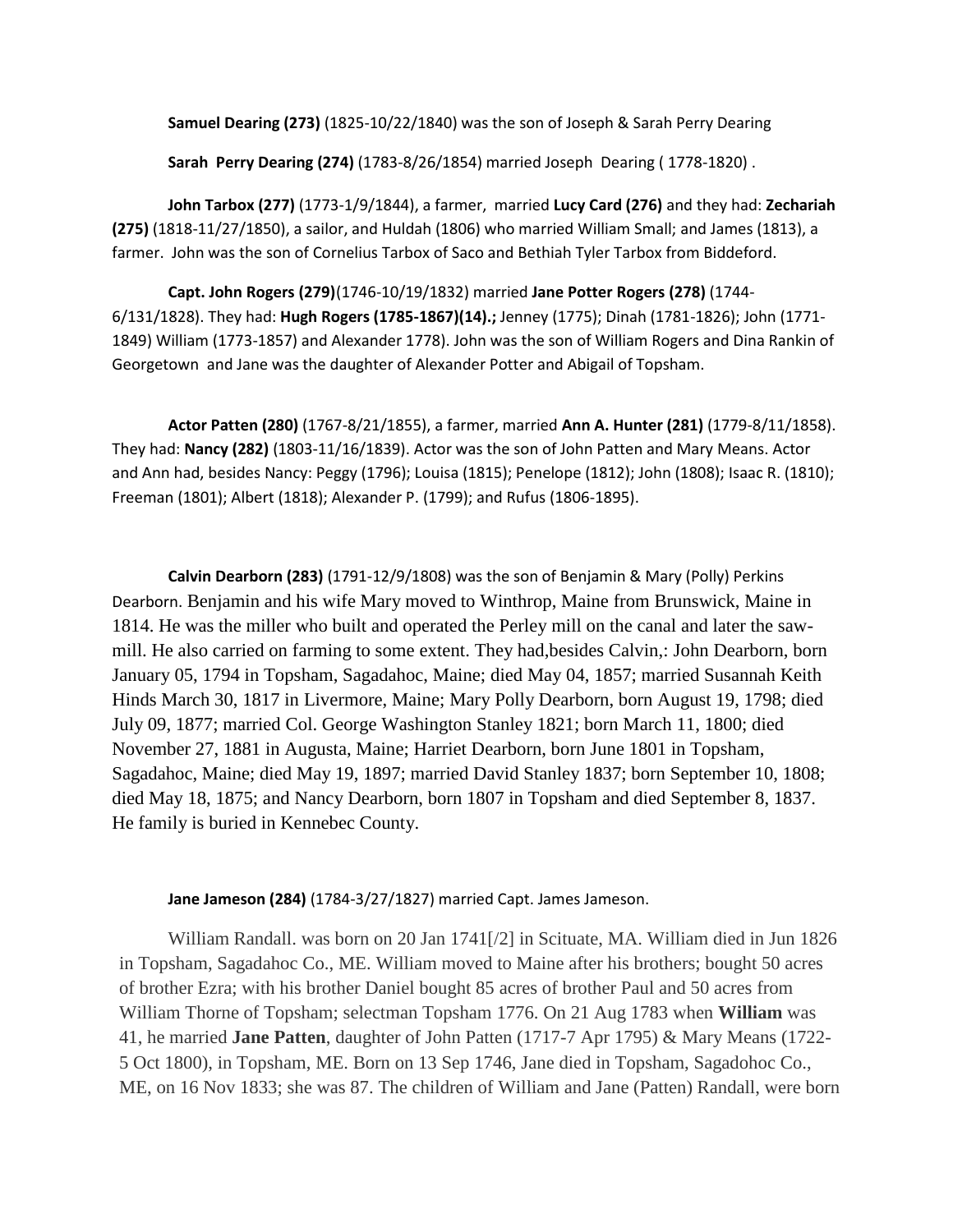at Topsham: **Jane Randall,** b. 28 Apr 1784, d. 27 Mar 1727, m.16 Sep 1804 **James Jameson**; William Randall, b. 22 Aug 1785, d. 20 Feb 1867, m. Susannah Hunter; Benjamin Randall, b. 14 Nov 1787, d. soon; and Benjamin Randall, b. 14 Nov 1789.

**WilliamRandall (285)**(1742-6/30/1825) married **Jane Patten (286)** (1747-11/16/1833). (see above).

**Joseph Berry (287)** (1740-9/23/1830) married **Jennett Henry (288)** (1757-9/26/1843, the daughter of James Henry and Hannah McKness. They had **Josiah (289)** (1792-9/27/1817). Joseph Berry, was born at New Meadows, Brunswick, Sept. 26, 1740, and died in Topsham Sept. 23, 1830, aged nearly 90 yrs. His parents resided in Berry's Mills, in Bath, then Georgetown. He was captured by Indians in the Indian Wars and carried to Canada. His first wife was Jane, or Jenny, a daughter of Capt. Adam Hunter. Jane was born Feb. 28, 1810. Married in Feb. 1767. She died leaving: -Adam, born Jan. 25, 1769, unmarried , lost, or died at sea; Joseph, born abt. 1772 died 1810, aged 38, unmarried. Joseph's second wife Jennett, (or Jane) a daughter of Deacon James Henry, the Cooper. She was born in Providence, Sept. 25, 1751, children by second wife: -Jenny, married Crispus Graves; John married a Simpson and died in Demarara, British Guiana in South America, Mar. 18, 1803; Hannah who died an infant; Robert born April 28, 1786, unmarried, drowned May 17, 1838 at Cathance Stream and Rufus born Mar. 22, 1792, unmarried and drowned near Seguin Sept. 27, 1817, as he Swas coming from Portland in a small boat.

**John H. Foote (290)** (1820-4/21/1842) was the son of Enoch Foote and Julia Ann Hunter (1794). Who was born in Bath and John was. Adam Hunter married Priscilla Foote and they had Julia Foote Hunter (1822-23). Julia A. Hunter was the daughter of Thomas Hunter and granddaughter of James Hunter of Topsham. Thomas was Adam's brother who married Priscilla Foote of Bath. John was an early member of the Bath Washingtonian Society, a group of reformed drunkards devoted to temperance.

**Jane H. Berry Reed (291)** (1803-3/13/1846) married Sewall Reed ( b. 1813) son of **Robert Reed (98)** and **Hannah House (98).** Sewall and Jane had: Jane E. (1835); Catherine (1839); John Henry (1842) and Mary E. (1846) who married H.W. Weston.

**Joseph Patten (297)** (1763-1/4/1809) married **Mary Coombs (296)** (1762-11/29/1853). They had **Hannah Patten (292)** (1789-5/16/1865); **Margaret Patten (293)** (1806-7/9/1828); **Salley (Sarah) Patten (295)** (1795-11/24/1816) and **Daniel Patten (294)** (1804-3/31/1825) as well as an **infant son (297)** 2 months old.

**George Rogers (298)** (1785-5/16/1865) married **Mary (299)** (1795-1/26/1821). Mary was the daughter of Hannah and David Patten and sister to **Lucinda Patten Rogers (300**) (1802-1/5/1829) daughter of Hannah and David Patten, and sister to **Mary** married **George Rogers Esq. (298)** and they had **David Osborn Rogers (301)** (1824-7/27/1827) and **Lucinda Mary Patten Rogers (302)** (1830- 1/12/1832).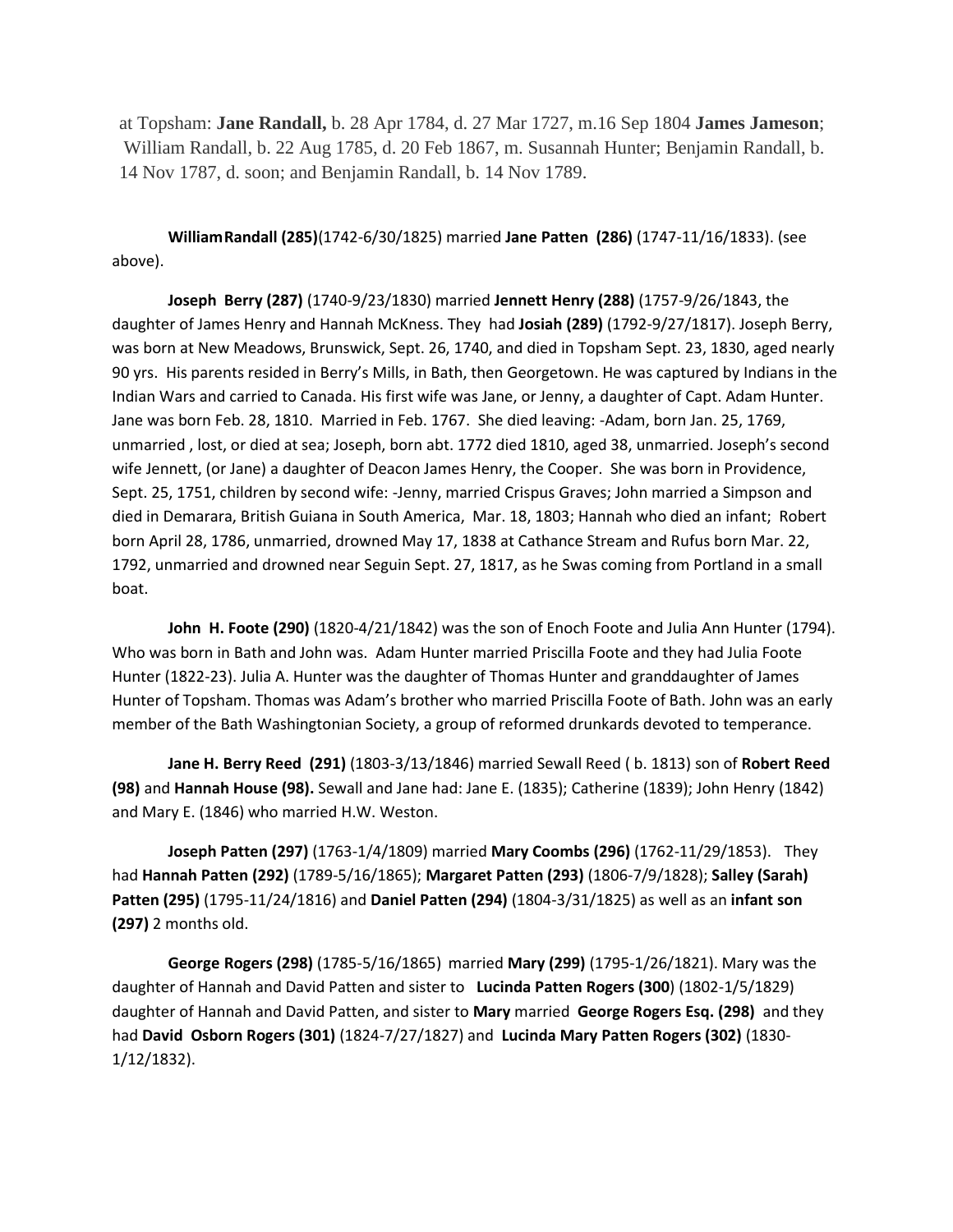**John Hunter (304)** (1771-9/20/1843) married **Nancy (305)** (1784-2/7/1840) and they had **Bradford (303)** (1825-4/7/1852).

**Col. James Hunter (306)** (1735-2/1809) First white man born in Topsham, helped build Ft. Halifax in 1754, an officer in the Revolutionary War. He had been a major in the Rev War, and was made a Col about the close of the war. Commission was signed by Hancock. He served under Col/Judge North. He was the son of Adam Hunter and Mary Lithgow. He married **Abigail Williams (307)** (1733-1829). Abigail was the daughter of Thomas Williams and Hannah. James and Abigail had: Adam Hunter, b. 1758, d. Fall 1781 at sea; James Hunter II, b. 1759, d. 1824; Margaret Hunter, b. 1761, d. 1839; John Hunter, b. 1763; William Hunter, b. 1764; Daughter B Hunter, b. 1765; Daughter C Hunter, b. 1768. James' son Adam was captured by Indians and sent as a prisoner to Halifax and then released. He then became a member of a privateer ship which was captured by the British and he was sent to Halifax. He was placed on the ship "Cornwallis" to be taken to a prisoner exchange in 1781 and it was lost off Halifax.

**Thomas T. Hunter (309)**(1807-4/18/1851) married **Sarah Maria (310)** (1820-5/13/1852). They had Robert S. (1838); **Frederic A. Hunter (308)** (1846-1/12/1868); and Belville R. (1848) (who is buried in the Varny Cemetery)..

**Capt. Charles Hunter (311)** (1795-6/21/1843) was the son of [Robert Hunter \(1745-1808\)](http://www.findagrave.com/cgi-bin/fg.cgi?page=gr&GRid=40640818) and (2) Margaret Randall [Hunter \(1762-1836\)](http://www.findagrave.com/cgi-bin/fg.cgi?page=gr&GRid=62806216).

**Gideon Larrabee (313)** (1779-8/7/1809) married Lucy Davis in 1803 and they had **Lucy (312)** (1808-3/18/1809); Martha D. (b. 1804); Mary (b. 1806).

**Hosea Hildreth (315)** (1774-3/22/1821) married (1) Betsey Brown in 1797) and (2) **Lucy Fletcher (314)** (1775-5/23/1848) in 1798 in Topsham, Maine. Lucy was the daughter of Jonathan Fletcher and Lucy Taylor of Mass. She died in Richmond, Maine. Hosea's parents were Hosea and Experience Keep Hildreth from Massachusetts. Hosea and Lucy had: [Lucy Fletcher Hildreth](http://wc.rootsweb.ancestry.com/cgi-bin/igm.cgi?op=GET&db=zehm&id=I1305) b: 12 FEB 1800 in Brookline, MA; **[Eliza \(Betsey\) Hildreth](http://wc.rootsweb.ancestry.com/cgi-bin/igm.cgi?op=GET&db=zehm&id=I1306) (316)** b: 2 DEC 1801 in Charlestown, MA/ whop married Deacon Freeman P. Patten;[Hosea Hildreth](http://wc.rootsweb.ancestry.com/cgi-bin/igm.cgi?op=GET&db=zehm&id=I1307) b: 14 OCT 1803 in Chelsea, MA; Jonathan Page Hildreth b: 16 SEP 1805 in Brunswick, ME; **[Joseph Fletcher Hildreth](http://wc.rootsweb.ancestry.com/cgi-bin/igm.cgi?op=GET&db=zehm&id=I1309) (317)** (1807-12/23/1872), born in Brunswick, ME; [Susannah Fletcher Hildreth](http://wc.rootsweb.ancestry.com/cgi-bin/igm.cgi?op=GET&db=zehm&id=I1310) b: 30 MAY 1809 in Brunswick, ME[;William Jenks Hildreth](http://wc.rootsweb.ancestry.com/cgi-bin/igm.cgi?op=GET&db=zehm&id=I1311) b: 10 AUG 1812 in Brunswick, ME[;Samuel Fletcher](http://wc.rootsweb.ancestry.com/cgi-bin/igm.cgi?op=GET&db=zehm&id=I1312)  [\(twin\) Hildreth](http://wc.rootsweb.ancestry.com/cgi-bin/igm.cgi?op=GET&db=zehm&id=I1312) b: 21 DEC 1814 in Brunswick, ME; and [Rhoda Wright \(twin\) Hildreth](http://wc.rootsweb.ancestry.com/cgi-bin/igm.cgi?op=GET&db=zehm&id=I1313) b: 21 DEC 1814 in Brunswick, ME.

**Eliza H. Patten (316)** (1801-12/11/1866) married Deacon Freeman ParkerPatten (1801-1882). She was the daughter of Hosea Hildreth and Lucy Fletcher. Freeman was born in Bowdoinham and moved to Gardiner where he was a successful lumberman. He and Eliza (Betsey) Had: Freeman (1847) who became Mayor of Gardiner, ME.

**Gershom Orr (319)** (1787-11/16/1831) who perished at sea married **Elizabeth (Polly) (319)** (1798-12/15/1851). They had: **Lydia A. Orr (318)** (1822-8/15/1884) and **David (320)** (1825-8/21/1847);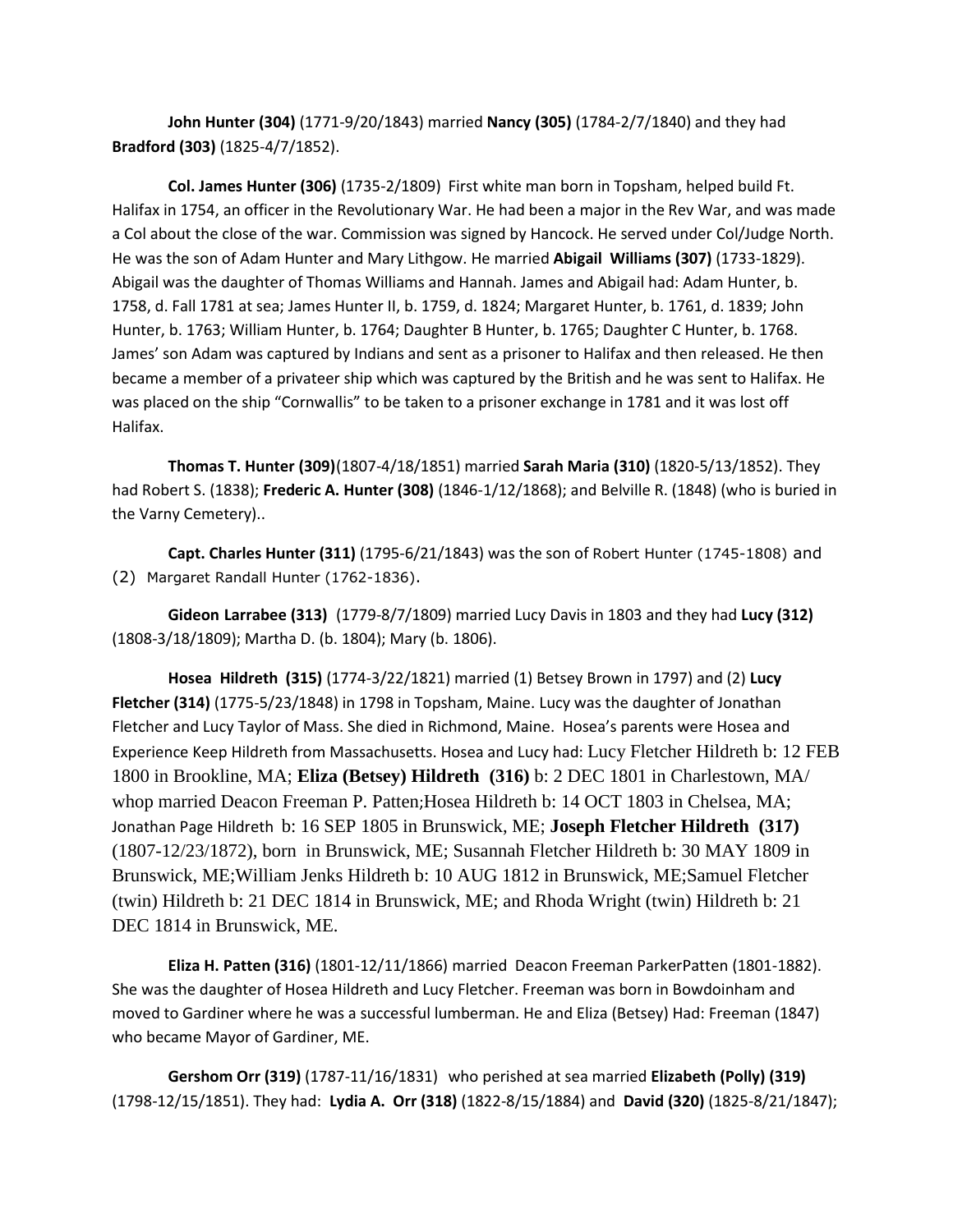Hannah P. who married Stephen Sewall of Bath; and Susan H. (185-1904) who married Samuel F. Purington (1814-1887) and died in Bath, Maine.

**Dorcas Hunter (321)** (1758-4/12/1813) married James Hunter Jr., the son of James and Abigail Williams.

**Arthur Hunter (322)** (1749-2/24/1829) was a gentleman and son of Adam Hunter and Mary Lithgow. He married Sarah WINCHELL, b. 1750,Harpswell, Sagadahoc, ME, (daughter of Samuel WINCHEL and Sarah McNEISS). Arthur married **Sarah Winchell Hunter (323)** (1751-5/10/1846). They had **Miss Mary L. Hunter (324)** (1776 -2/17/1846) and **William Hunter (325)** (1775-12/25/1858) who was a farmer and unmarried; Sarah who married Thomas Hunter; **Samuel** who was unmarried; Arthur who married Hannah Mustard and died in 1829; Adam who married Priscilla Foote; Lithgow who married Nancy Work and graduated from Bowdoin College; Silence who married Richard Adams, a stonecutter in Topsham. **Samuel** was buried in the 1st Parish Cemetery in Topsham but no stone was found. **Samuel Hunter** (1782-1/12/1847). In 1840 he had \$500 in the Union Bank. We can assume he was buried near his parents.

**Alton Wheeler (328)** (1899-1956) was the son of Henry and Lucy McCaller Wheeler of Solon. His obituary appeared in the Brunswick Record Sept. 13, 1956, pg. 4.

**Polly(Mary) Atkins (329)** (1782-1/27/1864) married Ansel Atkins. Ansel was the son of Matthew Atkins and Judith. They had: Christina, Nancy and **John Atkins (327)** (1817-6/21/1887), a farmer, married **Dolly Ann Ward (326)** (1815-3/29/1891). They had:; Edward (b. 1856) who married Hannah Huntington and the had Ernest Edward and Francis A.??????????

**Philip Hoyt Foster (331)** (1790-5/28/1858), a farmer, married **Martha G. Stanwood (330)** (1797-8/20/1854). They had: Philip H. (1836); Rebecca (1839); and Jane S. (1842) and Eliza (1822-1902) who married Otis Staples.

**Alexander Graves (332)**(1800-9/17/1887), a farmer, married **Sarah S. Jacques (333)** (1802- 7/11/1889). They had: **Florilla E.Graves (334)** (1835-1915); **Loring E. (335)** (1842-(1925) and Samuel W. (1837). Alexander was the son of Samuel Graves and Catherine Sutherland. Alexander had a sister Patience.

**Capt. David Patten (337)** (1770-1/22/1830) married **Hannah Reed (336)** (1770- 5/6/1828). They had: Lucinda who was the  $2^{nd}$  wife of George Rogers; Rachel (1796); David (1799) and Lincoln (1808).

**James Orr (338)**(1801-4/20/1879) married **Hannah R. Ward (339)** (1813-8/7/1883). They had: **Hannah Orr (340)** (1842-7/24/1860); **James H. (340)** 3 months; **Richard (340)** 2 months; **James H. (340)** 1 yr. 6 months; **Annette Jane (340)** 2 yrs. 9 months; Nathaniel (1850); Ellen (1853); Esther (1854); Mary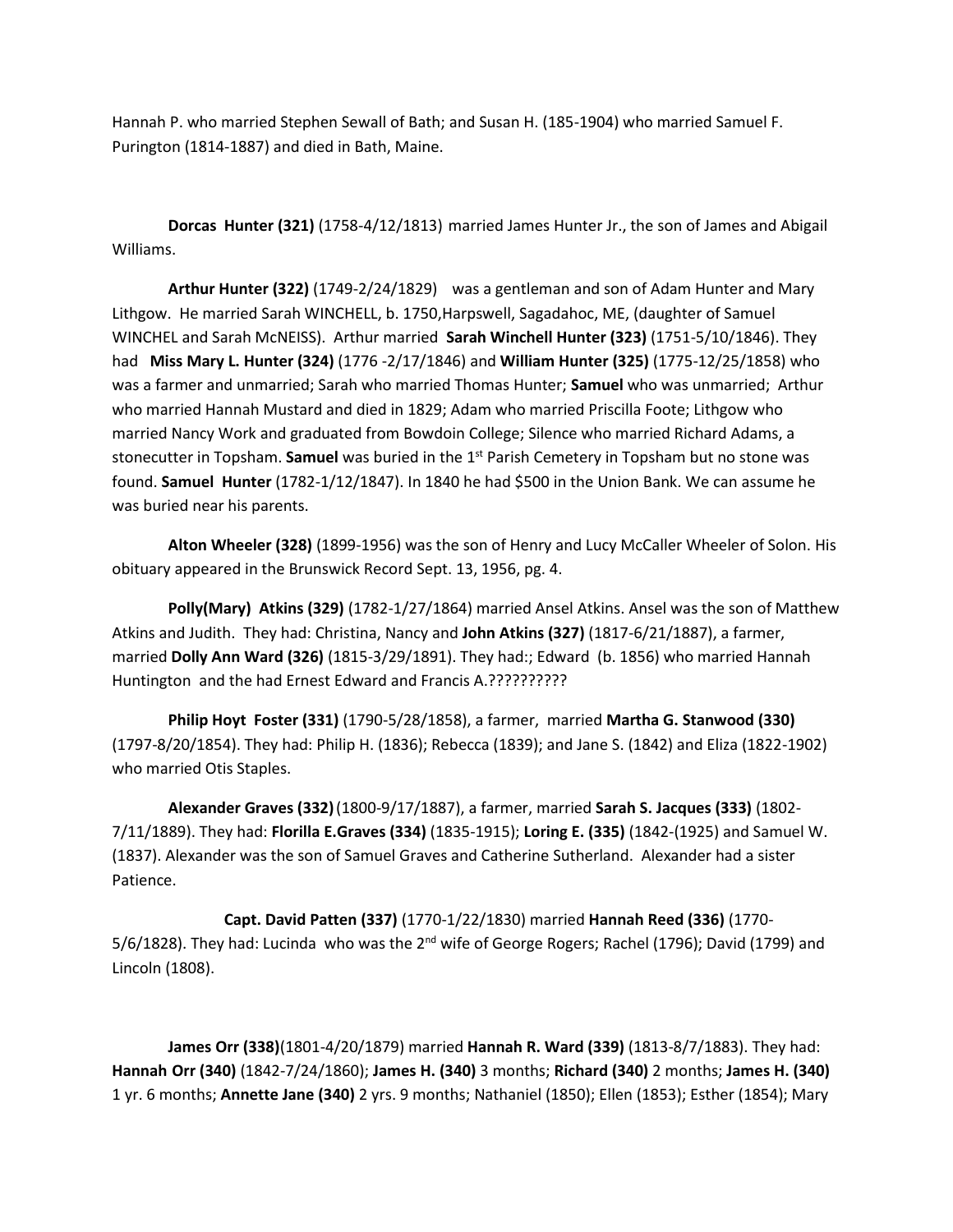Elizabeth; Rachel Jane; Esther Ann; Priscilla P. (1834-1912); and Josiah. James Orr married (1) Margaret and then (2) Hannah. He may have emigrated in 1851.

**James Hugh Ward (341)** (1827-3/3/1846) was the son of Charles & Hannah Orr Ward. They had Deborah (1837) who married William Pollard; Bethia (1833); George C.(1839); James Hewey (1845); Rhonda (1842); Rhonda Jane (1847) and **Hannah R.**

**Thomas Hunter (342)** (1769-3/24/1858) married **Katie S. (343)** "Mother" (1769-3/23/1864).

**Susan Malcolm Hunter (344)** (1807-2/23/1838) daughter of William Malcolm and Susannah Hunter, married Daniel W,.Hunter(1804-1879)), a farmer. They had Willis O.(1837-1892),a soldier; Helen Augusta (1844); and Mary (1847)

**Sarah McNelley Hunter (345)** (1820-3/11/1846) married Daniel W.Hunter in 1838.

**Samuel G. Gatchell (346)**, a farmer, (1833-4/10/1890) married **Dolly A. Ward (347)** (1847- 12/25/1876). His parents were John Gatchell and Mindwell . Dolly's parents were Nathaniel, a farmer, and Hannah.

**Nathaniel Ward (352)** (1816-7/22/1894) married **Hannah A. (352)** (1815-5/27/1895). They had: **John T. (348)** (1838-11/20/1838); **Page O. (350)** (1843-9/16/1864); **Sarah E. (349)** (1845-9/18/1864); **Dolly A** ; Alonzo (1854); Louisa H. (1857) worked in the box factory, and Polly (Mary) A. (1861).

**George Alonzo (353)Ward** (1876-1937) was the grandson of Nathaniel Ward and Hannah.

**Abie (Abigail) Randall (354)** (1835-1/10/1855 )married William Randall. They had a **Baby Randall (355)**.

**Mary Ann Crane (356)** (1799-4/18/1854) married Jonathan Crane. They had: **Maria C. (357)** (1825-9/4/1853). William Huston and Miriam Parker, from Nova Scotia, were the parents of Mary. Jonathan immigrated from Nova Scotia on the Acadian in 1847. In 1850 they were living in Topsham with a widower, Eldridge Randall, a farmer. Jonathan was a farmer and he and Mary had, besides, Maria; James (1838); Rachel (1840) and Eloisa (1842).

**Recorded but no stone found:**